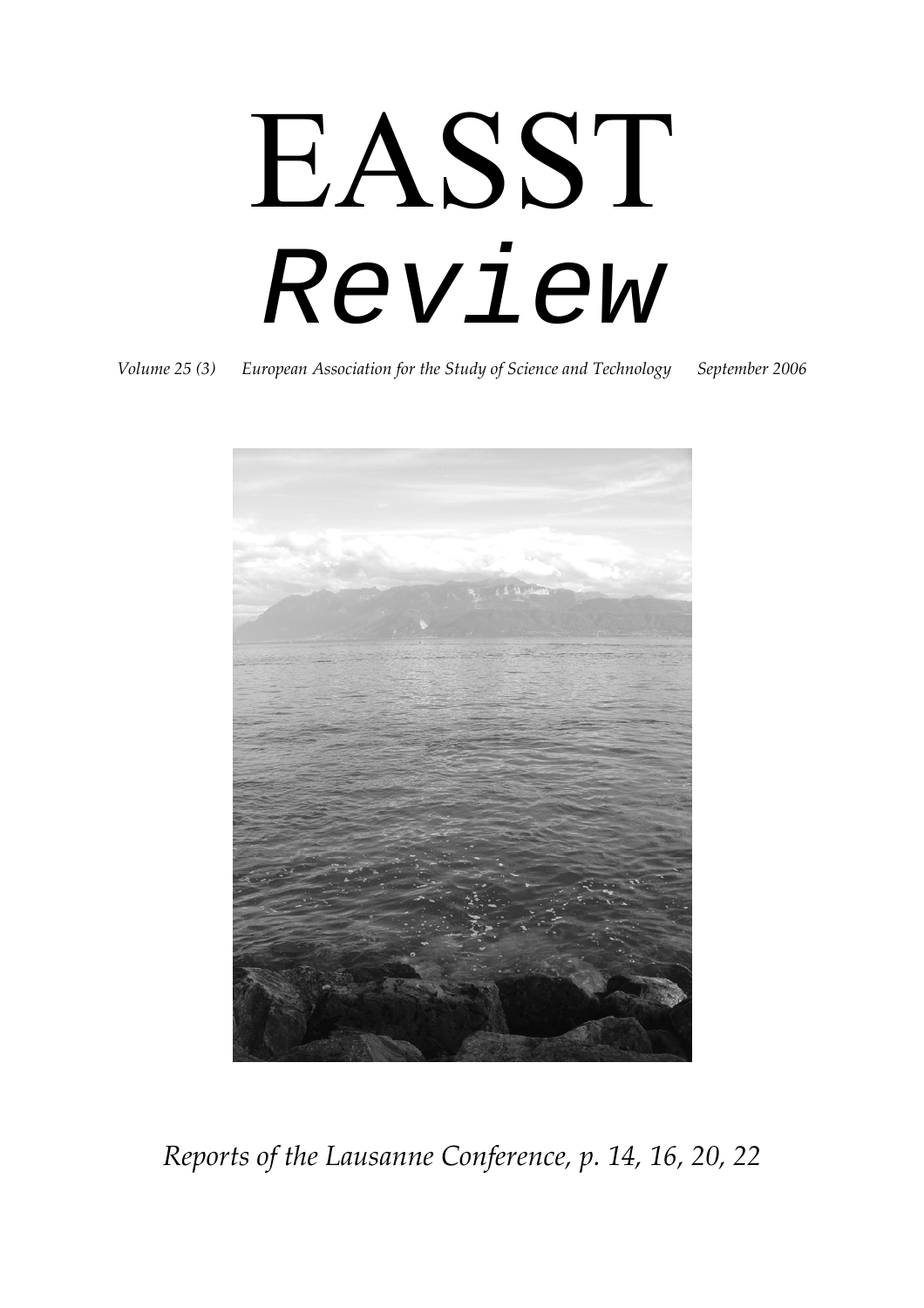*Editor: Chunglin Kwa Deputy Editor: Richard Rogers Tel: 31 20 5256593 (Kwa) 31 20 525 3352 (Rogers) email:c.l. kwa@uva.nl rogers@hum.uva.nl Membership queries: admin@easst.net* 

*EASST Review on the Web: http://www.easst.net* 

*Contributing Editors: Andrew Jamison (University of Aalborg) Harald Rohracher (Graz) Paul Wouters (Virtual Knowledge Studio, Royal Academy of Sciences, Netherlands)* 

*Council of the European Association for the Study of Science and Technology:* 

*Christine Hine, President (University of Surrey) (Christine.Hine@btinternet.com) Nik Brown (University of York, UK) Rainer Grundmann (Anston University, UK) Claire Marris (National Institute for Agronomic Research, France) Jessica Mesman (University of Maastricht) Ann Rudinow Sætnan (Norwegian University for Science and Technology) Fred Steward (Brunel University, UK) Niki Vermeulen, student member (University of Maastricht) Ragna Zeiss (Free University, Amsterdam) Susa Leigh Star (President of the Society for Social Studies of Science, ex-officio)* 

#### *EASST's Institutional Members:*

*Academy of Finland CSISP/Sociology Department, Goldsmiths College Ecole des Mines, Paris Europäische Akademie, Bad Neuenahr- Ahrweiler Institute for Policy and Practice, University of Newcastle Inter-University Research Center for Technology,Work and Culture, Graz James Martin Institute, University of Oxford Linköping University Norwegian Institute for Studies in Research of Higher Education* 

*Science Museum, London University of Bielefeld University of Edinburgh University of Gothenburg University of Maastricht University of Manchester University of Surrey University of Sussex University of York VTT Group for Technology Studies, Finland Wellcome Trust* 

*EASST Review (ISSN 1384-5160) is published quarterly, in March, June, September and December. The Association's journal was called the EASST Newsletter through 1994.* 

*Subscription: Individual membership fee: EUR 35 annual. Reduced two- and three-year membership available. Students and citizens of East European countries pay reduced rates on applicaton EUR 20. Library rate is EUR 35. Please note that subscriptions can also be made through the EASST website.* 

#### *Member benefits*

*Travel stipends for Ph.D. students, young scholars and researchers from developing countries are available. Reduced registration rates for EASST events apply.* 

#### *EASST's Past Presidents:*

*Sally Wyatt, 2000-2004; Rob Hagendijk, 1997- 2000; Aant Elzinga, 1991-1997; Stuart Blume, 1987-1991; John Ziman, 1983-1986;Peter Weingart, 1982.* 

*EASST Review's Past Editors Arie Rip, 1982-1991;Georg Kamphausen, 1982.* 

*frontpage illustration: Lausanne,the lake, by Laura Watts.*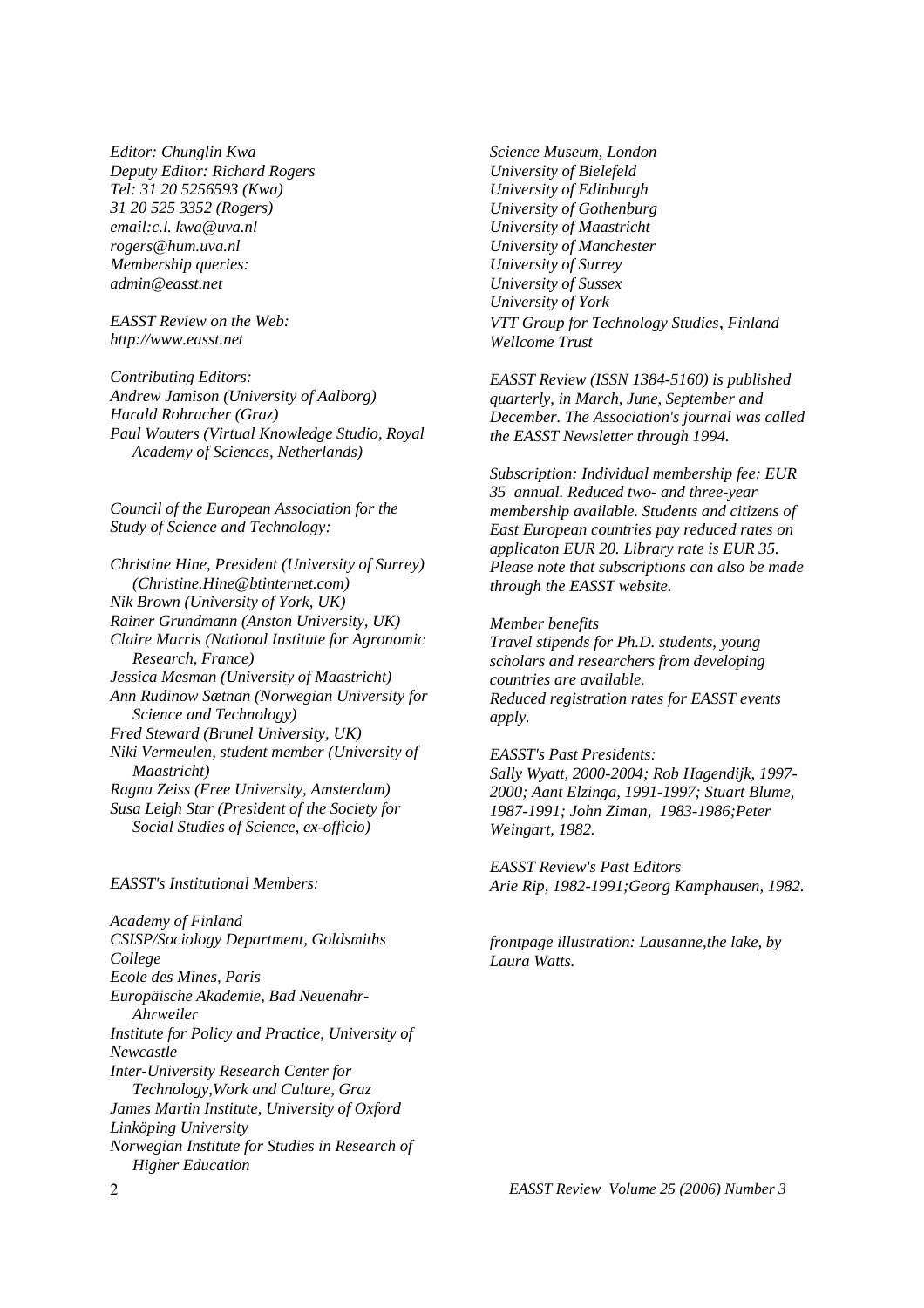# Hubris or Hybrids? On the Cultural Assessment of Nanotechnology

### by Andrew Jamison

*Aalborg University* 

As nanotechnology begins to leave the laboratories and work its way ever more actively into our societies, there is a tendency to exaggerate what it is good for and, at the same time, to disregard the risks involved. There is talk of being able to redesign the human body from the "bottom up", of manufacturing invisible products with an infinite range of uses, of vast fortunes to be made by exploiting the potential of the nanorealm.

 Things behave differently down there, even though nobody seems to know very much about why that seems to be the case. This is a good example of Aristotle's "techne" – the practical know-how of manipulating objects – rushing on ahead of "episteme" – or theoretical-scientific understanding. In the words of Jennifer Kahn, writing in the June 2006 issue of *National Geographic*, nanotechnology is like a tsunami – a "long, low wave whose power becomes clear only when it reaches shore and breaks":

> Nanotechnology has been around for two decades, but the first wave of applications is only now beginning to break. As it does, it will make the computer revolution look like small change. It will affect everything from the batteries we use to the pants we wear to the way we treat cancer (Kahn 2006: 100).

None of this will come automatically – technology is certainly not autonomous - and in many European countries, as well as in the European Union as a whole, nanotechnology is receiving large amounts of public funding. Apparently, private investors are still not sufficiently willing to put their money into this next big thing. And while concerns are beginning to be voiced about the potential dangers lurking in the nanorealm (and not just by horror story

*EASST Review Volume 25 (2006) Number3* 3

writers like Michael Crichton, whose novel, *Prey* (2002) gave us the vision of vicious swarms of nanoparticles attacking the scientists who had spawned them), only a small amount of the publicly supported research is going into issues concerning health and environmental consequences (see Ross 2006).

 Instead, the ancient crime of hubris has experienced a new lease on life, as the emerging actor-networks of academic entrepreneurs and their supporters promise more than they should, and – as has been the case with genetic engineering - run a serious risk of generating opposition within society. Hubris is a word that comes to us from the Greeks, and has been defined as "an impious disregard of the limits governing human action in an orderly universe. It is the sin to which the great and gifted are most susceptible, and in Greek tragedy it is usually the hero's tragic flaw." (*Encyclopedia Britannica* 2006). In the vernacular, it is commonly used to refer to the arrogance of those in power, when they exaggerate their military strength and superiority and forget the consequences, as has been the case in the war in Iraq.

 As far as I am aware, it was the Finnish philosopher Georg Henrik von Wright in his cultural writings of the 1960s and 1970s who first started to apply the term to the misuses of science and technology in the contemporary world. von Wright associated the "particular hubris of the modern technological way of life" with an "unreasonable redirection of nature's causality for human purposes" (von Wright 1978: 90). In his influential book, *Vetenskapen och förnuftet* (Science and Reason), published in Swedish in 1986, he brought his criticism of the hubris of science and technology into the broader public sphere in the Nordic countries. In referring to classic tales of hubris such as the Greek myth of Prometheus and Francis Bacon's vision of "New Atlantis", von Wright attempted to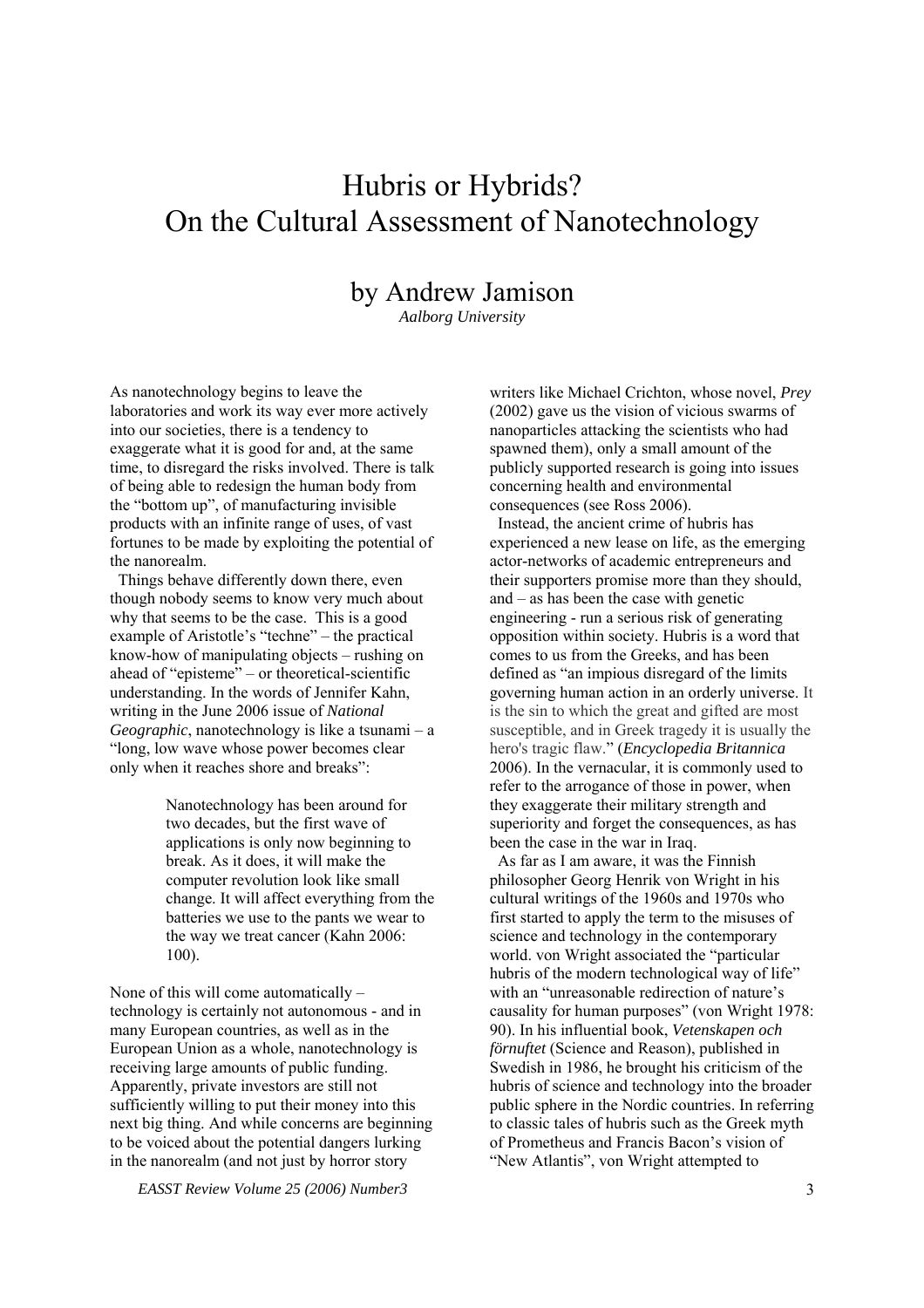mobilize cultural history and what he called the humanist attitude to life (*livshållning*) in order to evaluate the ways in which science and technology are used in society.

In the introduction to our recent book, *Hubris and Hybrids* (Routledge 2005), Mikael Hård and I characterize hubris as the "if only" syndrome, "the eternal technical fixation that is deeply embedded in our underlying conceptions of reality":

> If only we could develop an even better instrument of production and destruction, if only we could tame another force of nature to provide us with unlimited energy, then our wealth and our capacities – the values by which we measure progress – would be so much greater. More than two millennia after the sun melted the wings of Icarus for coming too close, we are still under the spell of hubris, trying to fly higher and higher (Hård and Jamison 2005: 5).

The tendency to hubris is not merely a matter of the hype that is so much taken for granted in our commercialized world as a regrettable, but necessary fact of life. The widespread selling of science in general and nanotechnology in particular is only a small part of the problem with the way nanotechnology is being appropriated into our cultures. The hubristic "crime" is not commercialization as such, but its overemphasis and the general lack of awareness and interest in any other possible meanings that nanotechnology might have. The tragedy is that "public relations" have been reduced to marketing. At a discursive level, what Mikael and I have previously referred to as the story-line of economic innovation is so dominant, so hegemonic that it tends to overwhelm all the other possible ways to talk about science and technology in society (Jamison and Hård 2003).

 As in other fields of technoscience, there is also a noticeable lack of public accountability, an absence of procedures and institutions by which decision-makers are required to account for their decisions. This is, of course, not exclusive to nanotechnology, but, for a variety of reasons, it is particularly serious now – after five years of environmental skeptics and holy wars against terrorists. In most European countries, it seems fair to say that there is no public space available any longer for serious discussion and debate of science and technology, no meaningful effort in the media, the schools, or anywhere else in the

public sphere to provide opportunities for qualified reflection or cultural assessment of what we, as a species, might actually want to do with these and all the other amazing new technologies at our disposal. Other concerns have colonized the life-worlds where technology assessment used to take place.

 Among the scientists and engineers themselves, the makers, or constructors of nanotechnological products, the dominant values or "norms" are entrepreneurial. Decades of telling stories of innovation and linking universities to industry have transformed the identities of many scientists into project-seekers and networking moneymakers. What used to be the responsibility of scientific societies and university departments to discuss moral and ethical issues related to one's scientific field – has been outsourced to professional philosophers and theologians. And many of them have also fallen prey to the urge to become entrepreneurs and sell their ethical insights to the highest bidder. The result is an array of competing firms, selling their own brand of nanotechnology, searching for markets rather than serving society. The actual scientific knowledge that is being made is subjected to what Aant Elzinga once characterized as "epistemic drift":

> …the process whereby, under strong relevance pressure, researchers become more concerned with eternal legitimation *vis-à-vis* policy bureaucracies and funding agencies than with internal legitimation via the process of peer review. This may be seen as a process of erosion of the traditional system of reputational control (Elzinga 1985: 207).

It is as if the public information campaigns and media debates, the popular movements and expert criticisms against atomic energy – and for the development of renewable energy - during the second half of the 1970s had never happened. Those experiences led, in many countries, to agencies and offices and research programs in technology assessment, and made it mandatory at some universities for science and engineering students to be educated in what we in Aalborg still refer to as "technology, humanity and society" – and which we still teach courses about. Could it not be a good idea to bring back some of that concern with social responsibility – and not least back into our own field of science, technology and society studies?

Of course, nanotechnology is not atomic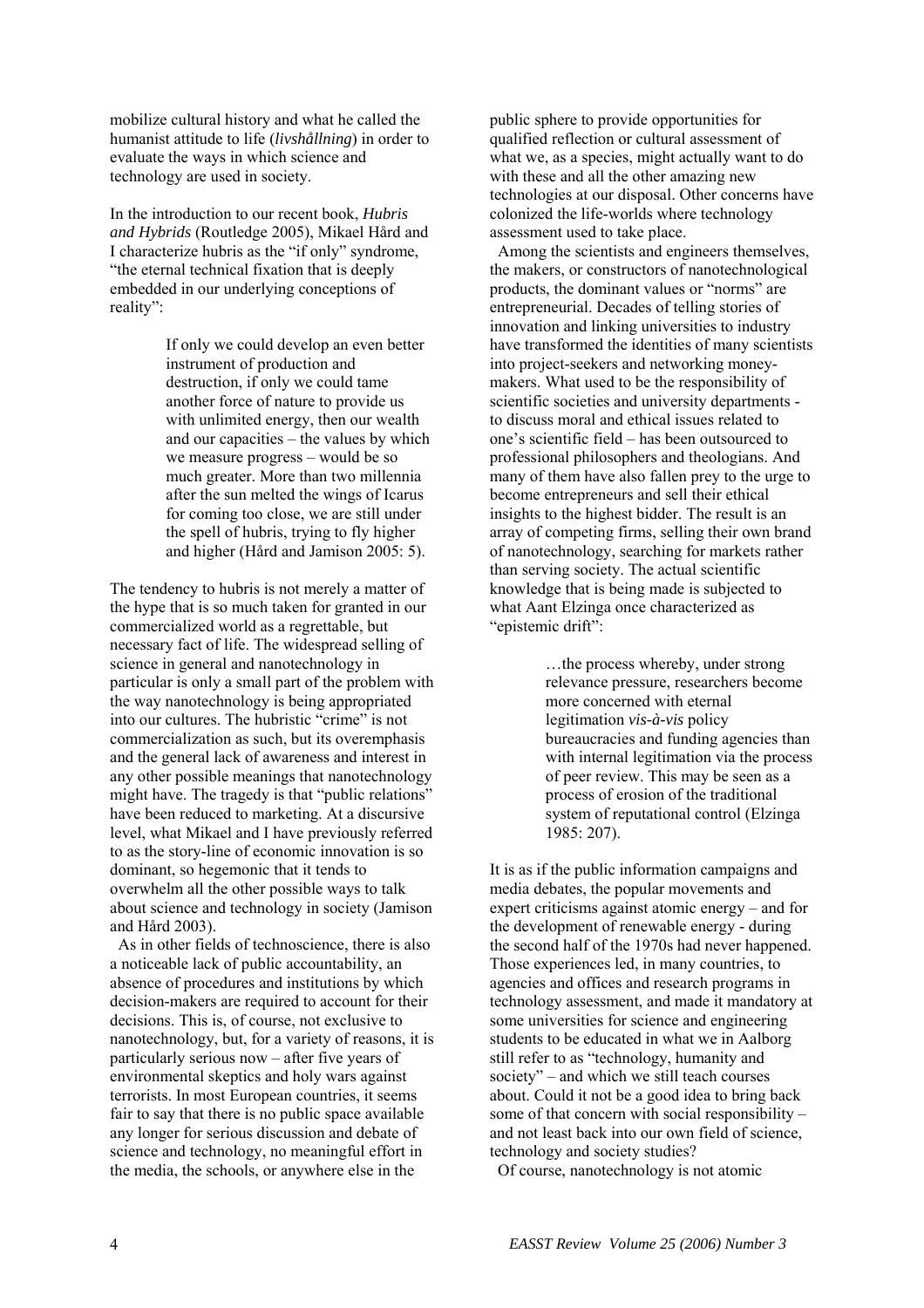energy, it did not come into society in the form of a horrific bomb which killed hundreds of thousands of people. Rather it is slowly but surely insinuating itself into our societies. And as with other technological artifacts and scientific facts in the past, the chances are that nanotechnology will also tend to elicit different uses as it spreads across the social landscape. But like atomic energy, genetic engineering, and so many other momentous scientific and technical achievements of our recent history, the cultural appropriation of nanotechnology is skewed from the outset. It is not motivated by responding to what we called in the 1970s "basic human needs", or what we called in the 1990s sustainable development; rather, it is driven by "market forces" to seek out commercial opportunities, niches in a global competition for profits. Nanotechnology is supply rather than demand driven, the result of a modernist – and highly problematic – cultural fixation on novelty and "innovation". And like the other fields of technoscience, nanotechnology is being subjected to the same tendency to exaggerate the benefits and downplay the risks that has been so apparent in relation to atomic energy and genetic engineering, as well as information technology.

 This one-dimensional thinking, the tendency to hubris appears to be all powerful and all encompassing. The nanotechnologists, like the genetic engineers, information technologists and atomic physicists before them, are fast becoming contemporary heroes, the ones who are to lead Europe in the global competition for market shares and economic growth. And even those of us who should know better – the students of science, technology and society – are curiously silent, seeing the nanotechnologists as new objects of study, rather than problems that require reflective analysis and cultural assessment.

 It often seems hopeless to challenge the dominant policy agenda with its story-line of innovation, the contemporary myth of Prometheus. The nanotechnologists and their paymasters – our paymasters, as well - play on such deeply rooted cultural values, and they are able to mobilize such enormous amounts of human and material resources that it seems impossible to try to bring them down to earth and get a serious conversation going. And yet, if we are not to do it, we who claim to know something about the relations between science, technology and society, then who can? It seems to me that the dangers – and the opportunities – are simply too great to leave the development of nanotechnology in the hands of those who still

believe in what von Wright labelled the myth of progress.

 The nanotechnologists and their supporters in government, industry, and the universities are not necessarily evil people. Like so many of our leaders, our power elites, they are simply afflicted with an overdose of arrogance and not a small amount of greed that calls for a form of socio-medical treatment rather than opposition. Their illness, their hubris needs to be diagnosed and treated. And that is where the hybrids come in. For if we are to make appropriate use of nanotechnology, the new knowledge needs to be combined with what we already know – about responsibilities to future generations that need to be fulfilled (remember sustainable development?), and about social and environmental problems that need to be solved (remember basic human needs?). We need to help foster a new way of talking about nanotechnology, a hybrid story-line, or policy agenda: call it "green nano" or "human nano".

 It is a multidimensional hybridization process that is called for, a vast project of socio-cultural learning. We, in the social and human sciences, and perhaps especially in the social study of science and technology need to work with the nanotechnologists to develop educational and research programs so that society can make beneficial use of their activity. And, perhaps most importantly, we need to educate them and those who support them in what Aristotle called *phronesis*, the kind of moral knowledge that is so essential, but so sadly lacking, in an age in which our scientific knowledge and our technical knowhow are combining in such powerful new combinations.

 Perhaps engaging with nanotechnology and nanotechnologists can be a way to escape from the ironic detachment that many in science and technology studies have adopted as their stance to society. It might be a way – to paraphrase my colleague in Aalborg, Bent Flyvbjerg (2001) – to make STS matter. If we live in a world that is no longer modern, or, as Bruno Latour so famously put it, a world that has "never been modern," then we need no longer separate the human and non-human elements of our identity, nor, for that matter, reproduce, in our work, the barriers between the natural and technical sciences, on the one side, and the social and human sciences, on the other. And if our world – that is, if reality itself - is indeed one in which humans and nonhumans can no longer be meaningfully distinguished from one another, and we find ourselves in a world of hybrids, then let us begin to think like hybrids and foster a hybrid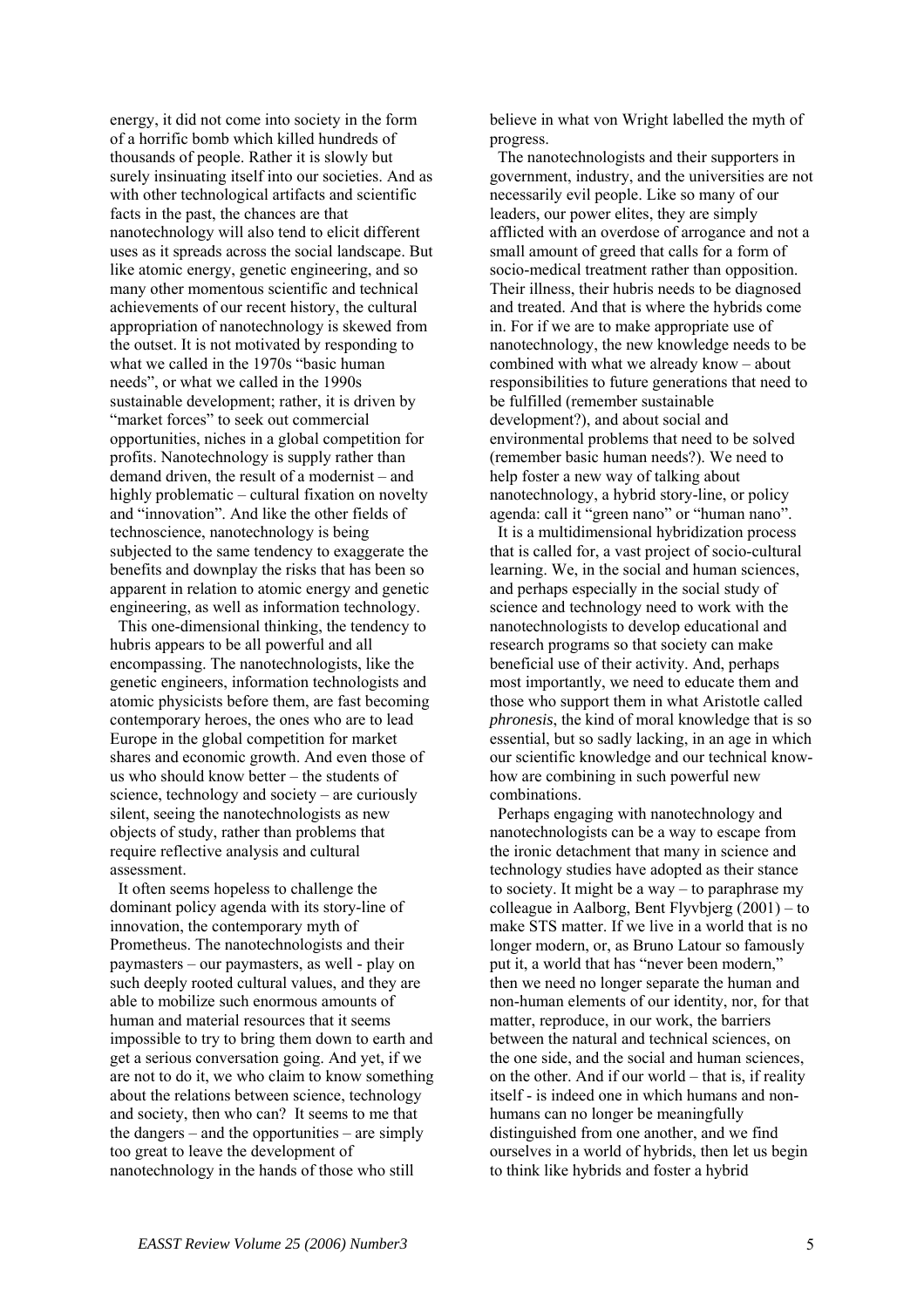imagination.

#### **References**

Elzinga, Aant (1985) Research, Bureaucracy and the Drift of Epistemic Criteria, in B Wittrock and A Elzinga, eds, *The University Research System. The Public Policies of the Home of Scientists.* Almqvist & Wiksell International

*Encyclopedia Britannica* (2006) http://www.britannica.com/eb/article-9041378/hubris, accessed 26/09/06

Flyvbjerg, Bent (2001) *Making Social Science Matter*. Cambridge University Press

Hård, Mikael and Andrew Jamison (2005) *Hubris* 

*and Hybrids. A Cultural History of Technology and Science.* Routledge

Jamison, Andrew and Mikael Hård (2003) The Story-Lines of Technological Change: Innovation, Construction and Appropriation, in *Technological Analysis and Strategic Management*, 15, 1: 81-92

Kahn, Jennifer (2006) Nano's Big Future, in *National Geographic*, June

Ross, Philip (2006) Tiny Toxins?, in *Technology Review*, June

von Wright, Georg Henrik (1978) *Humanismen som livshållning och andra essäer*. MånPocket (the quote is from a lecture from the early 1960s)

# Building on Borders: Constructions of Ecological Knowledge

by Astrid E. Schwarz *Bielefeld University and TU Darmstadt* 

### **A Report on the interdisciplinary and international workshop at Technical University Darmstadt, April 6 - 8, 2006**

The workshop "Building on Borders: Constructions of Ecological Knowledge" was devoted to an exploration of the various practices of constructing borders and boundaries in ecology and environmental studies.<sup>1</sup> The workshop brought together about 20 scholars from 9 countries and different disciplinary fields, including the history of science, ecology, philosophy, sociology and social anthropology. We had 6 sessions that covered a range of topics. These included metaphors and the character and morphology of concepts of borders and boundaries, debates around the physical character of borders and limits in ecology, the dynamics of ecological knowledge in environmental studies, and, finally, reflections on the process of recontextualising ecological knowledge in the age of technoscience. The workshop was organised by Astrid Schwarz (Darmstadt TU) with the assistance of Kurt Jax and Christian

Haak (UFZ Leipzig), as well as Achim Lotz ( formerly of Darmstadt TU).

 The starting point of the workshop – and probably the common perspective shared by most of the participants – might be described in terms of the following basic problem in structuring ecological knowledge. One of the most important features of ecological knowledge is that it is constructed along the borders between science and society, fact and value, applied and theoretical sciences, between different disciplines and scientific practices and, last but not least, between different epistemological positions in ecology itself. Ecology cannot be described adequately by means of the usual epistemic concepts, nor by using, say, a one-paradigm model or the idea of a unifying theory that structures the whole field. Considering the growing importance of ecological knowledge in addressing some of the most pressing problems at both global and regional level (e.g. global warming, vanishing natural resources and the deterioration of soils and water resources), it should be self-evident that we need to know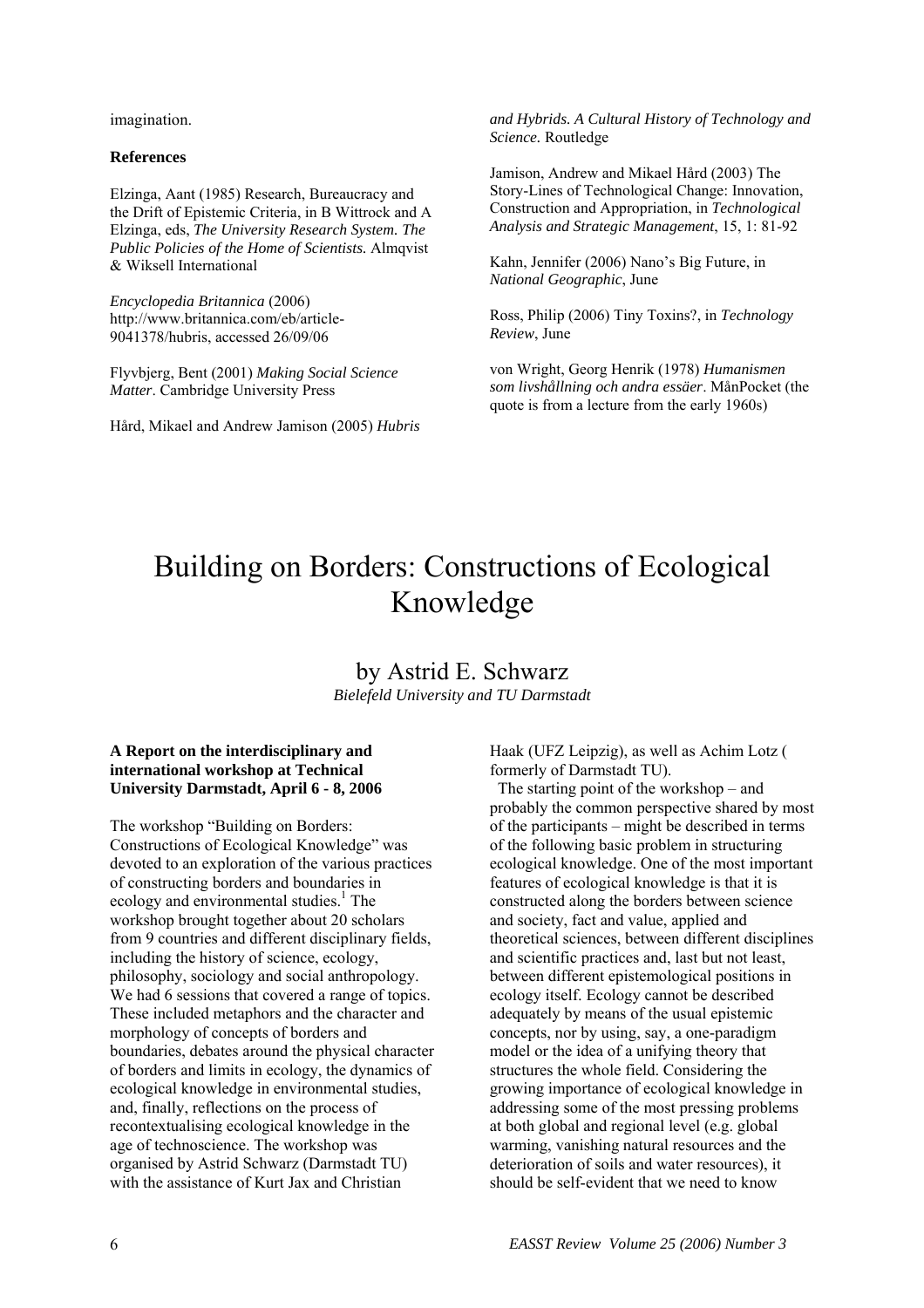more about the logical and disciplinary constructions of ecological knowledge. The debate about borders within and around ecology obviously also includes debates concerning the role and importance of ecological knowledge in social processes and in negotiations about the kind of nature with which we wish to live. Over the last three decades most of the opposite concepts mentioned above have been examined above all in the field of science studies (STS), including research programmes on inter- and transdisciplinarity. However, none of these debates has analysed either the structure and metaphors of borders and boundaries nor their historical or philosophical status. Moreover, most of the case studies in STS and HPS are taken from physics or engineering or, within the life sciences, from genetics, physiology and molecular biology. These shortcomings were brought to the fore in the workshop: The overarching objective was to launch a debate on ecological knowledge by investigating not only concepts of borders and boundaries but also the established theoretical framework of "boundary discourse" in STS and HPS. This way of framing the debate constitutes an underdeveloped topic in each of these

communities. Accordingly, the workshop announcement highlighted our intention to map ecological knowledge using a deliberately conceptual topology, focusing on three types of borders and boundaries: first, the concepts of borders in the scientific context; second, boundaries between different disciplines, institutions, scientific practices and analytical concepts; and, third, the limits and scope of ecological knowledge in general. One of the explicit objectives of the workshop was to develop, by the end of it, a more detailed and clear-cut topology of the borders and boundaries of ecological knowledge, including existing work in the field of the history, sociology and philosophy of science. This was considered a necessary prerequisite for being able to transfer ecological knowledge in an appropriate and comprehensible way within and between different scientific and other social groups, as well as for the social construction of natural environments.

 The first part of the workshop was entitled "Building on Borders - Morphing Knowledge" and was aimed at achieving harmonisation between the concepts of border and boundary used in HPS and STS respectively. Kevin de Laplante (Iowa State University) began with the statement that ecology is currently being called into service in many different fields, from

applied ecology and endemic ecology to ecologically oriented sciences and environmental politics. He then contrasted this "open source picture" of ecology with a disciplined concept of ecology as a natural science which, as he emphasised, is essentially related to issues of demography. He proposed labelling this ecology as orthodox ecology in order then to argue against it and to show why this label is not appropriate (because, for instance, ecology is already a highly fragmented discipline, because it possesses no unifying concept and, finally, because orthodoxy reinforces disciplinary fragmentation and segregation). Uta Eser (Nürtingen Polytechnic) began her contribution by asking if this broad conceptualisation of ecology shouldn't better be called environmental sciences: what pragmatic purpose or motivation warrants the call to extend the meaning of scientific ecology in this way? The lively and farreaching discussion that followed threw up a number of topics and questions that ran through the whole workshop. To highlight just a few of them: - Is it appropriate to consider the environmental sciences as simply the applied science of a theoretically conceptualised ecology and, if not, what is the "added value" of the former and what is its epistemology? - Another important issue was that of the power inherent in labelling ecological knowledge: who is producing this knowledge and to whom is it denied? Both society and science seek labels that confer power and authority, but who is labelling whom in this process? What is immature ecological knowledge "worth" in a world where the mature sciences count? What is concealed by the rhetoric of mature science and who is interested in constructing it? What are the characteristics of immature science and in what sense is a science "mature" at all?

 The subsequent presentations were aimed at examining concepts of border and boundary in the discourse of STS. Unfortunately the paper to be delivered by Irene Klaver (University North Texas) had to be cancelled for a most appropriate and ironic reason: the unwieldy border politics of USA Homeland Security left her as a non-citizen in an alien limbo between a visa and a green card. Since she circulated a short summary to all of us, we know that we missed a discussion on "the so-called edge of boundaries", that is, boundaries as dynamic places of potential transition, transformation and translation. Thus, her focus is not on the boundary as a simple line of division but on "the power of boundaries as an area of co-construction". In this sense, not a few ecological concepts might be understood as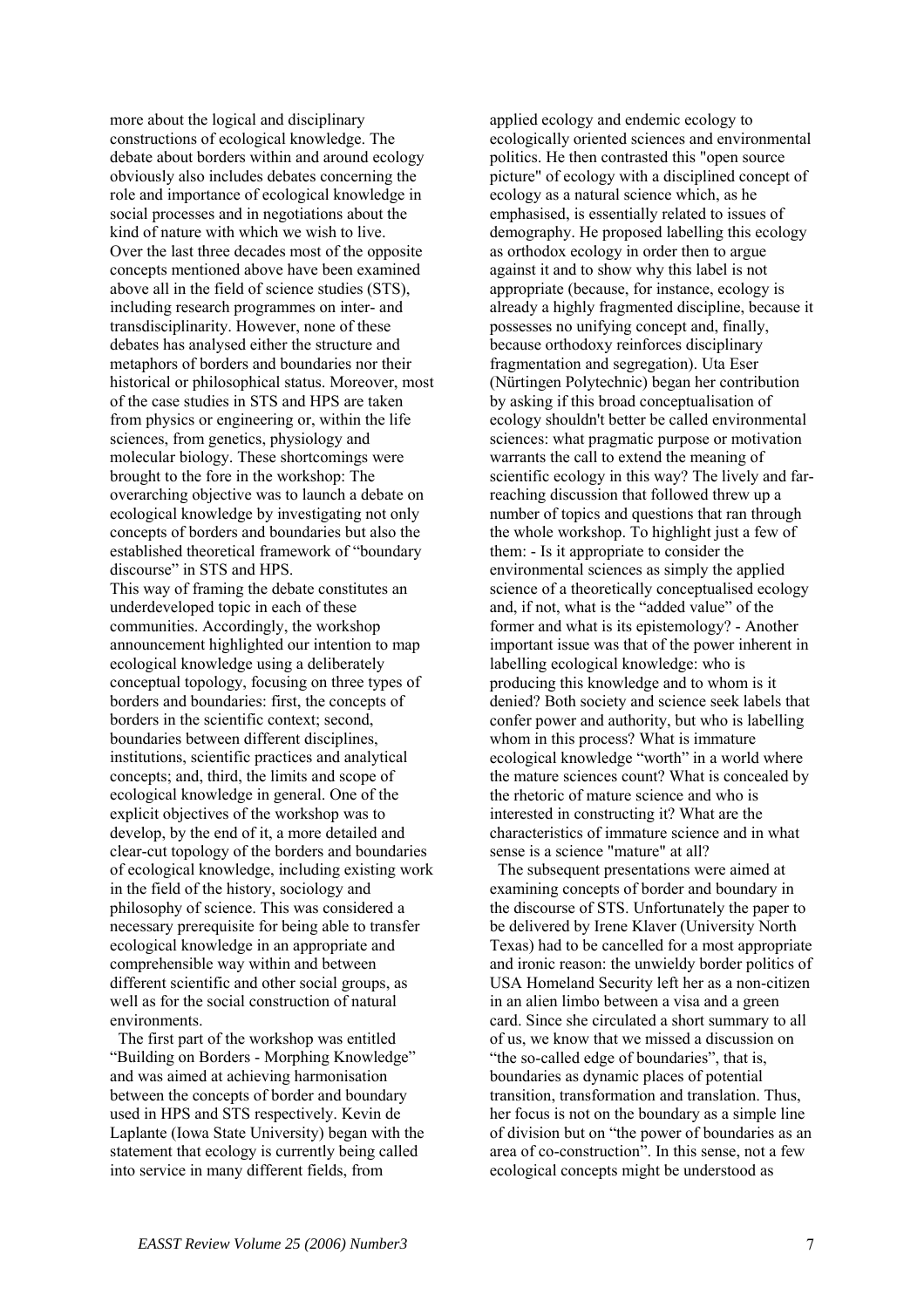oxymorons, pointing simultaneously to two mutually exclusive meanings, as reflected, for instance, in the concept of ecotone, the area where two different ecosystems meet. Astrid Schwarz (University of Darmstadt) was also interested in the spatial character of boundary concepts. In her paper "The Morphology of Borders" she pointed to the relational character of boundaries and suggested, following a boundary concept proposed by Kant, that there is "always something positive"<sup>2</sup> in the way boundaries bring two entities into relation with one another. Given that the production of ecological knowledge – and even more so that of the environmental sciences – has to be seen as being constitutionally located at the intersection of various boundaries, the knowledge thus produced and labelled as ecological will be crucially influenced by the particular character of those boundaries. Schwarz then presented a historical reconstruction of borders in environmental discourse, starting with the "border trauma"3 of the 1970s and the "global existential crisis" that made the environment and ecology issues of public concern, continuing through the turn from an ontological to an epistemological perception of borders, and ending up with a detailed discussion of concepts developed in the HPS and STS debate, focused on boundary work, boundary object, trading zone, and border zone.<sup>4</sup> In order to get a better understanding of their formative influence on the construction of ecological knowledge, she then proposed looking more closely at the images and analogies and the evoked form and structure of borders and boundaries inspired by geographical and geopolitical concepts and models. The modified border model<sup>5</sup> she presented allows for a detailed and multilayered analysis and visualisation of border concepts and may therefore help towards a better understanding and conceptualisation of the different constructions of ecological knowledge.

 "Oikos and logos - ecology as the search for home" was the closing presentation on the first day, given by historian Paolo Palladino (Lancaster University). He proposed drawing parallels between the recent discussions on neuronal cells or stem cell technology and contemporary ecological discourse. This, he suggested, reveals the similarities of these two apparently very different technologies and their constructions of nature. In what followed, Palladino offered a plethora of approaches but stressed two aspects in particular, both of them concerned with issues of ontology. With regard to the first one, he pointed out that ecology tends

to eschew "the holism of earlier forms, but only by displacing the problem onto history" – as do the laboratory life sciences by saying, for instance, that "neural stem cells may one day act as nature's own brain surgeon, psychiatrist, pharmacist, and therapist". With regard to the second aspect, he referred to the nature-artefact distinction that emerged in ecology, for instance, in the debates over ecosystem modelling and influenced the appreciation and validation of the formal qualities of mathematical models, namely their generality, precision and realism. To underscore his hypothesis, Palladino suggested that we look at the relationship between art, politics and the life sciences. He then took us through a wide range of artistic representations of the life sciences in contemporary works of art (e.g. Georg Dietzler's "Self-decomposing Laboratory" 1999 and Mel Chin's "Revival Field" 1990) as well as romantic landscape paintings. In his discussion of ecology and romanticism, Palladino highlighted the common roots of the idea of nature as humanity's "home" (the oikos) and ecology's inner tension between the incommensurable methods of holism and reductionism; This led to the final question as to the common baseline of works of art and ecology. This, he suggested, might be the "ecological" emphasis on the intrinsic relations contained in everything that constitutes a particular cultural practice and that necessarily needs a subject to go beyond the two antagonist elements that define nature in modernity. Arguing against Latour's ontological relationality, which abolishes all categorical boundaries and hierarchies, Palladino defended the notion of a vigorous subject, a being who "can witness the transformations of the world" and maintain, break off and rebuild the boundaries of knowledge.

 The second day started with a participatory workshop organised by Sandra Bell (University of Durham). She asked us to utilise the power of concept maps to explore the issues of borders and ecological knowledge in a way that avoids the linear process of writing.<sup>6</sup> With the help of Astrid Schwarz, she had prepared a list of types of boundaries that were to be picked up and visualised by reasoning for instance on the whole "terrain" of ecology or on the strength and permeability of its borders. Urging us to use lots of colours, symbols and signs, she grouped us around 6 tables and left us alone, asking us "not to think too much but to get drawing right away". The result was a stunning diversity of drawings, which told just as many different stories about ecology and "bordering". The discussion about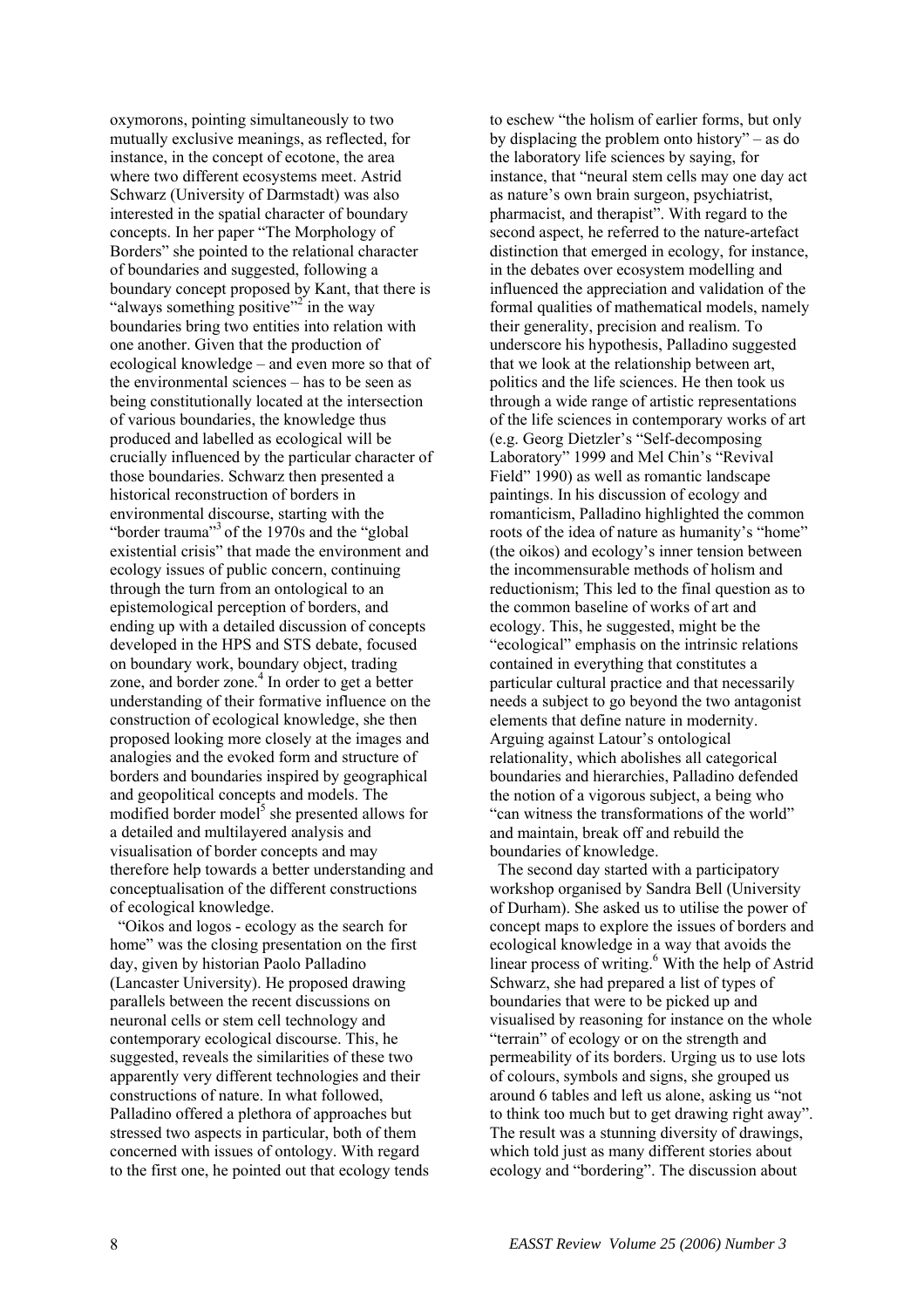the drawings prepared us perfectly for the subsequent sessions, which covered an equally wide field.



Fig.1: Drawing by Sandra Bell

The session that followed was dedicated to negotiations of borders and limits in scientific ecology, with presentations by Patrick Blandin (Museum Nationale d'Histoire Naturelle, Paris) and Kurt Jax (Centre for Environmental Research, Leipzig), and comments by Angela Weil (München Technical University). Blandin took up the longstanding and still undecided debate on the stability of ecosystems and the consequences for species diversity, productivity and the complexity of ecosystems. He used the pros and cons in this debate to point to the awkward border between theory and ideology, and then went on to propose that we should move from stable equilibrium theories to dynamic models: "It is just pleasant for people to think that ecosystems are stable." Adopting a model of co-changing entities would have far-reaching consequences for theoretical, psychological and ideological modes of thinking, not only about the ecosystem concept(s) itself but also our conceptualisations of nature in general. In conclusion, he pointed to the concept of the transection of systems, as proposed by John Dewey, the renowned scholar of pragmatism, arguing that this concept might be useful in developing a concept of ecosystem that promotes principles of contingency and chance and puts more emphasis on individuals. Following on from Blandin, Kurt Jax discussed ecological boundaries from the perspective of functional versus topographic limits. Starting with the rhetorical question as to the need for and significance of boundaries, he then presented a case study on the Yellowstone National Park in order to elucidate the conflict between functional and topographical borders. Jax then went on to present some interesting details from the relevant literature (especially Glick et al. 1991 and Strayer et al. 2003), elaborating on the properties of boundaries in ecology and also the practice of using images and metaphors in relation to

functional boundaries in particular. The next speaker was Peter Taylor, who had first given us a short handout with "some thoughts on border-ing" along with some homework to do; he now asked us to engage in an interactive analysis of the paper he had circulated on "Savanna Plant Ecology" (Greg Sharam), focusing on the borders more or less explicitly mentioned in it. He encouraged us to think of borders as phenomena that are constructed through processes of intersection, as places where different kinds of dynamics come together, and as places that are policed ("with more or less seriousness") and that might be reconstructed when the premises change – in other words, we should not only illuminate the construction of borders, "but also the possibilities of alternative constructions". Peter Taylor left us with two messages, the first one emphasising that research should be done in a dialogue between models and phenomena, and the second one claiming "to make better work together inventive things and old things".

 The second part of the afternoon session was dedicated to the history of urban ecology from the perspective of cultural studies. Jens Lachmund gave a presentation and Tobias Cheung commented. Lachmund shared with us some insights from his detailed study on wasteland preservation in West Berlin. He started by reconstructing the history of urban ecology, focusing on the institutional and political dynamics of land-use planning in academia as well as in the public sphere. We were told how the ecological agenda entered this discourse and how the new environmental activism also intervened. Having now arrived in the era after the fall of the Berlin wall, Lachmund turned in more detail to the conflict of the environmental programme of restructuring urban places and spaces by framing wastelands as biotopes. The citizens of Berlin disagreed with this interpretation for a variety of reasons, aligning themselves along several borderlines. Not a few urban residents saw wastelands more as ugly and uninteresting, even "as kind of wounds" that recalled the bombing of the city in World War II, than as precious spots of pristine and wild nature; accordingly, calls for nature protection based on scientific parameters such as species diversity or vegetation features did not hold too much appeal for these citizens. Calls for wasteland conservation were more successful when they coincided with other public concerns, as was the case with the "Südgelände", an abandoned area of railway facilities. This place was given a more appealing public image by being designed as a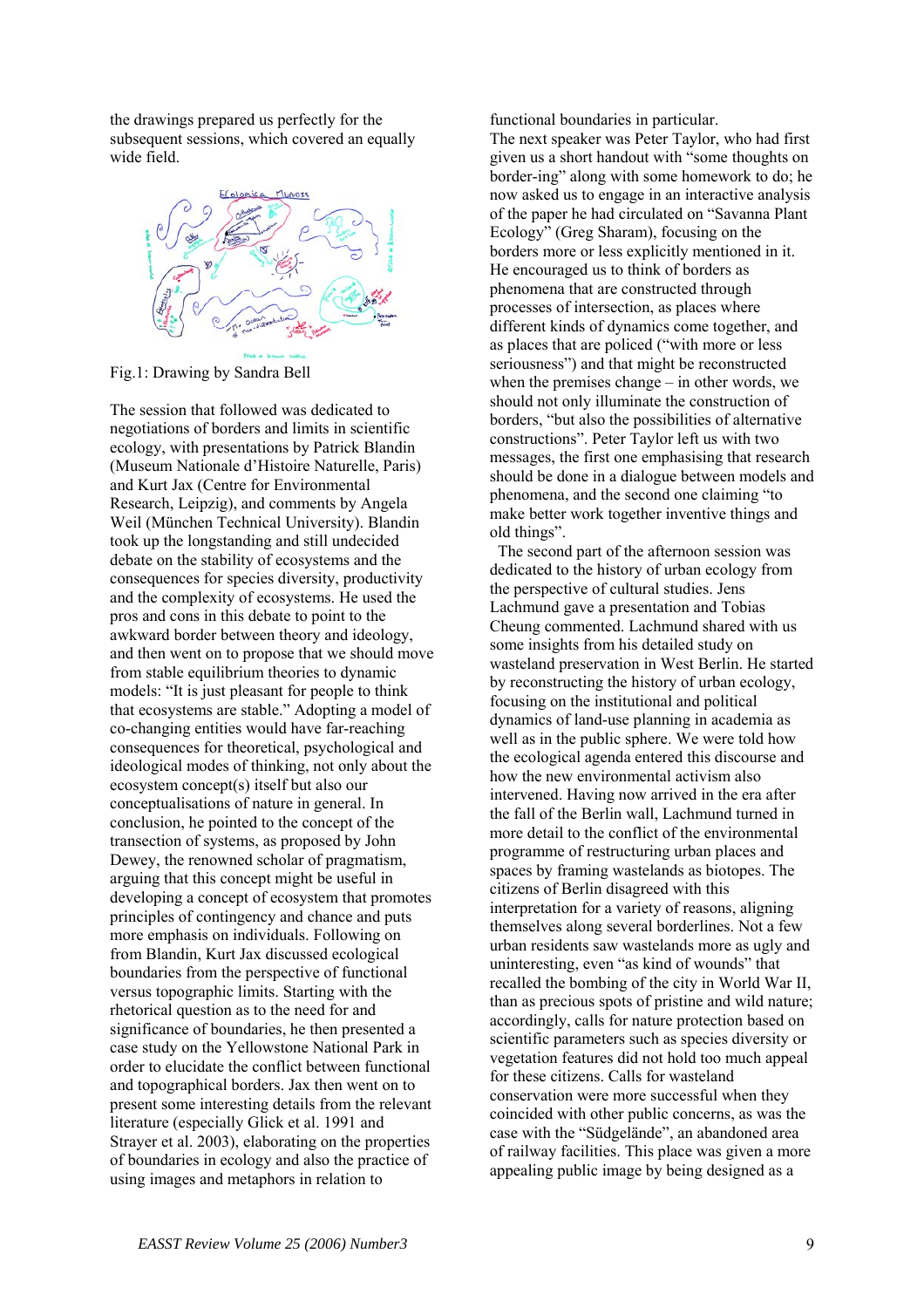nature park with regular trails and some objects of art. One might say that in this case consensus was created by aesthetic interventions, and that the discourse on urban nature and biotopes succeeded in establishing cohesion between various expert groups and other actors. Cheung's comments focused on three basic arguments. In the first, he questioned the notion of expertise in a sociological context, in the second he argued about the transformation of a city processed through the work of ecologists and thirdly he argued for interferences between changes in/of cities and the models of ecologists. Being thus well prepared, we had a lively discussion with some apposite references to the foregoing presentation, including some debate about intersecting places in urban dynamics.

 The closing evening presentation was given by Wolff-Michael Roth (University of Victoria) on "Building Ecological Knowledge: Objects and Actions" and commented on by Chunglin Kwa (University of Amsterdam) with his paper entitled "Schopenhauer not Popper". Roth took us on a virtual visit to some fish factories on Vancouver Island (Canada) and made us familiar with issues around "constructing salmon life" history", the enhancement and protection of fish habitats, and activities around salmon breeding. By means of an ethnomethodological study, he illustrated what happens when a fish is sacrificed to research and reified by images and graphs. His central thesis was that scientific objects are stabilised by images and that the stability of such objects is therefore something that is produced in the process of manipulating things, using instruments and visualisation techniques. In arguing for the importance of locally and tacitly produced knowledge that is crucial for "embodied practices", Roth was clearly following some well-established arguments in STS literature. This was reinforced by his reference to Latour's "chain of representation", in which the world and language are connected by a sort of cascade model in which each overlaps but can never be interlinked with the other. At this point Roth offered a critique of this model by pointing to the fact that Latour did not include the element of action in his model; Roth suggested that objects become coherent (and thus knowledge stabilises) when the chain of representation becomes petrified, as it were, by the chain of action. In Michael Roth's own words: "The nature of the action is of the same type as that of the objects, and therefore both are involved in their mutual interactive stabilization and constitution." And, paraphrasing Ricoeur (1991), he added: "Actions can be interpreted

with the same procedures as texts". The importance of bodily actions for scientists is exactly what Chunglin Kwa proposed in his juxtaposition of Schopenhauer and Popper, the latter prioritising theory and the former searching for "things-in-themselves". While Kwa agreed with Roth about the reciprocal verification of representation and intervention, he was less convinced by the pivotal role given to the natural sciences over the social sciences in "bridging the gap between the material and the representational world". The discussion was continued in the pleasant atmosphere of Restaurant Alacarte, located in the exhibition building of the art nouveau district of Darmstadt.

 The final morning began with two presentations and a commentary related to the issue of transand interdisciplinarity in the environmental sciences. Thomas Potthast (University of Tübingen) presented a broad range of ideas about "the nature of borders between 'hard science' and 'interdisciplinary' approaches in ecology" and the environmental sciences. He focussed on epistemological ontologies as borders and on epistemic-moral and epistemic-political boundaries and hybrids, having first clarified what is meant by ecology as hard science and by ecological inter-and transdisciplinarity, "the n > 1 disciplinarities". Rounding off this part of his discussion, he presented a selection of responses relating to this issue in the scientific community, varying from cynical to melancholic. Potthast distinguished three different kinds of epistemological ontologies of borders, each of which dealt with the fact-value border in different ways: firstly, ecological political scientism (naturalism) versus Weberian hard science *within* hard science; secondly, dualism versus interdisciplinarity; and, finally, "n>1 Monism versus political ecology *within* n>1 disciplines." He then introduced the epistemicmoral hybrid<sup>7</sup> as an analytical category that allows for specific conjunctions and is therefore able to overcome traditional claims of universalism and unity. These might be conjunctions of, say, scientific concepts, theories and practices, or of ethical implications and norms for action. In the end he displayed the agenda of the epistemic-moral hybrid that should allow for explaining the implicit and for "critically evaluating different ethoi and morally/ethically normative powers of the context(s)."

 In his presentation "bordering environment – investigating the space between science and society" sociologist Christian Pohl (Swiss Federal Institute of Technology in Zürich)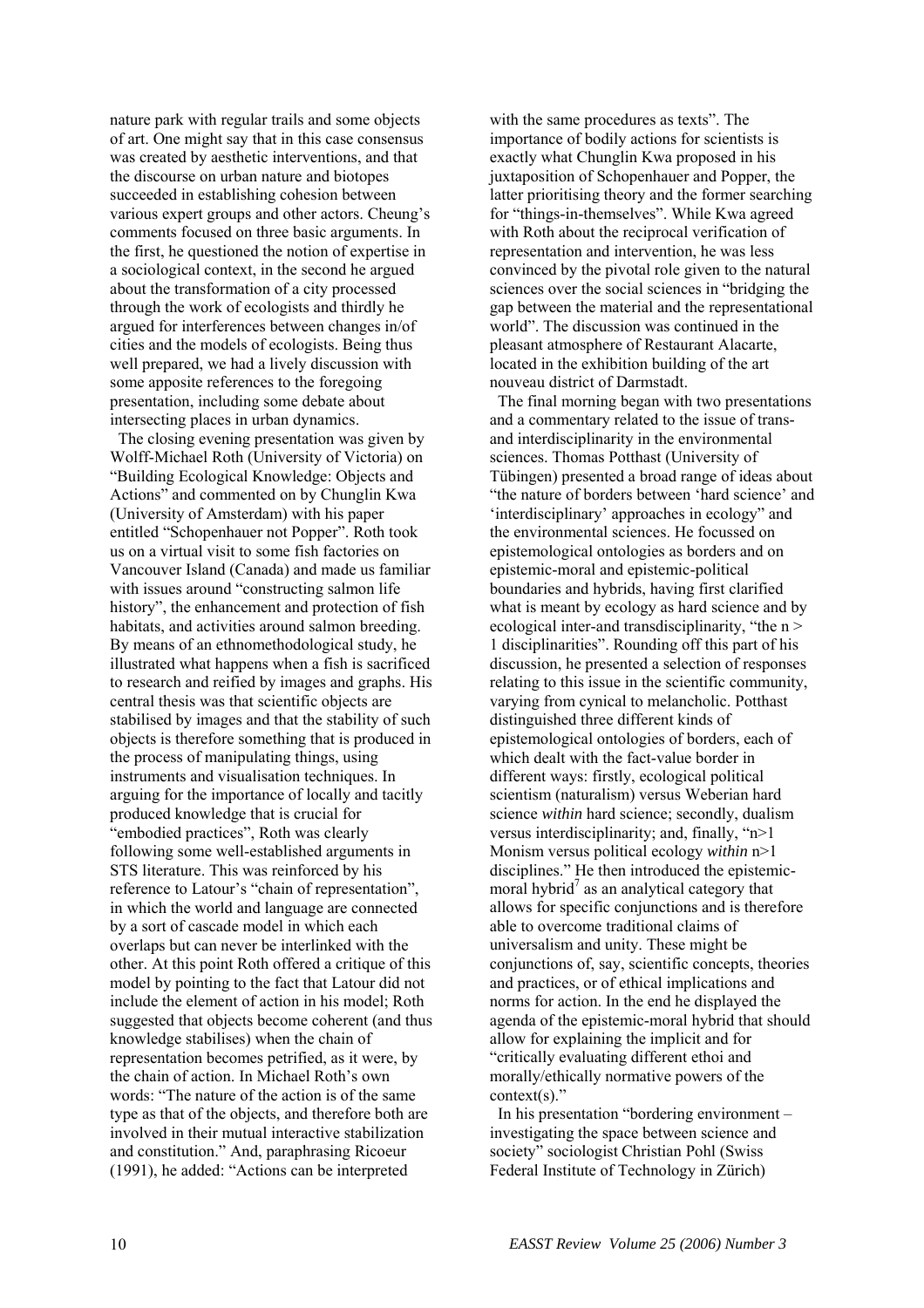concentrated on the conceptualisation of the transformation from normal science (mode1) towards post-normal science (mode2) (e.g. Gibbons et al. 1994, Nowotny et al. 2001). To begin with, Pohl provided us with an empirical study on the sources of new forms of knowledge that are supposedly characterised by their robustness and local specification – and not by universality, truth or ethical neutrality. For his analysis, Pohl investigated environmental and sustainability research programmes (SPPE, MISTRA) using a 'model' of policy cultures (Elzinga 1997, Jasanoff and Wynne 1998) and distinguishing three axes of input into science: the state (regulation), the economy (selling) and civil society (participation). On all three axes he was able to find projects that inform science (waste technology, air pollution abatement, coastal management), whereas projects on soil remediation, say, or biodiversity did not mix. On the basis of these facts Pohl went into more detail regarding the particular conceptual challenges posed by the predicated transformation from "clear dichotomies to a mess, truth to usefulness or helpfulness, certain knowledge to uncertainty management, universal to contextual knowledge". While pinpointing the conceptual underdevelopment of the concept "mode 2" Pohl suggested that it was necessary to differentiate between three forms of knowledge: first, "transformation knowledge", which is aimed at embedding technical, social or cultural changes in existing technologies and power relations; second, "system knowledge", which enables reflection on and ways of dealing with uncertainty; third, "target knowledge", which tackles the plurality of norms and values and aims at "clarifying and setting priorities among various values in relation to the common good as a regulatory principle".<sup>8</sup> In his comments, Matthew Kearnes appealed emphatically for the politics of mode2, an intervention that opened up an informed and lively discussion.

 The final paper of our workshop, given by Andrew Jamison (Aalborg University), followed on seamlessly from the foregoing presentations, as implied by its title "Ecological knowledge in an age of technoscience: New contexts and new challenges". Jamison started with a short historical reconstruction of the "cultural transformation of environmentalism", beginning in the 1960s and 1970s with the "making of a movement" and ending up in the 1990s with the programmes on sustainable development, green business and, of course, critical ecology. This transformation might be characterised by changing regimes of knowledge and power: from industrial "little science" before World War II and military "big science" between the 1940s – 1970s through to commercial "technoscience" from the 1980s onwards. As a result, the type of knowledge that predominated at each stage changed from disciplinary to multidisciplinary to transdisciplinary (or mode 2) forms. With regard to the most important milestones in the transformation from big science to technoscience, Jamison identified a general change in range and scope, orientation towards the market, university-industry collaborations, "hybrid identities" and, finally, the state as strategist. In the remaining part of his talk, he dealt with the question of what this might imply for the production of ecological knowledge and sketched out a hybridisation on various levels: hybrid competencies created by mixing skills and theories in new combinations; hybrid concepts that migrate through different societal groups and areas, such as economics, design, citizenry and science; and hybrid applications, such as green business and sustainable communities. Concluding the principal part of the workshop "Building on Borders", Astrid Schwarz reminded the participants once again of the aims of the workshop and proposed some preliminary conclusions, but first and foremost some further queries: How might the relationship between ecology and the environmental sciences be most appropriately described? Does the conjunction of the two imply a "versus", a "part of" or a "transformed into"? How can we make better use of the power of borders and boundaries in dealing with ecological knowledge, especially with regard to environmental policy? Is it possible to capture the positivity of boundaries with concepts such as hybridisation, and of shifting boundaries with concepts such as transformation or transection? What exactly is the difference between these latter and the more spatially penned concepts such as border zone or boundary work? How can we contribute towards promoting a better appreciation of blurred border zones and hybridities in general, be it hybrid identities or hybrid knowledge, both of which are necessarily part of producing ecological knowledge?

The final part of the workshop was dedicated to a presentation, discussion and updating of the HOEK project (Handbook of Ecological Concepts) that provided the framework for our workshop. Several of the workshop participants are already involved in the project, and, this workshop, along with the two foregoing ones, is also intended to contribute to the project in some way or another. The objective of the HOEK is to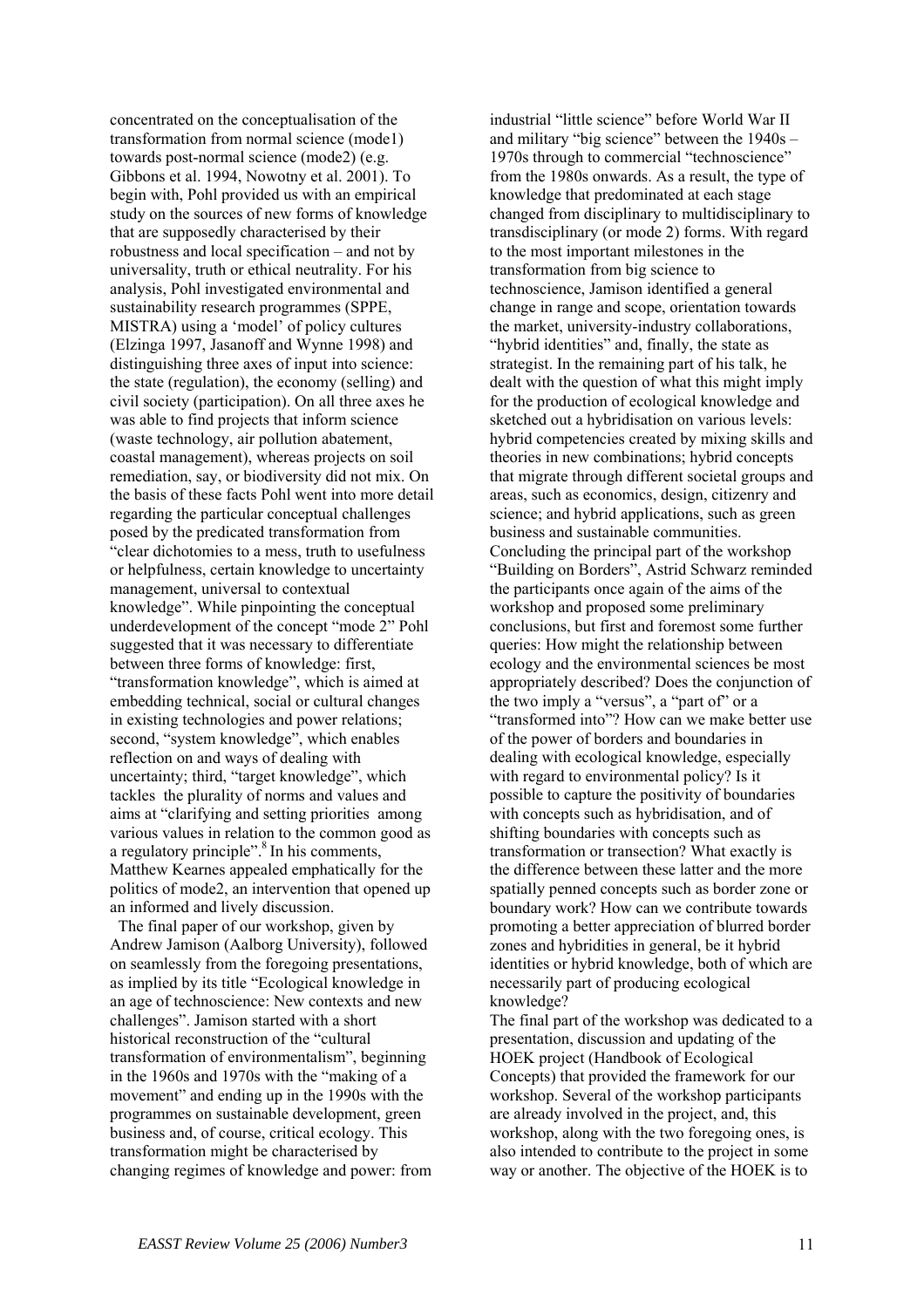write a philosophically and historically informed six-volume handbook for a broad based readership. To fulfil this objective it needs both the support and the contributions of the scientific community as well as the public. The first volume is expected to appear in print early in 2007. Its title is "Revisiting Ecology. Reflecting Concepts, Advancing Science", edited by Astrid E. Schwarz and Kurt Jax. The second volume will follow in 2008, "Ecological Units", to be edited by Kurt Jax and Astrid E. Schwarz. More information about the project is available on the project's website: www.hoekweb.net.

#### **Notes**

1 The workshop was generously supported by the Volkswagen Foundation (project number AzII/81985).

2 Kant, Immanuel, Beschluß von der

Grenzbestimmung der reinen Vernunft, Kant Werke Vol. V, 229.

<sup>3</sup> Think of for instance Meadow's book "limits of growth" or Carson's "Silent Spring".

4 Gieryn, Thomas (1983): Boundary work and the demarcation of science from non-science: strains and interests in professional ideologies of scientists. – American Sociological Review (48) pp. 781-795; Leigh Star, Susan, Griesemer, James R. (1989): Institutional ecology, 'translations' and boundary objects: amateurs and professionals in Berkeley's museum of vertebrate zoology, 1907-39. – Social

Studies of Science (19) pp. 387-420; Galison, Peter, Stump, David J. (ed.) (1996): The Disunity of Science. Boundaries, contexts, and power. Stanford: Stanford University Press; Kohler, Robert E. (2002): Landscapes and labscapes: Exploring the lab-field frontier in biology. Chicago: The University of Chicago Press.

5 Martinez, Oscar (1994): The dynamics of border interaction. New approaches to border analysis. In: Shofield, Clive H. (ed.): Global boundaries. London: Routledge.

6 In a paper on interdisciplinary work, Sandra Bell and her collaborators discuss different methods and strategies not only to follow but also to shape "the process of interdisciplinary work by documenting the experiences, thoughts, perceptions, ideas and concerns of researchers working in interdisciplinary projects". Marzano, M., Carss, D.N., Bell, S.: Working to make interdisciplinarity work: investing in communication and interpersonal relationships. – Journal of Agricultural Economics. In press.

7 Potthast, Thomas (2001): Gefährliche Ganzheitsbetrachtung oder geeinte Wissenschaft von Leben und Umwelt? Epistemisch-moralische Hybride in der deutschen Ökologie 1925-1955. – Verhandlungen zur Geschichte und Theorie der Biologie (7) pp. 69-89.

8 For more details see the recently published book "Gestaltungsprinzipien für die transdisziplinäre Forschung - Ein Beitrag des td-net", Pohl, Christian and Hirsch Hadorn, Gertrude 2006. Munich: ökom Verlag.

# Recent Dissertations

**Adrian Ely**, Regulatory Appraisals of Bt Maize – A Study of Science in Governance. DPhil in Science and Technology Policy, July 2006, SPRU, University of Sussex, UK

The governance of modern agricultural biotechnology has been the focus of considerable study over the last three decades. Alongside critical scientific analyses of the environmental impacts of genetically modified crops and political-economic studies aiming to explain national policies, research drawing on the resources provided by science and technology

studies has contributed significantly to our understanding in the field. In this thesis I adopt a comparative approach to investigate the ways in which scientific evidence has been used in regulatory appraisals of the cultivation of transgenic Cry1Ab Bt maize (corn) in the United States of America, France, the United Kingdom and Austria. I find that expert groups in each country have used different approaches to the selection and interpretation of scientific knowledge in order to inform and defend national policies on the environmental release of the crop. These different approaches can be

12 *EASST Review Volume 25 (2006) Number 3*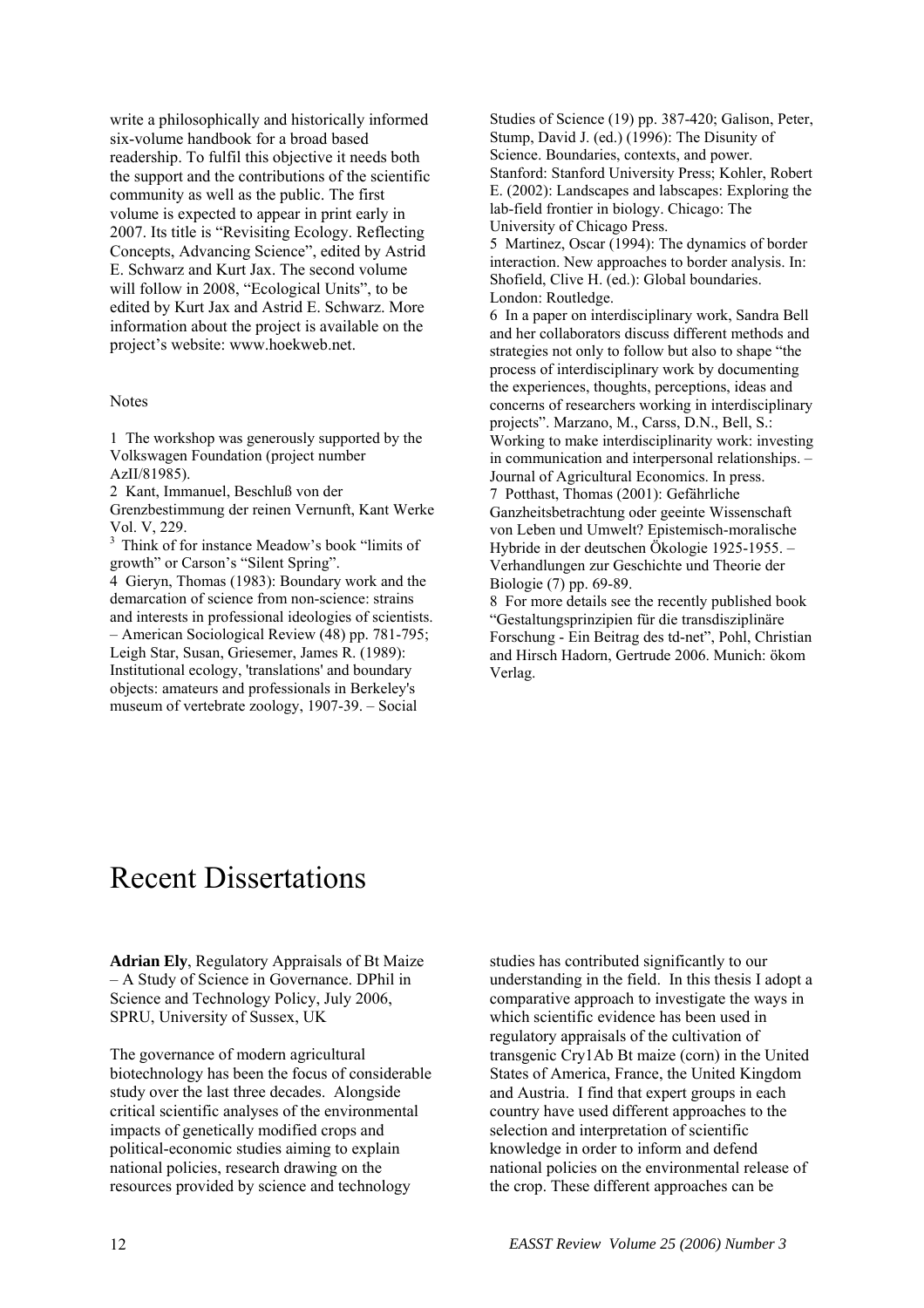linked to the prevailing institutional contexts, including legal frameworks and political conditions, in which expertise has been employed.

 After an introductory chapter, I set out the theoretical framework that informs the subsequent interdisciplinary analysis of the role of science in governance. The thesis draws on both realist and constructivist studies of regulatory science, and uses a typology to interpret and characterise expert assessments, as evidenced from documentary and interview data. Rather than adopting the notion of *risk* to describe the absence of scientific uncertainty that has characterised these debates, it uses Stirling's term *incertitude* and within this distinguishes between four types of state of knowledge. These are: *risk* (when we have knowledge of probabilities and consequences) *uncertainty* (when we understand the consequences of an event but are unable to assign a probability to its occurrence), *ambiguity* (when we are able to assign probabilities, however the consequences of an event are unknown or contested) and *ignorance* (when we lack an understanding of both probabilities and consequences, for example in situations when we do not know what we do not know).

 The third chapter outlines the development of the regulatory frameworks for the cultivation of transgenic crops. Highlighting the US "product" and EU "process"-based approaches that diverged from 1986 onwards, I discuss the ways in which these influenced subsequent developments at the national level. Specific policy decisions around Bt maize are described against a background of national institutional and political contexts.

 Within the case study of Bt maize, I focus my analysis on two risk issues  $-1$ ) effects of Bt maize on populations of non-target organisms and 2) development of target insect resistance to the Bt toxin contained within the transgenic maize. The following two chapters of the thesis analyse the scientific evidence in regulatory dossiers presented by firms, and the new scientific findings in these two areas that emerged from the mid-1990s to 2005. An examination of the regulatory dossiers (for maize lines Bt176, Mon810 and Bt11) uncovers different approaches to constructing assessments of zero or negligible *risk* associated with each of the risk issues. Generally, firms constructed *risk* around the issue of non-target impacts by drawing on approaches previously used with conventional pesticides, such as laboratory toxicity tests on representative species, to highlight negligible hazard (and thus negligible consequences). They drew on indirect evidence (from different insect species models) and relied on resistance management strategies to construct assessments of low probability of insect resistance emerging in cornborers, the target pest. Despite some firms' normative assertions that resistance would be acceptable, the consequences of resistance emergence maintained some degree of *ambiguity*. Firms' approaches to constructing *risk* were initially accepted in all countries studied apart from Austria. Chapters 4 and 5 examine Austria's scientific reasons for rejecting the cultivation of the products, illustrating how these constructed *uncertainty*, *ambiguity* and *ignorance*.

 In the concluding chapter I summarise the approaches to constructing different forms of *incertitude* around each risk issue. I argue that divergent legal and institutional frameworks afforded expert groups in the different jurisdictions varying degrees of flexibility in the selection and interpretation of scientific evidence, and illustrate how types of *incertitude* and governance arrangements are co-produced. The findings have implications for understanding the causes of regulatory divergence, such as that which led to the recent World Trade Organisation dispute over GM food and crops. Adrian Ely's doctoral research was funded by an interdisciplinary studentship from the UK's Natural Environment Research Council (NERC) and Economic and Social Research Council (ESRC). During the course of his research, he benefited from periods spent as a visiting fellow at INRA (Ivrysur-Seine, France), IFZ (Graz, Austria) and the Program on Science, Technology and Society at the Kennedy School of Government (Harvard University, USA).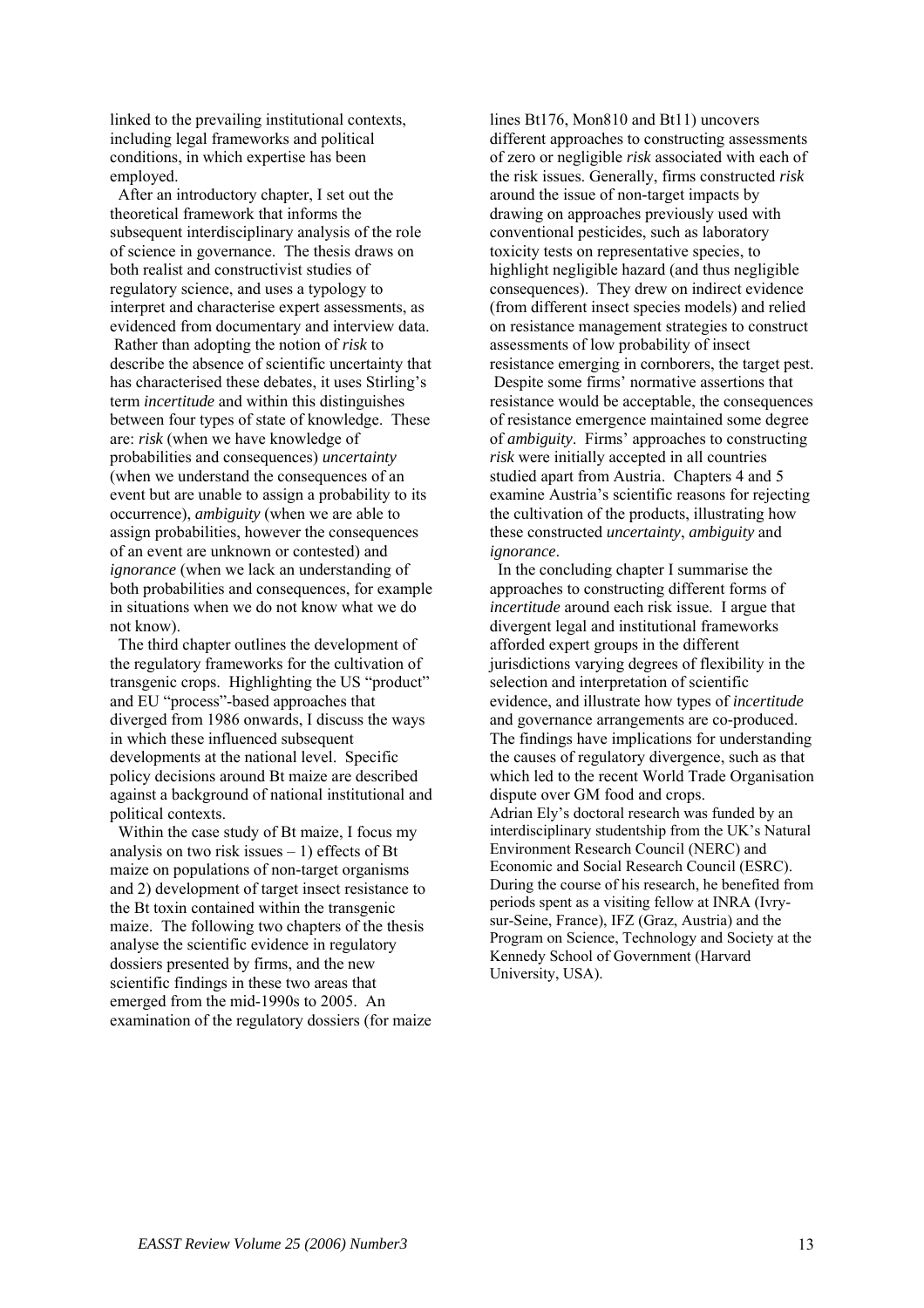# A Farewell from your Editor

With some sadness I am finally handing over the Editorship of the EASST Review. Sixteen volumes, 54 issues, with between 20 and 64 pages, "hand produced" with the simplest of graphical techniques, have left my personal computer. The resulting paper journal was not without attractiveness, I dare say. Of course, the journal has not been my own making. A large number of authors (I didn't count them...) contributed book reviews, discussion articles, reports, and kept alive the social and scholarly life of our Association in-between the EASST and joint EASST/4Sconferences. The Contributing Editors have been invaluable. Janet Rachel Low and Gerald Wagner wrote a number of spirited pieces around 1996 - we were all sad when Janet discontinued her "Letters from London". Paul Wouters, from time to time, flashed a spotlight on the scientometric tradition, usually when we thought it had passed away. In recent years, Harald Rohracher infused the

Review with new energy from central and easst Europe. Andy Jamison has been steadfastly contributing from the early years of my Editorship until this very last issue, with pieces that were always opinionated, very well written and very informative. My warmest thanks, however, go to Richard Rogers, the "Deputy". He turned compiling a Conference Announcements section into an art. Very often, when I thought I had composed a balanced issue rich in content, most of the compliments I received were for the conference section. And lest anyone would think Richard's contributions were limited to assembling announcements, let me just mention that the EASST Review had a first on the now world-famous Issue Crawler.

 Fortunately, Christine Hine found a successor. I am glad we have a enthusiastic new Editor, who is already setting ambitious new goals for the Review. Ann, I hope you will enjoy the Review as much as I did.

### Chunglin Kwa

### STS? But Is It: Science? Math? Art? Some random and personal impressions from EASST 2006 @ Lausanne

Your tireless editor through the years, Chunglin Kwa, has finally decided to spend his energies on other tasks. And though I'm already tired to begin with, I've decided to try to fill the post. Somehow, watching Chunglin rise to the challenge over and over has given me to courage to try. And that decision has given me the courage to try my hand at an EASST conference "travelogue" report. After all, one of the recurrent problems Chunglin faced was a shortage (at times) of contributions to the Review. And I am one of the guilty parties. I have never, before now, contributed. So, as a final gesture of gratitude to Chunglin, as a last-minute effort to build some moral standing now that I'll be taking over at inviting others to contribute, as a selfintroduction from the in-coming editor to the readership, and simply because I found it added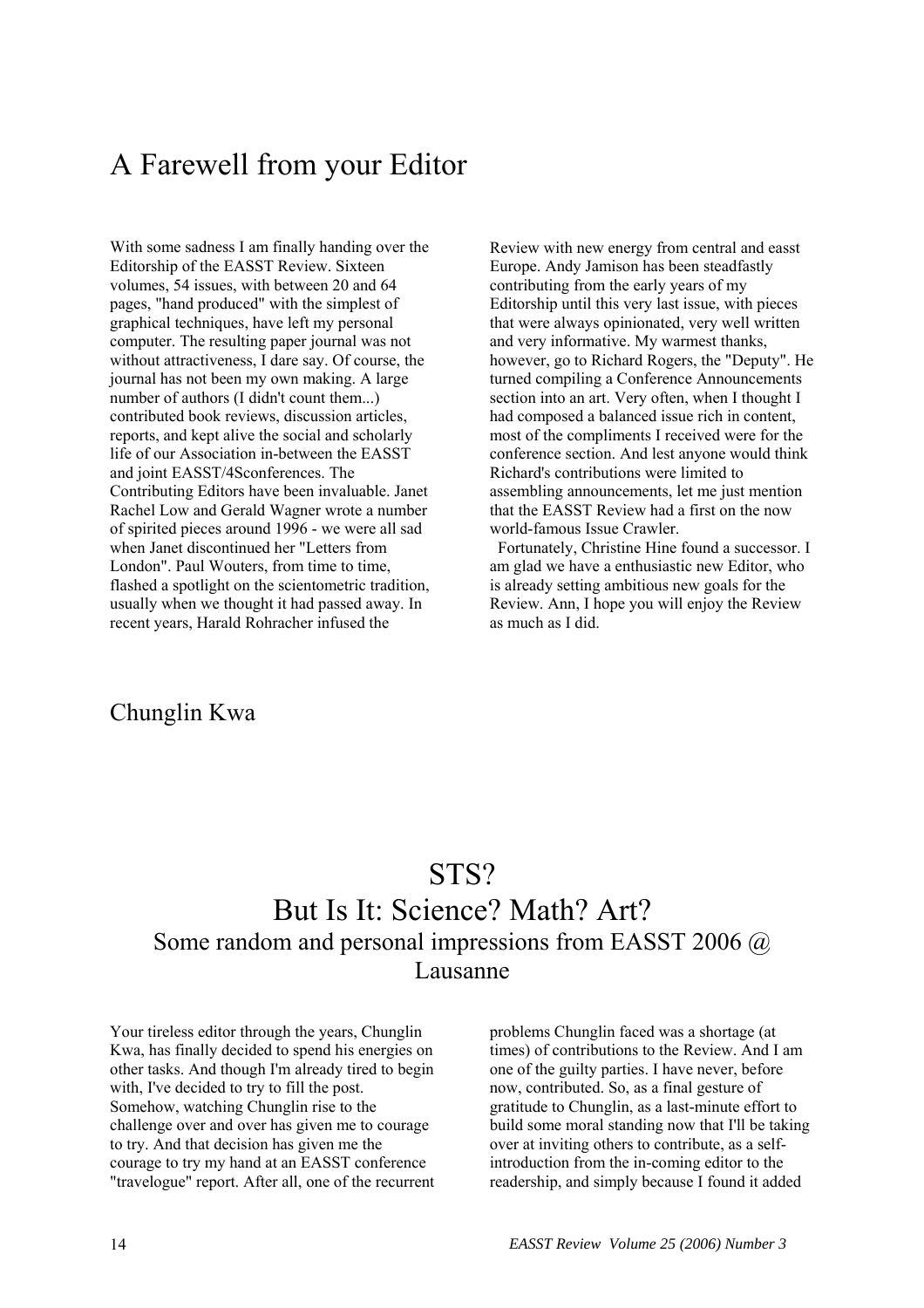extra enjoyment to the conference once I'd made the decision to write about it ... here is my EASST 2006 conference travelogue:

4S and EASST conferences change "flavour" from year to year. The changes reflect shifts in research approaches (dare I say "fashions"?), perhaps also Kuhn-ian shifts between periods of normal science and years marking rapid changes. 4S and EASST conferences also have different flavours from person to person. Any given conference may seem boring, narrow, off-target, diffuse etc. to some and exciting, focused, relevant, varied etc. to others.

 To me, this year's EASST conference was exhilarating, but also exhausting. The organizers had chosen a topic that, even as it was central to current STS discourses, also brought in hundreds of new participants with fresh perspectives. This was not merely the desired yet arbitrary effect of potential participants' responses to the call for papers; it was also emphasized in the structure of the plenary sessions. These were set up as insider/outsider reflections on STS meta-themes. Each morning or evening there was a plenary session where we were challenged to (re-)think questions such as "What is STS's frontier?" "What are our questions?" "What sites should we focus on?" "Where do we go from here" and "Might the way forward involve taking a step back to rethink what we've come to take for granted?" And then, to top it all off, we were challenged to follow a Swiss work ethic by starting our mornings early and maintaining momentum 'til late. Luckily the cafeteria sold good strong espresso drinks to keep my eyes open.

 The challenge to look back and rethink former choices was a recurrent one for me throughout the conference. For instance, at one point my notes show that my thoughts were steered back to the York conference. Are there many out there who remember Steve Woolgar's session on accountancy? I recall taking the role of a rather rude, snippety commentator at the time. Sorry about that, Steve. My choices then are now coming back to haunt me. Back then I thought Steve was just going on a rant about the nuisance of filling in forms. I challenged him to offer a more thorough constructivist analysis of what all those forms entailed: How are they weaving together the State, the public, and Academe? Are they democratizing Science? Are they distorting it? Now, four years later, the distortions are becoming clearer to me. Steve, are you ready to go back and update and revise that paper?

Of course, not all my reflections were coloured

by regrets. I found my choice of research project confirmed time and again. My decision, a year or so ago now, to start a large project on the micropractices of statistics - statistics' role(s) in governance, the choice(s) to categorize citizens according to race/ethnicity (or not), the collection and deployment of crime statistics, the integration of statistics into diagnostics, and so on - has been resonating with more and more papers and lectures at STS events. Of course, my team and I still have a lot of work to do before we see whether our results and analyses will meet with expectations, but at least we no longer feel alone with a topic others have finished with. Now we realize we are in a well-populated area that many have re-discovered as not yet completely explored.

 Another aspect of this year's conference "flavour" was that my reflections kept following parallel paths: "But is it STS?" "But is it Science?" "But is it math?" "But is it art?" Of course, the plenaries were meant to make us ask such questions, and did so effectively. No wonder then that the questions stuck with me as I attended paper sessions. But it does speak to the consistency of the organizers' vision that even the cultural event reinforced this pattern. Not just for me, I might add. In fact, not directly for me at all. I was exhausted and left early, but I heard others the next day reflecting on whether a woman screaming was art, whether the performances they liked were more entitled to be called "art" than those they disliked, and in extension of such questions - what made a performance "art" or qualified it to that term?

We might also ask what it is that makes a conference. One answer is certainly the efforts of the organizers and programme committee. Many thanks to them all! Another answer is that the participants make the conference. As I have come to expect, STS conferences, however large they may grow, are particularly congenial ones. Papers get commented constructively. Professors and students mingle, listen to, and speak with one another freely as colleagues within the field. Thanks too, then, to all attendees! The only destructive presence is the ghostly one of those who - having submitted abstracts and session programs and registered for the conference nevertheless fail to attend. How rude to simply fail to show up! How inconsiderate to leave an audience sitting there waiting, missing their chance to hear other papers! Shame on you (you know who you are). Yes, you may have had a good reason. Perhaps you or a loved one fell ill. Perhaps you were frightened away by recent news of terrorist plots. Perhaps you simply ran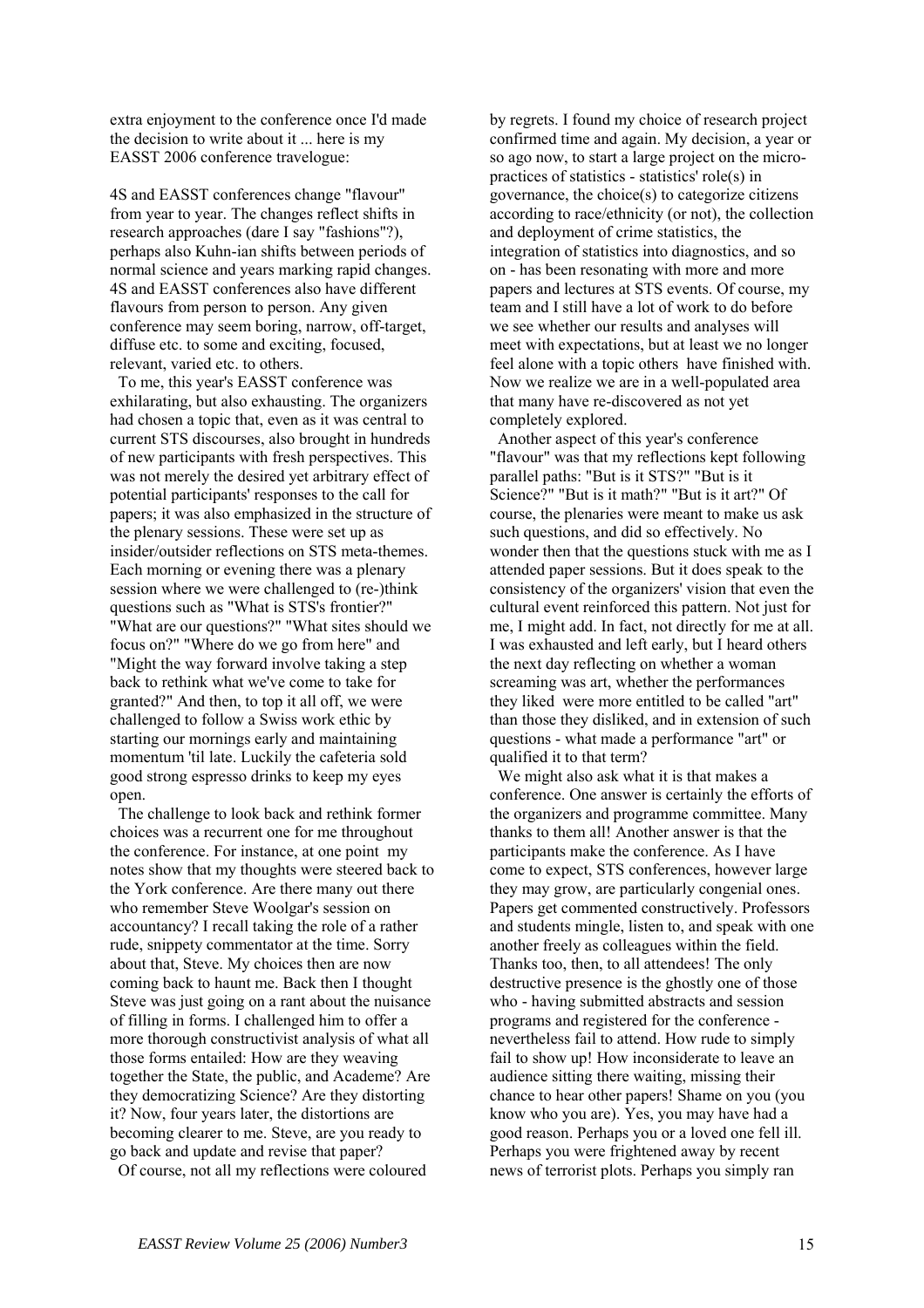out of time and didn't get your paper written (well, that's not a particularly good reason, but I guess it happens). So no, we don't expect 100% attendance. Non-attendance in itself is nothing to be ashamed of. But next time you realize you won't be attending, at least send a message to the organizers so they can announce a program

### Ann Rudinow Saetnan

#### change.

Looking forward to hearing from you, and to seeing you at future conferences!

Your new editor,

# The Duration of the Present and the Risk of Not Telling Large Stories

### by Lars Risan

*Centre for Technology, Innovation and Culture, University of Oslo* 

### **A Comment on The Plenary EASST-Debate on Technological Determinism**

At one of the plenaries at the EASST-conference in Lausanne this year Sally Wyatt asked us – the STS-community – to rethink "technological determinism", not because we need to redo "our" understanding of its falsity, but because it is still alive and kicking "out there". As a social fact, as an epistemic reality, an instance of what anthropologists recognise as an *emical category*, it still makes a difference. On the train back home from Lausanne, I picked up on Wyatt's invitation, and started to think, ontologically, about technological determinism and the nature of *time*, or *times.* Not of "spaces", as the conference was dedicated to, and that much of STS-research has been so devoted to for a long time now. I thought about times and their durations, on that Swiss train that I will return to in a moment, and the Whiteheadian understanding of time as a succession of durations rather than a succession of moments. Technological determinism is the belief in the technological inevitability of historical development, and thus, somehow, the inevitability of the future, given a particular technology. To understand the duration of the present then, is crucial if we want to say

something about technological determinism, because, somehow, at the end of the present lies the future.

 I also started to think about the politics of "technological determinism", and in particular the politics in the widespread STS-scepticism towards this large, fuzzy beast. Perhaps we are not always political responsible in our rejection of it.

#### *The event at EASST 2006*

The event that set off this little cosmopolitical speculation was the plenary session around Stephen Graham's paper *Software-Sorted Technologies: On Space, Technology and Inequality* (Graham 2005). The paper was commented by Sally Wyatt and later discussed by the plenary and particularly commented upon by John Law. Here is a summary of the central arguments of the event:

 Stephen Graham, invited to be "external" to STS, first presented his paper on "software sorted technologies". (Or really, he did not present his paper, he had it "ghost read" by one f the conference-organisers, because he himself was home with a flue.) In short, Graham's paper explored, quoting its abstract: "the central role of computerized code in shaping the social and geographical politics of inequality in advanced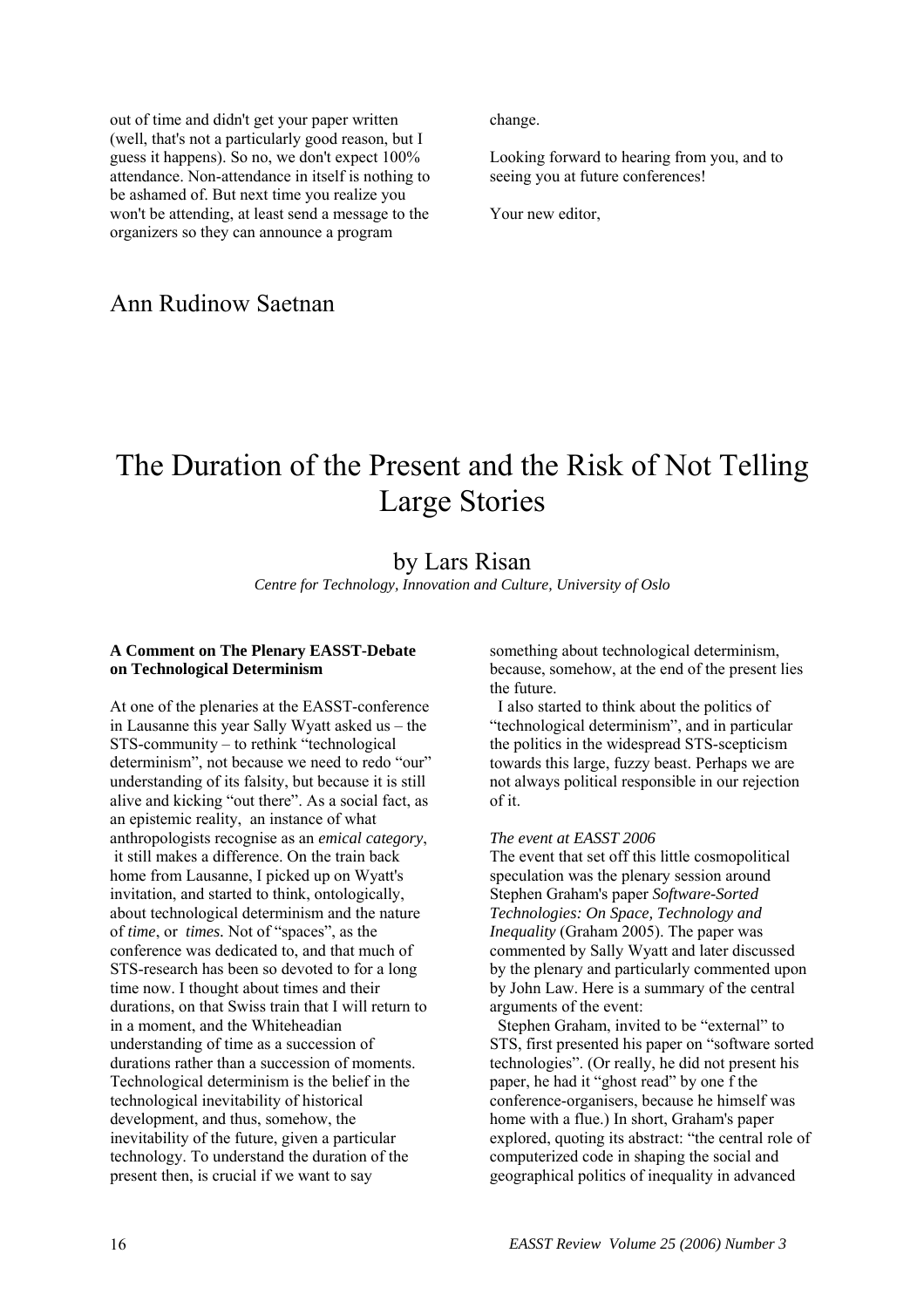societies ..." (Graham 2005: 1) It did so by presenting three different cases. The clear political message of the paper was that the production and reproduction of various social inequalities, by means of software and digital technology, is *worrying.* The paper is a warning of a present and possible future *risk*. The discussion afterwards revolved around last of Graham's three cases, future, computerized face recognition, using public surveillance cameras. These cameras are most often monitored manually. That is, some person has to sit down and actually look at the filmed material, live or recorded. There is however an emerging technology that can recognise people's faces automatically, by means of computer programs. Wanted persons can thus be found automatically. This technology is developed to find people whose faces have already been scanned and stored in databases, but it is also developed to find "suspect" persons in general, using artificial intelligence to look for generally "deviant" behaviours. Moreover, the cameras "tends also to be used", to quote Graham, to scan people's faces without their consent, presumably to build databases of faces, later to be used to find people who were not known to be doing anything wrong when their faces were scanned. There is a "very real risk" that camera systems that are now isolated will be integrated into "massive and geographically-stretched facial recognition CCTV systems" (Graham, 2005: \*\*)

 After Graham's presentation, the "internal STSer, Sally Wyatt for this occasion, presented what she called the "usual STS-criticism" of such stories, namely that these stories tend to take the advent of some technologically produced future for granted, and that they are de-contextualised. That is, they are typical stories of technological determinism. However, rather than just dismissing Graham as "wrong", Wyatt made the general point that we need to understand the way in which such notions of determinacy works, without judging their ontological truthfulness.

 In the plenary discussion afterwards John Law further discussed the problems of the possible determinism of Graham's paper. I'll only repeat his last argument here, concerning the critical stance of Graham. Law was worried that by telling such large scaled "critical stories" one runs the risk of colluding with the advocates of these systems, because one basically agrees about what these systems can "really do", and in how massively they can do it. The only difference between the advocate and the critic is that the former wants the system whereas the latter fears it. But they agree on what the system

really is, will be or can be. This collusion between the critic and the advocate, then, closes the a space for a possible criticism, a criticism that might constructively try to see other realities, more desirable realities. Thus, the mega-machine that Graham fears is unattainable to the common deadly who might want to make a contribution – small but possible – to a better world.

 I do very often share this argument with John Law. To take a personal example: I am worried about the way in which large computer corporations (notably Microsoft) work to monopolise the communication standards, the infrastructure, of the Internet. But I have not started to study this by investigating Microsoft. Rather I have started a study of some parts of the diverse group of computer activists, often known as "hackers", who work relentlessly and in large varieties of ways – commercially, technically and politically – to undo that monopoly. So I am STSer enough to believe in the usefulness of the small stories. By telling stories of hackers and Free Software, I hope to help redo received stories about who is big and small. Moreover I hope to do that in ways that do not reify sides of good and evil, as it is now the case that the "hacking" of Free Software includes milliondollar investments from companies like Sun Microsystems, Novell and IBM, in cooperation with large public bodies, such as the Brazilian government. But still also in cooperation with non-profit organizations such as Free Software Foundation.

 But then, I am not sure if it is always a good idea to tell the small stories rather than the large ones. I'm not sure it is always the responsible thing to do, and I am not sure if it was a bad idea of Graham to tell his story the way he did. Here, at least, is a partial defence of his paper. First I'll do a little Whiteheadian inspired discussion of what technological determinism may be, and not be. Then I'll look at some alternative political implications of writing in the style of Graham rather than in the style of Law.

#### *The ontology of time*

To Whitehead, time, or rather space-time, is always made up of "atoms" that have a real substantial existence. Points in space and moments in time are just limits, mere relations, in themselves with nothing to make relations between. Points and moments then, exists as limits between something and something else, some things substantial, some things that have extensions in space and time. Time is not made up of a moment that travels on a time-line. It is made up of "chunks" of space-time, that is of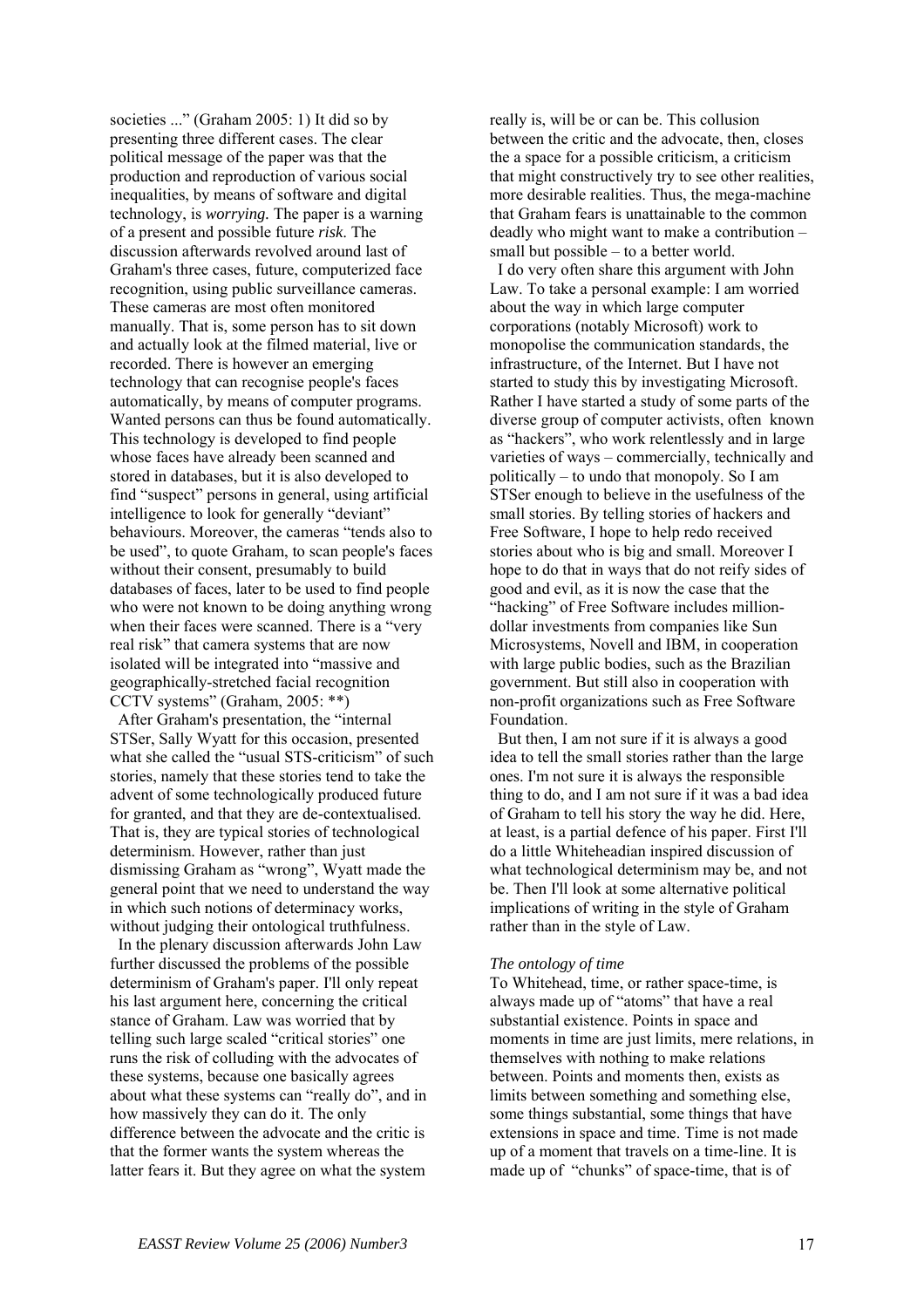actual events (Whitehead 1926: 158-159). These "things" are atomic to Whitehead, they are "building blocks" in a monadological universe. But unlike the undividable classical atom, the atom of Whitehead is always dividable. Time and space can always be divided into smaller parts, but these parts will always be substantial things, "gatherings" as Bruno Latour would say, always drawn together and always substantial.

 Now, the reader may not believe in this Whiteheadian conception of space-time, but this is not the place to run a long argument in to show the soundness of this metaphysics. So I will just have to ask you to entertain the metaphysical premise of seeing space-time as made up of substantial atoms, atoms that are always drawn together in events, "prehended" in Whiteheadian vocabulary, and that are therefore always dividable.

 If time-space atoms may vary in size, they may also be *large.* The question, in relation to technological determinism, then, is this: *How long does the present last?* How *large* is the present? This is a relevant question because if we want to understand what the allegedly inevitability of the future might be, we need to sort future from present. Her is an extreme case to think with, in thinking about technological determinism:

 I left EASST 2006 to go to Geneva airport by train, and started doing this speculation. The train was scheduled to leave Lausanne at 16:17 and to arrive Geneva Airport 43 minutes later. I had reasons to believe it would be fairly on time in Lausanne and actually use about 43 minutes (being in Switzerland ...). The train was on time and it used 43 minutes.

Was I being a "technological determinist" in believing in the inevitable and technologically determined unfolding of a future, a future "determined" by the Swiss railway system? No, I think I was not. This is not what we mean by that term. So, then, how do we analytically separate the possible or impossible inevitability of the future from a case such as the stability of the Swiss railway system? I suggest we do it by separating the (alleged) inevitability of the future from the *inevitability of the present*. There is such a thing as the inevitability of the present. The present is inevitably here. Thus, when travelling with a train in Switzerland, the whole trip is part of a present. The event or duration, the "chunk of time", that is the present in relation to such a trip includes the whole trip. This present is not a given. It is an achievement, an achievement of the Swiss railway system (In Britain it is not the same kind of achievement, and the present is

a different thing when travelling with trains in the UK). Doing the trip from Lausanne to Geneva was an *unfolding of a present*. And the present *has to unfold*, as it is not a moment, but a duration.

 The making into unity, the work and achievement of a "gathering" which by STSresearchers is studied in detail – such as the one Latour describes , for example in the unity (and disunification) of the Challenger space shuttle (Latour 2004), or the "coordination work" that Mol describes in the unification of a disease (Mol 2002) – are not only spacial unifications. They are also a temporal unifications, "prehensions", graspings into unities of durations, in Whitehead's terms. They are unification of *presences*. Presences can always be divided in smaller presences, as atoms are dividable. Thus presences can also be unified into larger presences. And in relation to the arbitrary scale of the life of a human being, these presences might well be long.

 If, then, we want to criticise technological determinism, we should not criticise descriptions when they describe an unfolding of a present, even when that present consists of a long chunk of time, like, say, 20 years ("cars and roads will still be the dominant machinery of transportation in 20 years time").

 If, however, we want to argue that a particular unfolding of events is an unfolding of a present time, we have to argue the case empirically. It cannot be assumed. And the arguing may be difficult and uncertain. There are epistemic uncertainties: often we may not now – because we have not figured it out  $-$  if some event belongs to the present or the future. And there are ontological uncertainties, notably in accidents when the future interrupts the present: An accident occurs to the train, even the Swiss one. To the dedicated determinist these two uncertainties are really the same: "Perfect knowledge" would not only annihilate epistemic uncertainty, but also ontological uncertainty, as all possible accidents could be foreseen and avoided. Thus, to the dedicated determinist the future could in principle implode into an eternal present. We are always within this present. There is really no future to the determinist, only a never ending unfolding of the spacial and temporal unity that we call the present.

#### *The present and future of CCTV*

In relation to Graham fear of the allegedly coming of new systems for electronic face recognition we may thus ask: Does Graham describes the unfolding of a present, or does he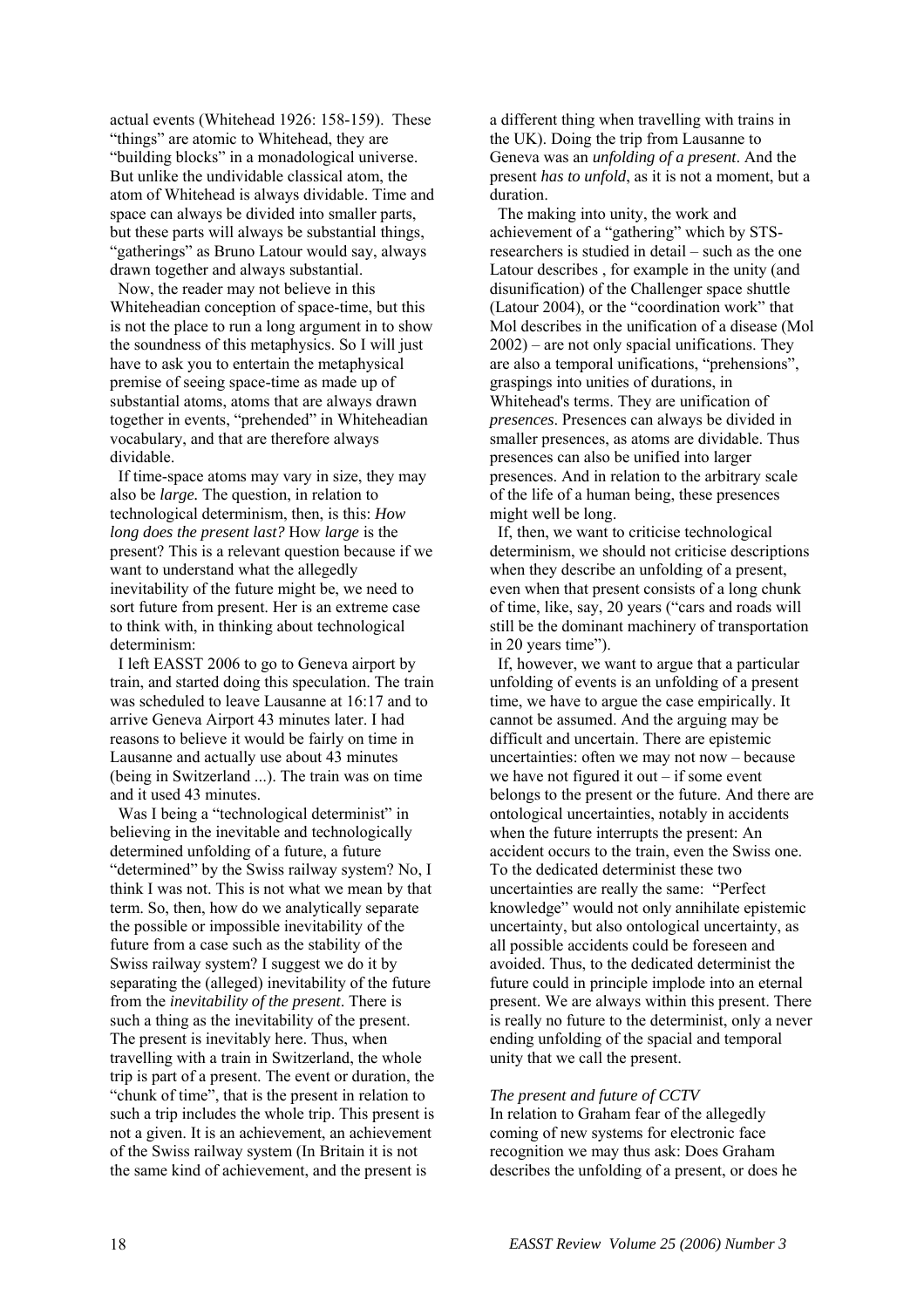speculate or make unjustified claims about an uncertain and open future?

 There are good empirical reasons to argue that he is at least partly describing a present, at least if we stick to the UK. Several UK-firms are now selling fully operating and stable facerecognition systems.<sup>1</sup> Aurora Computer Services Ltd. claims that their 3D scanning of faces are extremely reliable: "We can't say it's 100% but we've done tests and have a zero failure rate." These systems are installed many places in the world, with Heathrow as one of the likely next customers. The new UK-biometric passport (and the EU passport to come) holds electronic information about the face of the holder, and the image of the holder is stored electronically. $^{2}$ 

 Some of the possible technology that Graham describes may belong to an uncertain future, like the machine-intelligent recognition of "suspect" behaviours (as opposed to the recognition of already electronically known and wanted people). Some of the technology most certainly belongs to an unfolding present, even if it may not yet be in place. It is unjustified to dismiss this unfolding as "technological determinism". It is also unjustified to "understand" this determinism emically (i.e. symmetrically with respect to its truth or falsity) as Wyatt suggest, because it might not be technological determinism at all.

 Moreover, in one important way we do not have to settle if some of the technologies that Graham describes belongs to an uncertain future or an unfolding present. He is presenting a scenario, a possibility, a risk. (This is more clear to me after having read his paper than after having heard his paper presented.) And so we might ask if presenting this scenario is a Good and Critical thing to do, or if it, as Law worried about, is to collude with those he want to criticise. And if the telling of other stories, smaller, more diverse stories, is the more responsible option.

 I do not want to choose between these two options. I want to have both, at least sometimes. And I'll argue the case by reference to an example that I know better than surveillance by CCTV, namely the free software movement. Free or Open Source Software, in short, is software that is owned differently than proprietary software. All users of Free Software have the right and possibility (given their own skills) to change this software, and they have the juridical right to *own* their own changes – but only their own changes, not the whole program. Free Software has grown into a big thing. 70 % of all servers on the Internet run the Free Software server program known as *Apache*. As I mentioned above, hackers of all sorts, that is

those who make Free Software – the nerdy "geeks", both at universities, at home and in large corporations – strongly dislike the communication monopoly of the large software companies, notably Microsoft these days, but increasingly also Apple through their ipod.

 Here is a brief example of such ownership; the text editor *Word*. We all send Word-documents to each other. It is a wonderful thing that "we all" (that is: most of academia) can open and read these documents. Word, then, is a communication standard. But the way a worddocument is technically structured is a business secret of Microsoft, controlled by Microsoft. To most end users Word is naturalised. To hackers it is not. That is partly because hackers run Linux on their PCs and have been confronted with the hassle of opening word-documents, partly because the very communication standards of the Net is something that they care most passionately about.

 Unix-hackers have for a long time disliked the MS Word-format, for its technical inaccessibility. The last 5 years or so, they have got company by an increasing groups of academic lawyers and politicians who have come to understand the democratic problems of letting single corporations control public communications standards. A political change is under way many places. Sun Microsystems has now made an open standard for word-like documents, called the Open Document Format (ODT). This format is now ISO-certified as a public standard, and activist, academics and politicians are working to make it into a practised reality.

 The MS Word-document format is only one of many commercially owned communication formats that are politically and technically challenged by hacker-activists.

 Now, an important backdrop for much of the hacker-activism is a great aversion to Microsoft. Microsoft is "evil", or at least dangerous, and there are, and have been for a long time, a lot of "large stories" out there who describes this danger. These stories are not very different in their structure form the story Graham told about CCTV. They tell about one "monstrous" beast. They don't contextualise. They do not tell about how Microsoft users appropriate Windows in a great variety of ways. One could, following John Law, tell of the fluidity of Windows, just as de Laet and Mol have done very nicely about the Zimbabwe Bush Pump (de Laet and Mol 2000). In ways similar to this water pump, Windows have become a global technology not by being an "immutable mobile", but by being a *mutable*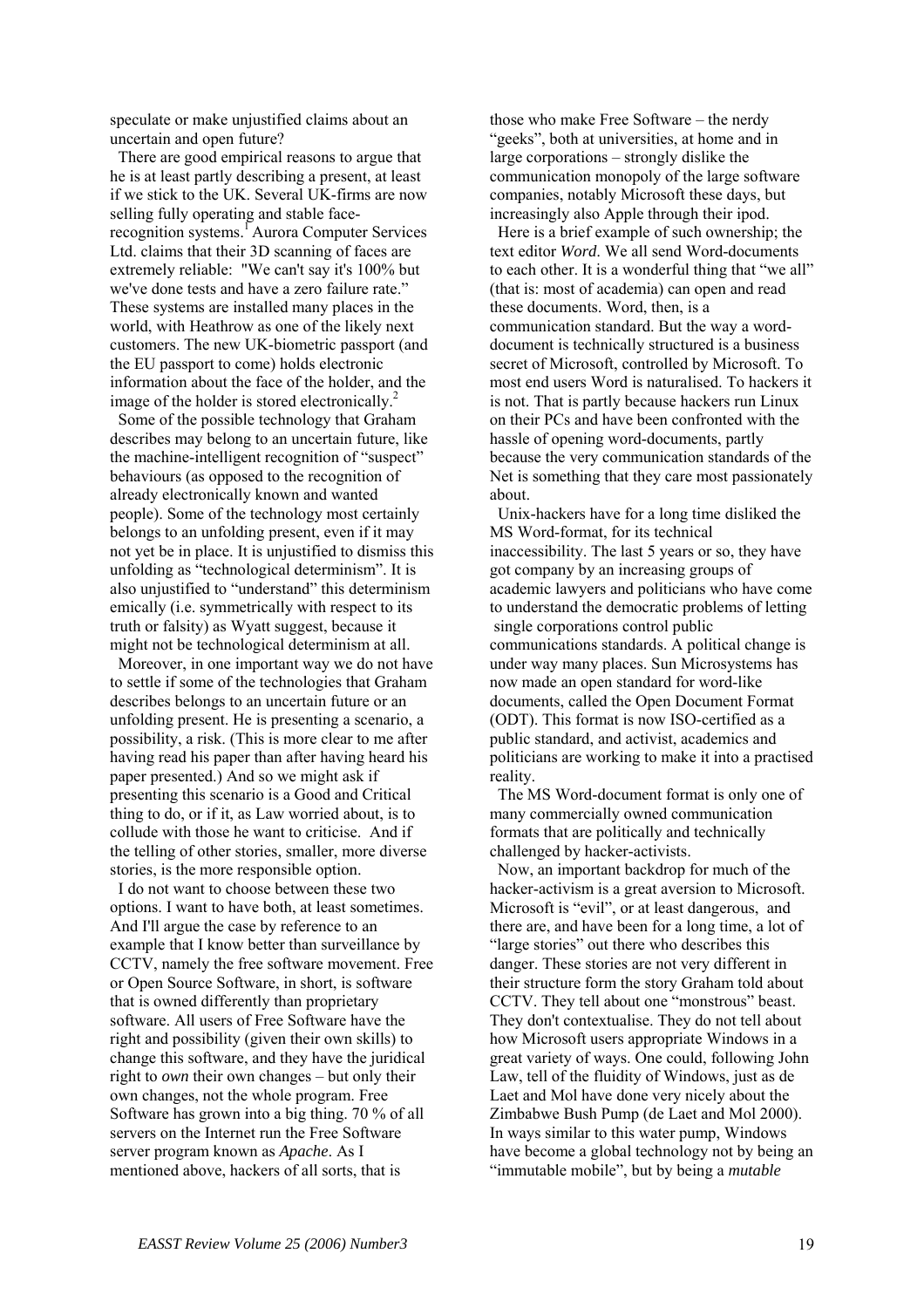*mobile*. Windows is "fluid": It has been hacked, pirated and tweaked all around the world from Brazil to China. The users of Windows are not, generally, passive victims of an "evil empire".

 There are probably times and places were a possible story about the fluidity of Windows would be a Good Thing. But there are probably also places where it would *not* be a Good Thing. The critical stories of "Microsoft the Monster" have fuelled a productive hacker activism. What would a story about the fluidity of Windows produce? Legitimacy to Microsoft? Who, then, runs the risk of colluding with the Bad Guys? And, returning to Stephen Graham's paper, in the case of computerised face recognition, who is colluding with the Bad Guys when Graham's worry is dismissed as "technological determinism"?

 I am not asking these rhetorical questions simply to take the side of good old fashioned criticism, against STS. I just think that sometimes we need the one, other times the other. Large, "de-contextualised" stories may describe large events, large drawings together into unities of large present times. Describing them is describing a "here and now", not determining a future, even when they are stretched out in time.

### **Notes**

1 For instance Aurora (http://www.facerec.com/company.html) and Dectel (http://www.dectel.co.uk/prod\_ss\_facialrec.asp). 2 See

http://news.bbc.co.uk/1/hi/magazine/4035285.stm See http://www.urban75.com/Action/cctv.html See http://news.bbc.co.uk/1/hi/uk/4776562.stm

#### **References**

Graham, Stephen (2005), 'Software-sorted geographies', in *Progress in Human Geography,*  29,5: 1-19

de Laet, Marianne and Annemarie Mol, (2000), "The Zimbabwe Bush Pump: Mechanics of a Fluid Technology", *Social Studies of Science,* 30/2 (April 2000) 225–63.

Latour, Bruno (2004), "Why Has Critique Run out of Steam? From Matters of Fact to Matters of Concern", in *Critical Inquiry*, Volume 30 no. 2. Web:

http://www.muhlenberg.edu/mgt/provost/frg/Latour CriticalInquiry.pdf

Mol, Annemarie (2002) *The Body Multiple: ontology in medical practice*, London and Durham: Duke University press

Whitehead, Alfred North (1953) [1925] *Science and the Modern Word*, Cambridge: Cambridge University Press

Wyatt, Sally, in press "Technological determinism is dead; long live technological determinism", *New Handbook of Science and Technology Studies,*  edited by Ed Hackett, Olga Amsterdamska, Mike Lynch & Judy Wajcman (MIT Press)

# Reviewing Humanness: Bodies, Technologies And Spaces

by Peta S. Cook

*Queensland University of Technology, Faculty of QUT Carseldin* 

### **A Report of the EASST Conference 2006, University of Lausanne, Switzerland, 23 - 26 August 2006**

For some time, I have been looking forward to

attending an EASST conference. As a PhD candidate living in Australia, however, I knew it would be financially difficult. Like many Australian science and technology scholars (though we are few in number, we are expanding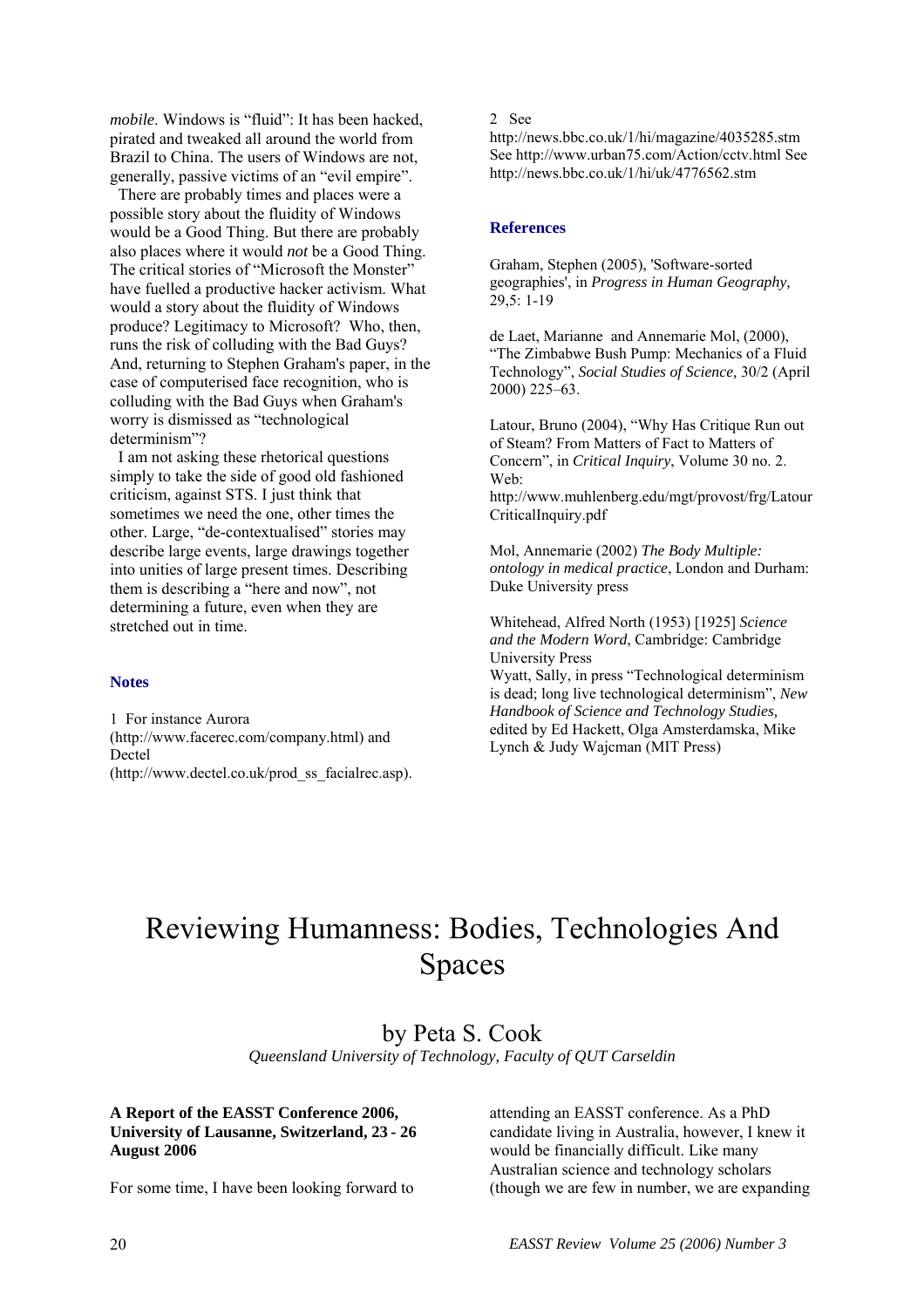and growing), I often feel isolated from the STS community. Therefore, when I received financial support in the form on an EASST travel stipend, as well as from my home institution the Queensland University of Technology, I grew excited.

 My eagerness translated to a thorough examination of the EASST conference programme far in advance. Scanning the programme, an immediate problem hit me - with the overwhelming amount of engaging STS work, how was I to pick which session to attend? As a result, I attended as many sessions as I possibly could. What follows is my summary of a few select presentations.

 You will note that I have chosen not to focus on the plenary sessions. This is because of two reasons - one, excellent outlines are provided in the conference proceedings and two, the plenary sessions enjoyed mass attendance. Suffice to say that in the plenary sessions, a general strong theme emerged, where a strong concern was expressed regarding the intersection of STS and the dynamics between science, the state, democracy, politics, globalisation and humanness.

 I am a little biased towards the first paper presentations held on Wednesday 23rd August, as this is when my paper was allocated. My presentation, entitled "Overcoming and Reinforcing Dichotomies: The Animal/Human Divide and Xenotransplantation", was the first time I have presented work emerging from my near-completed PhD thesis. EASST was a perfect opportunity to debut my examinations to a wide and divergent STS audience. Drawing upon primary qualitative data collected through document analysis, focus groups and interviews, I outlined how negotiations of animals in xenotransplantation are not straightforward. That is to say, while xenotransplantation (animal-tohuman transplantation) merges animals and humans together to create a hybrid body, such medical intervention can only happen by conceptualising animal and human bodies as different and similar at the same time. Presenting my work to the international STS community was an invaluable experience, and I had many conversations about my work with various colleagues during the conference.

 As I lecture on the sociology of the body and its intersections with technoscience, it was imperative to attend the session on the body on Thursday  $24<sup>th</sup>$  August. Julie Palmer from the University of York focused on feminist debates on ultrasound imaging. Currently, feminist debates have not extended into the latest 3D and

4D ultrasound technologies, which pose new challenges for reading foetal personhood, or the 'technofoetus'. The constructed nature of the 3D and 4D technofoetus provides depth and perspective through the use of contrast, which gives a sense of a whole body and reinforces personhood. Like previous ultrasound technologies, we witness the disappearance of the woman by focusing on the foetus. Simon Carter from Open University then provided a preview of his upcoming book in his presentation, "Rise and Shine: Sunshine, technology and health". Using historical examples, Carter showed how tensions manifested between shading the body from the sun and the importance of sunlight for health. An example of such is rickets, which was traditionally viewed as a symptom of a lack of sunlight; above and beyond diet and vitamin deficiency. Clear intersections can be seen between 'sun-seeking' for health and the development of medical tourism.

 On Friday 25th August, Suzanne Laberge, Mathieu Albert and Brian Hodges explored interdisciplinary research in the Canadian context. The trend of funding agencies towards interdisciplinary research in Canada, which is viewed as more superior to disciplinary research, is reflected in changes to academic programs. Generally biomedical scientists felt the pressure for interdisciplinary research was too great, and exhibited mixed feelings about whether interdisciplinary research enhances understanding. Not surprisingly to the audience present, biomedical researchers largely did not view social science epistemologies and methodologies in a favourable light. Hopefully, this will continue to change in the future.

 The presentations on the final day of the conference did not disappoint, as reflected in a continued strong attendance of conference delegates. Suzanne Fraser, from the National Centre in HIV Social Research at the University of New South Wales (Australia), discussed her recent publication, "The chronotope of the queue: Methadone maintenance treatment and the production of time, space and subjects". Fraser's focus is on how time and space of the queue at methadone clinics, co-produces particular kinds of methadone subjects. For example, queuing requires methadone clients to spend time with each other, which may create difficulty for some clients by subjecting them to danger. Discussions about criminal activity and mixing with individuals suffering from withdrawal, pose threats to personal security. Additionally, limited opening hours of clinics and the consequent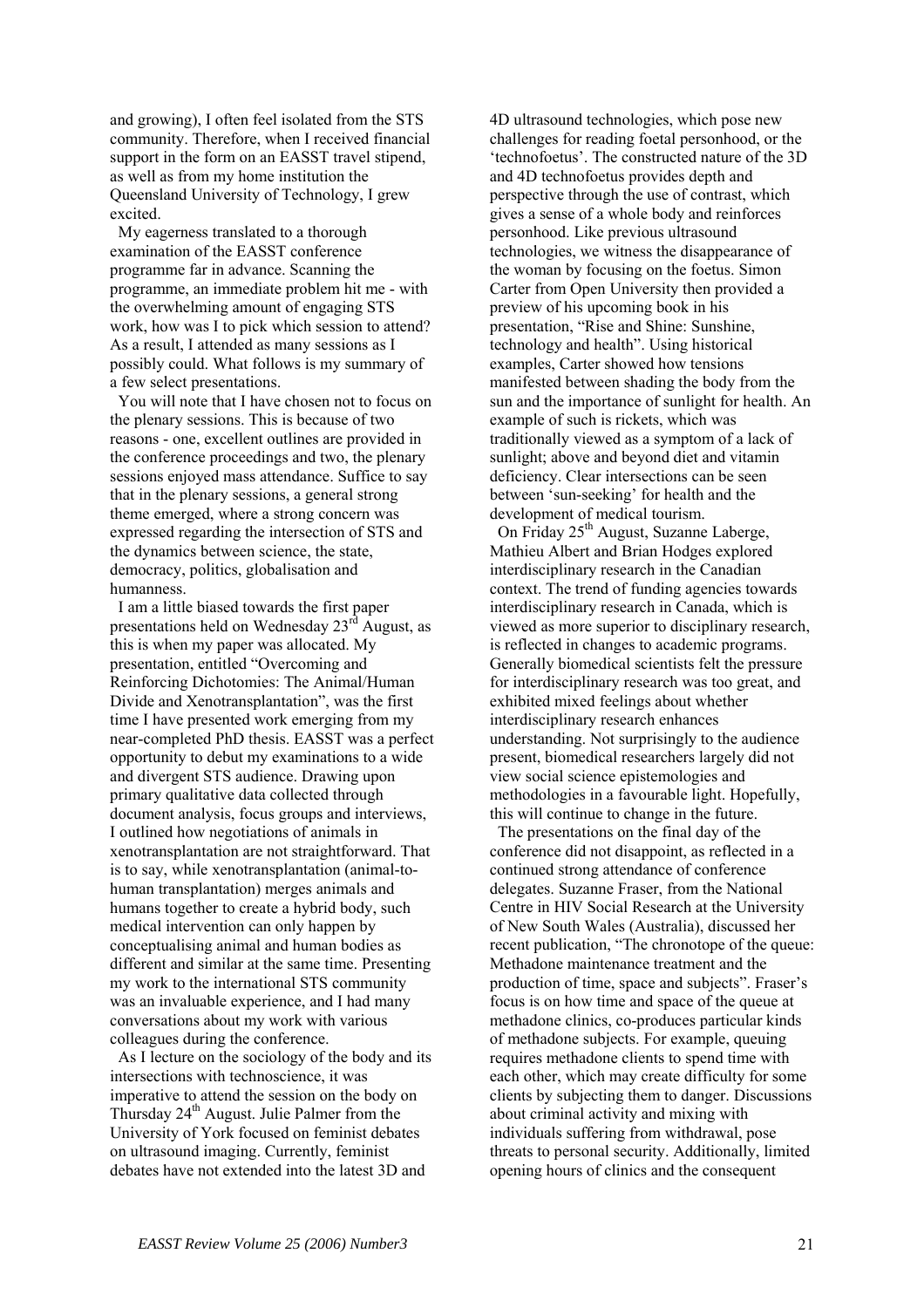queuing, impacts upon the client's life, such as raising children, limiting work opportunities and/or generating tardiness for work. Even when not queuing, individuals can be attacked due to queue negotiation when leaving the clinic.

 As a final presentation in the paper sessions, Rob Hagendijk, Alan Irwin and Maja Horst outlined the STAGE project (Science, Technology and Governance in Europe). Based on twenty-six case studies of policy making and social engagement across the European Union between 2001 and 2005, STAGE concentrates on information and communication technologies, biotechnology and the environment. This examination shows how public engagement in science - or 'deliberative governance' - continues to be underdeveloped, imprecise, ill-defined, fluid and contested. These challenges should not discourage us however, as we should continue to seek and be committed to public engagements. These case studies and further information on the project can be found at http://www.stageresearch.net.

 I would like to take this opportunity to express my gratitude to the EASST Committee and the Research Degrees Committee of the Queensland University of Technology for the financial support that enabled my attendance at EASST 2006. Without such support, my attendance would not have been possible. Presenting and discussing my work to the EASST community was an invaluable experience, enabling me to solidify existing networks while establishing new ones. The EASST Organisation and Programme Committees must also be acknowledged for a job well done. And finally, thanks to Judith Halberstam, I will never watch The March of the Penguins (or 'Penguin Porn') in the same way again.

Author's address: Queensland University of Technology, Centre for Social Change Research, Brisbane, Australia

### Frankenstein's Muse

### by Laura Watts

*Centre for Science Studies, Department of Sociology, Lancaster University UK* 

### **A report from EASST 2006, University of Lausanne**

Frankenstein was born in Lausanne, some say. Beached on the stone shore of the lake, before the feet of Mary Shelley, he whispered of a techno-organic creation, a monster of spark and flesh. Lausanne is an apt place for stories of the techno-organic dead, a hybrid morbidity for which practioners and dilettantes of Science and Technology Studies have a particular penchant. The *Reviewing [of] Humanness: Bodies, Technologies and Spaces* was, for me, a story sewn together from monsters, hybrids, bodies and cadavers…

 I travelled EAS[S]T, towards the rising summer sun; train flickering over the high-speed plains and grass seas of France and Switzerland. I remember arriving into a glaze of hot blue sunlight that had long since faded the distant mountain-sides and sunflower fields; the land

was failing with the season. The glory of those stark mountain peaks, far beyond the lake, was no longer spring-crisp but ethereal, even, dare I say it, Olympic. I often sat on those boulders/sculptures outside the glass walls of the university (a natural-cultural landscape, it must here be noted) and watched those mountains fading, dying in the sun-mist air.

 The hybrid morbidity began with the skull of a child, a 19th Century phantasmagoria of the inside of a brain; the desire to un-stitch the flesh and see the electricity of thought within. This was the story told by Michael Hagner, perhaps inspired by the whisperings of Frankenstein nearby. The technologically-infected carcasses began to pile high when John Law marked and re-marked the line between life and death for cattle and sheep during the UK Foot & Mouth epidemic. His was a gagging story of pyres of animals burned by database – "carnage by computer". Above these Rachel Prentice then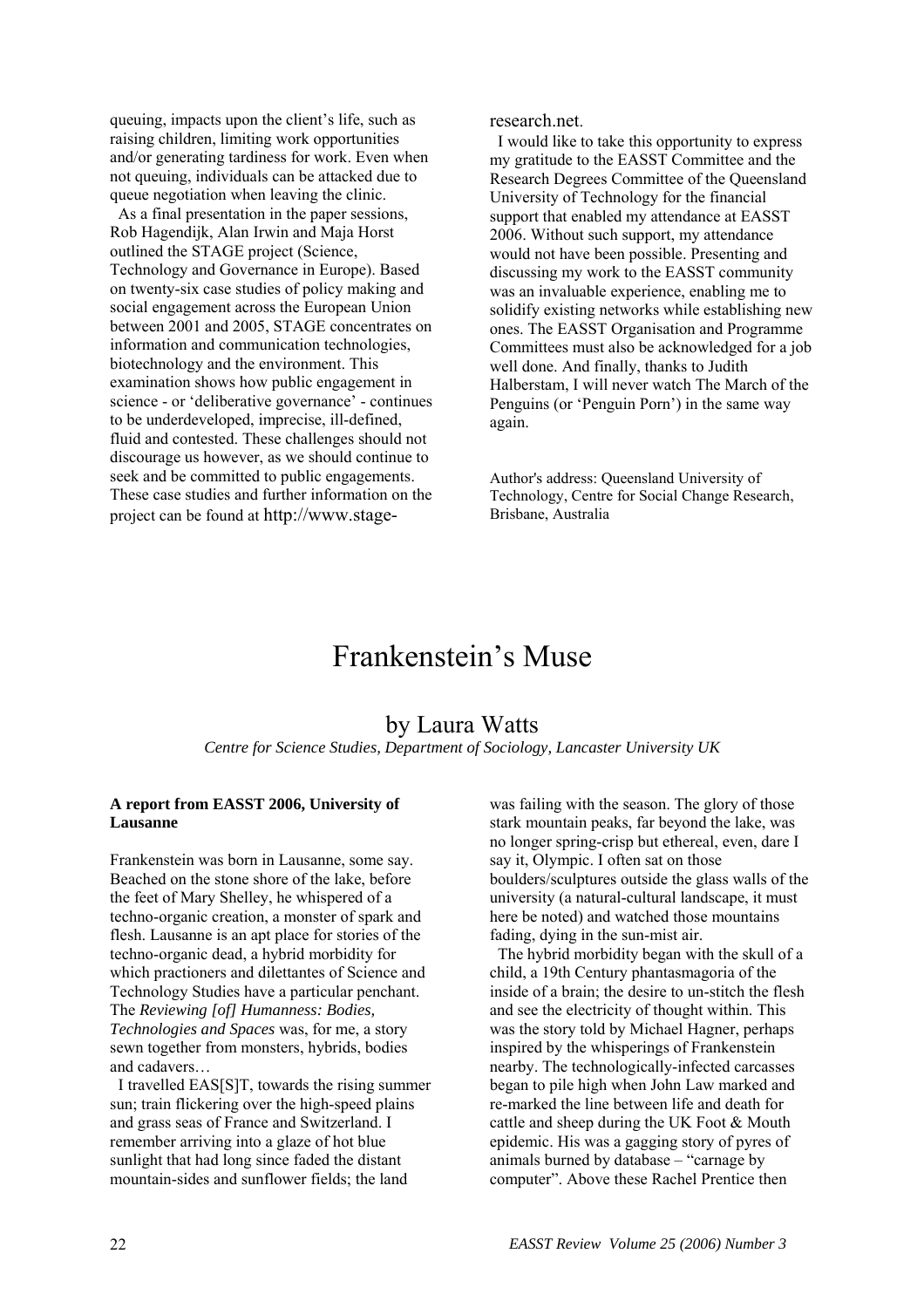threw the digitally-thin cadavers of the US National Library of Medicine's Visible Human Male and Visible Human Female. Two dead bodies that were neatly sliced and then categorised into the appropriate sectors of a set of CDROMs; death transmuted into living digital bits. Two bodies that had conveniently died by lethal injection on death-row so that there would be no scar, no visible sign of death to mark the visible body. Two immortal bodies; dead monsters, some might say, made undead.

 And then there was the most terrible technoorganic death of all: that of story itself, killed by DVD. Michael Christie (and the ghost of Helen Verran) spoke passionately of a software salvation project. For the Yolngu in Northern Australia, story and landscape are alive, ongoing, unfinished. To capture a story of the landscape and burn it alive on DVD is a killing act. The land lives as a local performance; it dies by global database. Yet, Michael told of how performance and partiality *can* be woven into the digital memory of landscape and story. For this was, ultimately, a tale of hope not death, of how to tell landscapes and stories without killing them, how to locally nurture an inseparability of living software, living flesh, and living place. It reminded me that some immutable mobiles die when they are cut off from their roots, and are abandoned unloved in the world. As Bruno Latour chastises the developers of Aramis in his

own dreams of Victor Frankenstein: "your crime is that you abandoned your creation"<sup>1</sup>. Some things are close relations, you have to stay with them and let their roots tap down into a particular place for them to truly live; you have to attend to a growing, unpredictable, creative story. Perhaps it is, as Annemarie Mol finally reminded me in her thoughts on healthcare, a matter of tinkering, a matter of *care*, even in death.

 And so, as with all old stories, the sun fell into darkness over Lausanne. I travelled home westwards, into twilight and night, and into tomorrow. But the midden of uprooted technobodies was left to haunt me, to tell me stories, as Frankenstein's muse once did. For tomorrow's possibilities belong as much to those whose flesh has rotted into text and textiles, as to the living. Futures are always made, in part, by those who form the stratigraphy for archaeologists, geologists and archivists. It is often their bodies, their techno-organic remains, who inspire the stories to come…

#### **Notes**

1 Latour, B. (1996). *Aramis, or the Love of Technology*, London, Harvard University Press, pp 248.

author's address: l.j.watts@lancaster.ac.uk

# The South-East European Network for Science and Technology Studies

### by Mimi Vasileva and Ivan Tchalakov

*Technology Studies Group, Institute of Sociology, Sofia, Bulgaria* 

Since September 2005 several research units in South-Eastern Europe (SEE), working in the field of Science and Technology Studies have joint their efforts in a networking project, aiming to boost their cooperation and the development of the field in region. The partners include Inter-University Research Centre For Technology, Work And Culture (IFZ), Graz Austria, Technology Studies Group at Institute of

Sociology (TSG-IS), and Center for science studies and history of science at Bulgarian Academy of Sciences, Centre for Social Studies of Science (CSSS) at University of Ljubljana (Slovenia), Faculty of Architecture at the University of Belgrade (Serbia and Montenegro), Institute of Economics at University "Ss Cyril and Methodius" (Republic of Macedonia) and Faculty of Mining, Geology, and Petroleum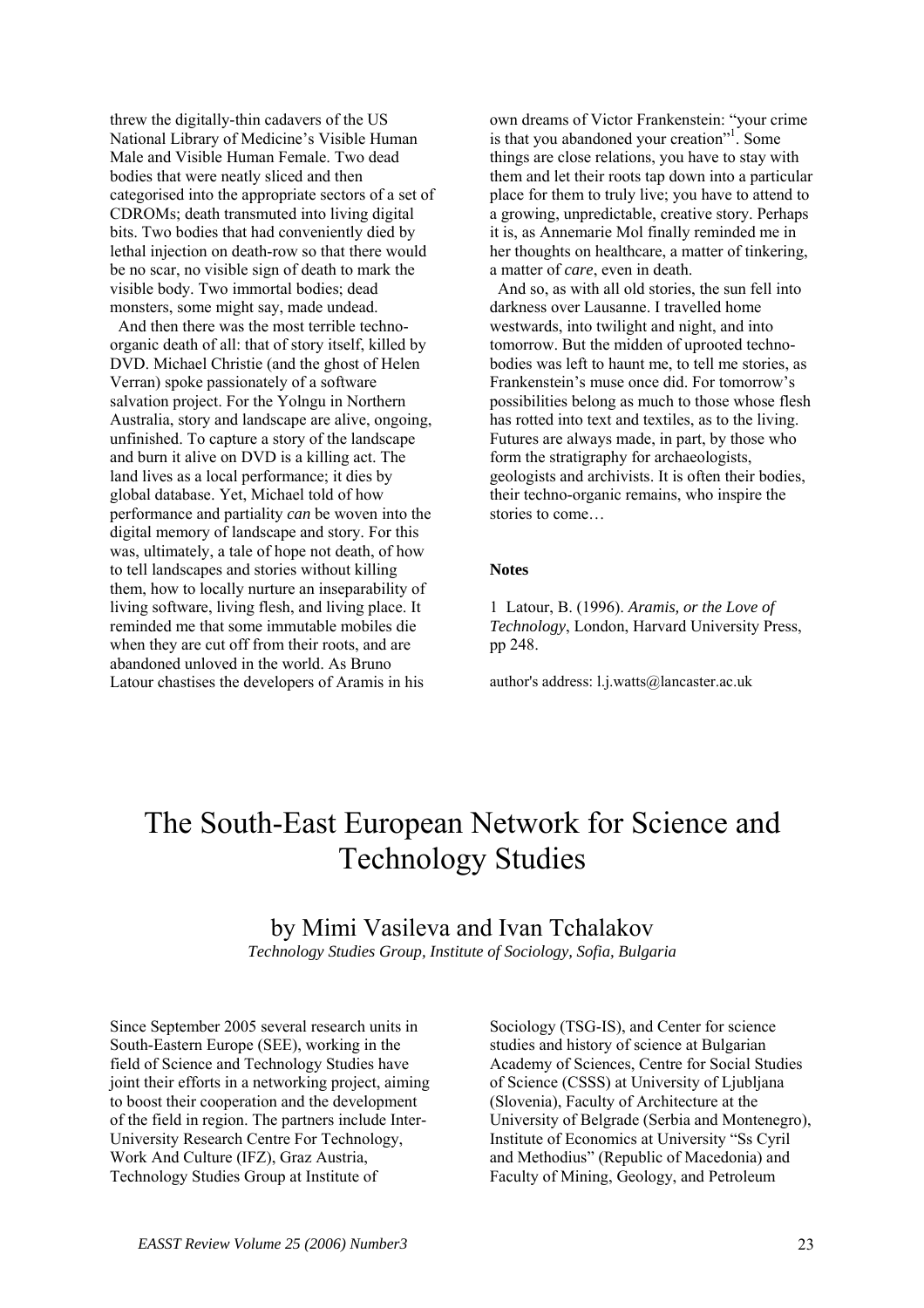Engineering at University in Zagreb (Croatia). The project was supported by *Program of Research cooperation and networking between Austria and SEE countries* of Austrian Federal Ministry for Education, Science and Culture.

 The partners have been motivated by the common understanding that development of South-Eastern European societies will require active strategies to better understand and manage technological change. This is undeniably true for the countries like Slovenia and Bulgaria, which are experiencing sustainable economic growth for more than a decade. In the two countries the introduction of new technologies and innovations is now on the agenda both of private sector and public governance. The development through technologies and innovations is becoming also critical issues for *Western Balkans countries too*, which after decade of wars and instability now are demonstrating and increasing rates of growth. The South-Eastern European countries' adaptation to the knowledge-based economy will require substantial reforms in the inherited educational structures, in the national research organizations, new types of relationships between academic science and industry, including special policies in support of emerging new clusters of high-tech small and medium enterprises.

 In most of the developed European countries the STS scholars have significantly advanced our understanding about science and technology and successfully mediate between civil society and various structures of governance helping the elaboration of relevant democratic policies towards science and technologies and the adequate articulation of emerging social and economic problems. These are *ecological problems*, the old and new types of pollution (among them low intensity radiation, spread of genetically modified biological species, global warming, etc.); *problems of urban planning and transportation*; search and introduction of *new sources of energy,* etc. Contrary to this in transitional South-Eastern European countries the environmental degradation and poor planning increase the sensitivity of ecosystems, making them more vulnerable in case of natural hazards. In some countries, the political transition towards a democratic system went hand in hand with institutional and societal vulnerability. In all these issues, as well as in transformation of countries' research system and its opening towards the needs of new private industry and public sphere, the STS approach is especially relevant.

Due to the specific circumstances of the

region's recent history, STS studies there are still underdeveloped. In 1990s there were few research group or single scientists scattered over the region, which explicitly related their work with STS. It is only since of last decade when the researchers from Austria, Slovenia and Bulgaria have gradually begun to establish different forms of cooperation. During the last several years some researchers from Serbia and Montenegro, Croatia and FYR Macedonia are actively working on the field, seeking cooperation. Hence the objective of the project is to foster the exchange of the accumulated expertise in the field of Science and Technology Studies between the partner countries involved and to discuss the relevant theoretical approaches and research methods for interdisciplinary research. This objective also includes identification of the policy implications of STS approach and exchange of ideas for improving the relationships between emerging STS community in South-East Europe with civil society and the new structures of democratic governance.

 To achieve these ends various activities are under way – regional research workshops, local policy events in partner countries (in the form of one-day seminar to meet local STS experts with policy makers, NGOs and media), establishing an interactive web-site for exchange of information among the partners and other relevant groups in the region and publication of volume with papers from the workshops and local events. *Regional Workshop on Science and Technology Studies In Southeastern Europe.*

### *The 2005 workshop*

 A workshop took place in November 25-26, 2005 at Koprivki Resort near Plovdiv, Bulgaria. More than 20 researchers and graduate students participated in the workshop from all partner countries. The work was organized in four regular and one ad hoc sessions. The session on *Innovation Studies In South-East European Context* discussed the role of STS researcher as expert adviser in the shaping of national innovation strategy (Franc Mali, University of Ljubljana), Innovation Policy in Croatia (Jasminka Lažnjak, University in Zagreb), and the notions of national and regional innovation systems in the context of SEE transition (Kostadinka Simeonova, BAS Center for Science Studies and Mimi Vassileva at TSG-IS). In the second session on *STS perspectives on development* Dejan Pendev from Economic Institute in Skopje, Macedonia presented his critical evaluation of the strategic plans for local economical development in the Republic of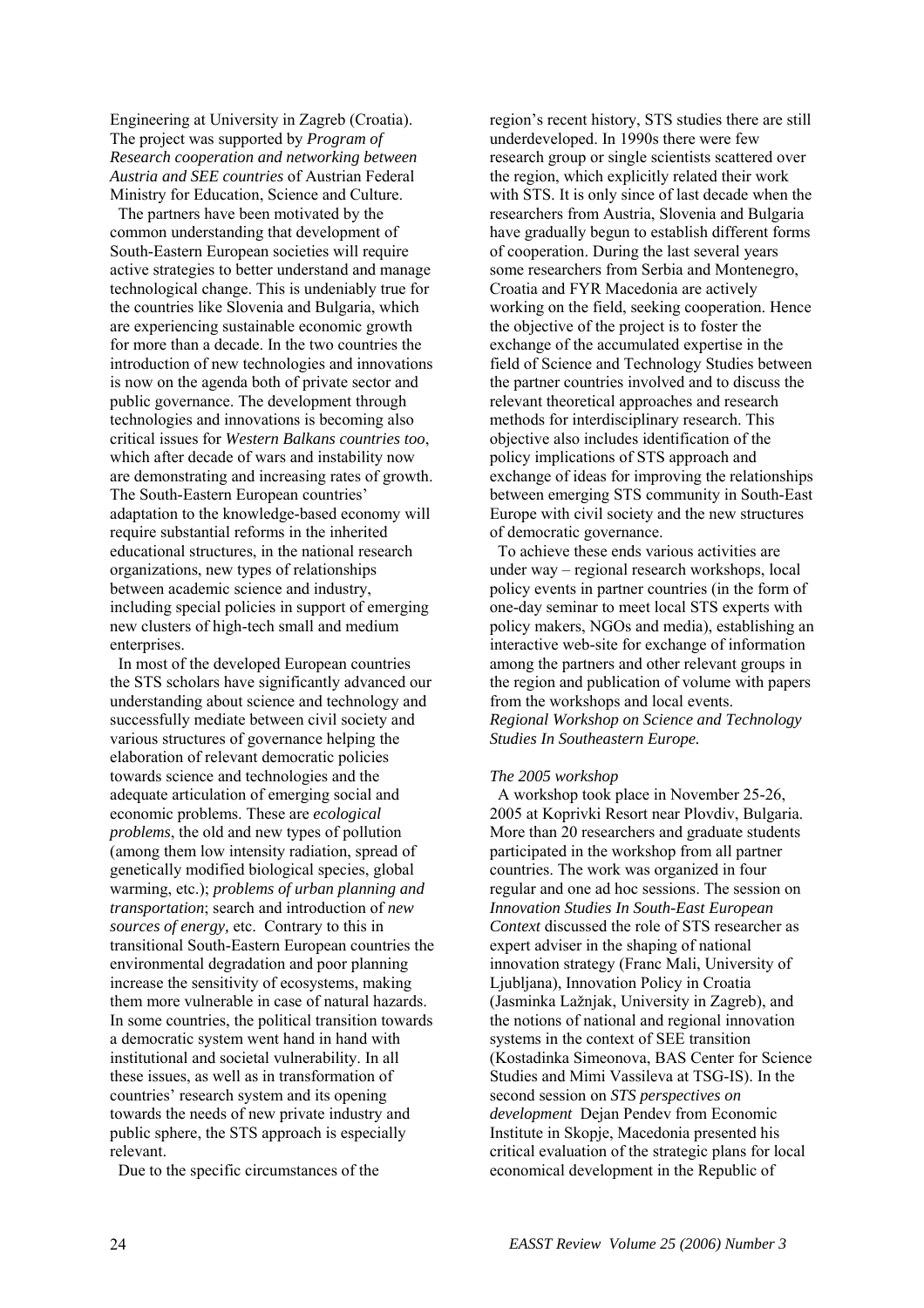Macedonia, based on original understanding of entrepreneurial activities. The two other speakers in the session analyzed the global patterns of urban planning (Alexandra Stupar, Faculty of Architecture, University of Belgrade) and NGO experience in improving public participation in urban planning (Danijela Milovanovic, Faculty of Architecture, University of Belgrade). The final paper of the session discussed the new graduate program on Development Studies at the University of Ljubljana, Faculty of Social Sciences (Anton Kramberger).

 The session on *STS as research challenge*  discussed divers aspects of studying research end engineering practice. They varied from methodological problems of interdisciplinary research (Günter Getzinger, IFZ, Graz), the issues of sustainability in transforming sociotechnical systems (Harald Rohracher, IFZ, Graz) through the policy strategies and practices of the agents in dual-use technologies in Bulgaria (Todor Galev, TSG-IS, Sofia) and an interesting STS analysis of the Bulgarian floods in 2005 as simultaneously political, engineering and physical phenomenon (Tihomir Mitev, TSG-IS, Sofia).

 In the last session on *STS in Biotechnologies and Medicine* Bernhard Wieser (IFZ, Graz) analysed the Ethical, Legal and Social Aspects of Genome Research based on evidence from his study of Austrian Genome Research Program. Adelina Ilieva (Bulgarian Center for Bioethics) presented the research and mediation program of this newly established NGO. The Workshop also hosted *ad hoc session*, where graduate students from Plovdiv University have presented selected papers their summer practices on *Sociology Of Large Technical Systems* and *Academic Spin-Of* (industry-university relationships).

#### *The network*

The network was initiated by researches from the TSG-IS in Sofia and is coordinated by the head of the group Dr. Ivan Tchalakov.<sup>1</sup> However, this project became possible because of the longterm research and networking efforts of IFZ in Graz, Austria. Our Austrian colleagues have already accumulated rich experiences in studying users' involvement in innovation and participatory design, role of women in science and technology, environmental and ethical hazards of genetic technologies, etc. Apart from their research, since 1999 they are organizing the annual *International Summer Academy on Technology Studies* where eminent STSresearchers from all over the world gather for joint discussions. IFZ also runs an *International* 

*Fellowship Program on STS* via its Institute of Advance Studies on Science, Technology and Society. Since the establishment of the program about 10 researchers from South-Eastern Europe have visited IFZ, working on different STS projects of mutual interest.<sup>2</sup> The annual Alumni Conferences of IFZ-IAS fellows, held in Graz, are also helping to keep the established contacts alive and provoke ideas for further cooperation, one of which is the present project proposal. More information on the STS-network and its partners can be found at the SEENet-STS Website (http://www.seen-sts.net/), designed by the Serbian partner at the Faculty of Architecture, Belgrade University – Alexandra Stupar and Daniela Milovanovich – and a book on "*Governing Sociotechnical Change in South-Eastern Europe. Contributions from a Science and Technology Studies Perspective*", edited by Ivan Tchalakov, Franc Mali and Harald Rohracher. The book is due to be published by December 2006. Information about ordering can be requested from the editors (tchalakov@sociology.bas.bg, franc.mali@fdv.uni-lj.si, Rohracher@ifz.tugraz.at).

"*Governing Sociotechnical Change in South-Eastern Europe. Contributions from a Science and Technology Studies Perspective", East-West Publishers, Sofia, 2006* 

The book is the first attempt to present in common frame the development of Science and Technology Studies in the several countries in South-Eastern Europe (SEE) and Central Europe (Austria, Bulgaria, Macedonia, Serbia and Slovenia) – the emergence and developments of research institutions, their programmes (projects, publications), the human potential, teaching curricula in the field of STS, policy initiatives. The second part of the book comprises eleven papers written by researchers participating in the network. The papers discuss theoretical and policy aspects of the concepts of national and regional innovation systems (H.Rohracher, K.Simeonova, F.Mali, M.Vassileva) and provide some empirical validation of these concepts in studying transformation of research and technologies the region since 1980 till the beginning of this century. The papers of Philip Spaet offers an account the emergence of so-called 'Energy Regions" in Austria – their emergence, structures and patterns of development and relates his analysis with the notion of regional innovation systems. The paper of Todor Galev adds an interesting policy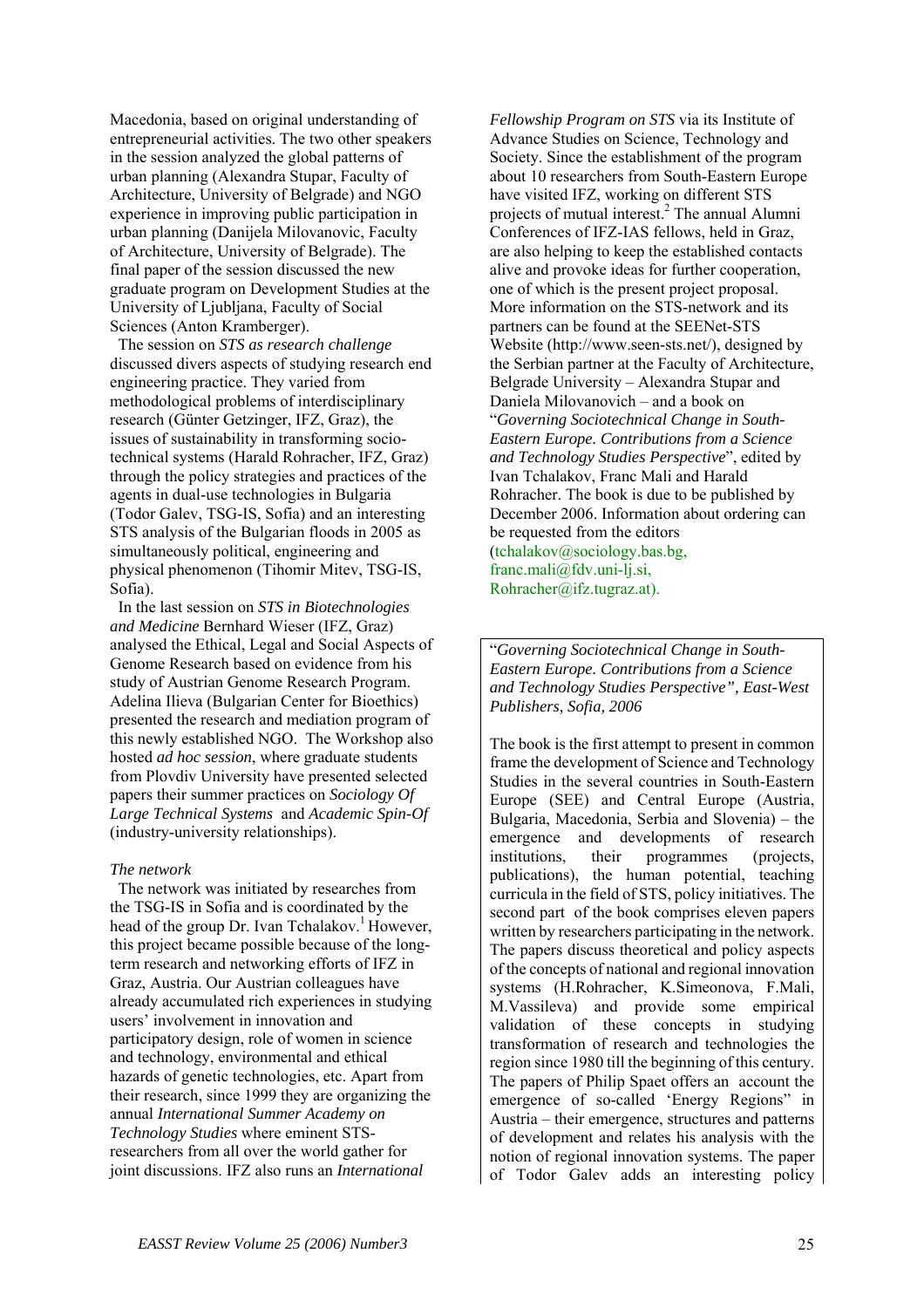perspective, analysing the transformation of legal framework of STS policy in Buglaria. The paper of Ivan Tchalakov offer an overview of the different models of post-socialist economic transition and their sensitivity to address the problem of technological transformation in the region. The papers of two Serbian participants in the book offer and STS perspective to the problems of urban development, discussing such key issues as public participation in urban planning (Daniela Milovanovich) and role of technology in shaping the city landscape and helping their inhabitants to search for a "new kind of defense and a new mode of existence - creating its own limits and passivity, closing themselves into the real and virtual capsules" (Alexandra Stupar). Biomedical trend in STS is presented by paper of Assya Pascalev on Bulgarian Center of Bioetics and its activities. The book ends with interesting paper of Tihomir Mitev, providing and actor-network analysis of the flooding in Bulgaria in the summer of 2005.

### **Notes**

1 TSG was established in 1999 with the aim to develop the research tradition of former *Department of Sociology of Science and Technical Progress* (1967-1991). Preceding activities of the members of the group include and ethnographic study of holographic laboratory (CLOSPI) at BAS (1993-1997), industrial

comparative study of ICT in Bulgaria, Romania and Macedonia and their effect on local industries (project TACTICS, EU IV Framework Program), dual-use technology policy in Bulgaria in 1990s, etc. The group consists of three researchers - Dr. Ivan Tchalakov (head of the group), Dr. Vassil Kirov and Dr. Svetla Koleva and three PhD students, working on *Heterogeneous community in large technical systems: conditions for sustainability* (Tihomir Mitev), *Regional innovation system* (Mimi Vassileva), *Dual-use technologies in Bulgaria*  (Todor Galev). The later has successfully defended his PhD in November 2005. Since 2001 in collaboration with Department of Sociology at Plovdiv University the group has launched a research program on the forms of engagement of human actors in laboratory science and large technical systems. The program is seeking for establishing the conditions thank make possible a deeper 'moral' commitment towards the studied objects and served technical systems as precondition for human agents' responsible behavior in critical situations.

2 Three of the team-leaders in the project, including the project coordinator, have been IFZ-IAS fellows.

The authors express their thanks to Harald Rohracher

Contact the authors at tchalakov@sociology.bas.bg;

### Innovation Cultures

### by Jiří Loudín

*Centre for STS Studies, Institute of Philosophy, Academy of Sciences, Czech Republic* 

### **A report of the international workshop "Innovation cultures – challenge and learning strategy", Prague, 2nd-4th June 2005.**

The organizersof the workshop were the Centre for STS Studies at Institute of Philosophy, Prague (Academy of Sciences of the Czech Republic), and the Centre for Social Innovation, Vienna. The encounter was co-funded by ASO (Austrian Science and Research Liaison Office) Brno and Austrian Cultural Forum Prague. 16

foreign and 6 Czech participants presented their statements in the workshop. The task of the workshop was to analyze the actual conceptual issues of the innovation field.

 Innovation activities occur in the specific social and economic context including the cultural and political traditions of the respective national or otherwise defined community. The major role is played by the historically developed systems of education, culture, entrepreneurship, or governance, "life practices" at large. In this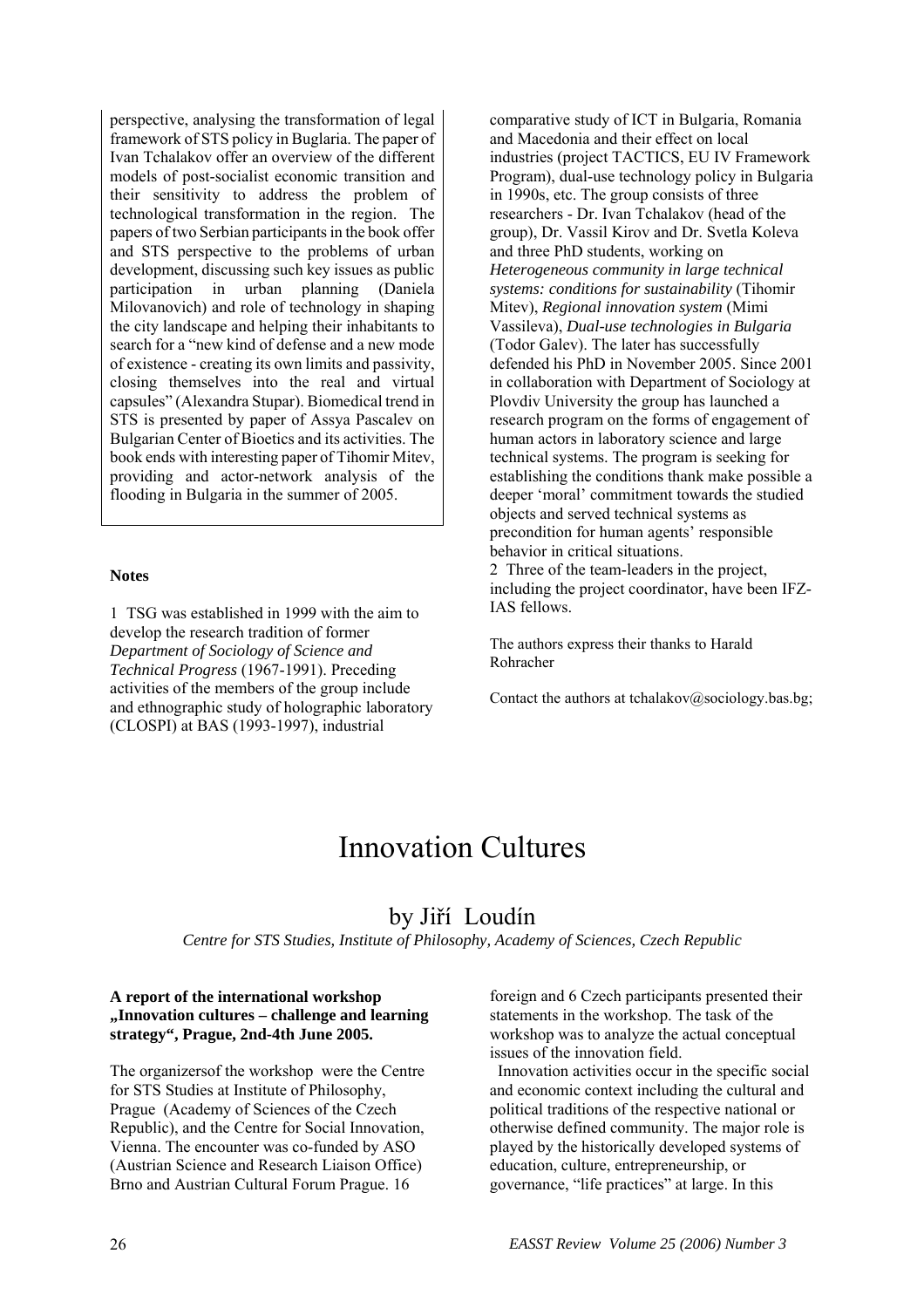context, the concept of "innovation culture" may be applied into the analysis. Innovation culture – as a distinct set of values and practices – is tightly embedded in a broader culture of the specific national, social, and cultural communities.

 In all of Europe, the need is felt to make "European" innovation culture more dynamic (Europe is seen to be too rigid, unflexible, stagnant), link it more tightly to users and market, overcome the existing gap. Such efforts were politically conceptualized into the "Lisbon strategy".

 In the climate of overall pressure on application and commercial effects of research, the "Central-European" model of education, research and innovation is often criticised. The academic and exclusive nature of education and knowledge production as well as rigidity and inflexibility of entrepreneurial environment is considered to be the most relevant weakness. This criticism has manifold validity in the case of transitional Central and Eastern European Countries (CEEC) considering their recent history. Transitional countries still have a relatively low innovation performance, but this situation may also be interpreted as an opportunity for determining the appropriate innovation strategy for future.

 The stimulating issues were addressed by the participants of the workshop in manifold ways. Thematically, the papers may be structured into several groups. There were papers focussing on the broad social context of innovations, hence targeting the issues of the very innovation culture (Josef Hochgerner, Karel Müller, Harald Rohracher, Klaus Schuch). One of the workshop´s priorities was the conceptual and methodological issues of innovation policy (Agnes Fesus, Adolf Filáček, Imre Hronszky, Michael Rogers, Howard Rush, Michael Schmidt, Paul Simmonds). The innovation policy theme was specified on the example of "countries" innovation reports (Miroslav Janeček, Gerd Schienstock, Peter Stanovnik, Štefan Zajac). To the core innovation agenda undoubtedly belong both the concepts of knowledge/technology transfer (Henry Etzkowitz, Balázs Lengyel, Anna Vitásková, Marzenna Weresa) and competitiveness/catching-up (Balázs Borsi, Anna Kadeřábková, Jiří Loudín).

 In the discussion on a broader social/cultural framework of innovations, it appeared that the social and cultural resources of high innovation dynamics may be of very different natures. Excellent innovation performance may be stimulated by a pressure on overall flexibilization

and thus decreasing certainty, but it may be based also on the systems with strong social and cultural stability. Such stability may strengthen trust and encourage activities with a high risk potential. Nations, societies and cultures have differently developed relationships between dynamics and stability, flexibility and steadiness. For various modes of their configurations, the concept of "flexurity" has been coined recently. Flexibility of social/economic structure may go hand in hand with stability and firmness in system of standards and norms. The configurations of these factors are nation- and culture specific and their uniqueness belongs to the most relevant resources of development.

 Culture is a realm of meanings, symbols, institutions. The speakers stressed the role of institutional change and institutional reflexivity in innovation field. For the production of novelty, it is decisive to be capable of adaptive learning and be able to combine both the national and international, traditional and new resources.

 The problem of technology and knowledge transfer is for Europe of vital interest, not to say for CEEC. The presence of Henry Etzkowitz of course stimulated a discussion on the new events in the interface university-industry. Etzkowitz mentioned the fact that some leading universities (Stanford) developed such a strong position in the relationship toward industry that they assume the leading part in the interaction. Based on strong knowledge supply, they are able to set the rules and modes of intellectual property rights – e.g. whether to establish its own start-up firm or opt for licensing. A crucial role in transfer is played by the search mechanisms for new solutions and by the students who have at large a positive attitude to an application effort. The speakers also discussed the various concepts of knowledge transfer at regional, national and international level.

 At present, the concepts of competitiveness and catching-up are quite frequently used; these are especially stimulating for Central Europe. Moving ahead means for Central European countries (as for the others) mainly to focus on knowledge and innovation (quality-based competitiveness). It is an even more difficult task in the period when the entire world "is under reconstruction". What is recommended is to be able to adapt and master the universal competition/innovation concepts but at the same time to make them country/culture specific/sensitive. This was exemplified on the transformation/innovation story of the Czech Republic, Slovakia, and Slovenia as well on the case of one of the world´s competitive leaders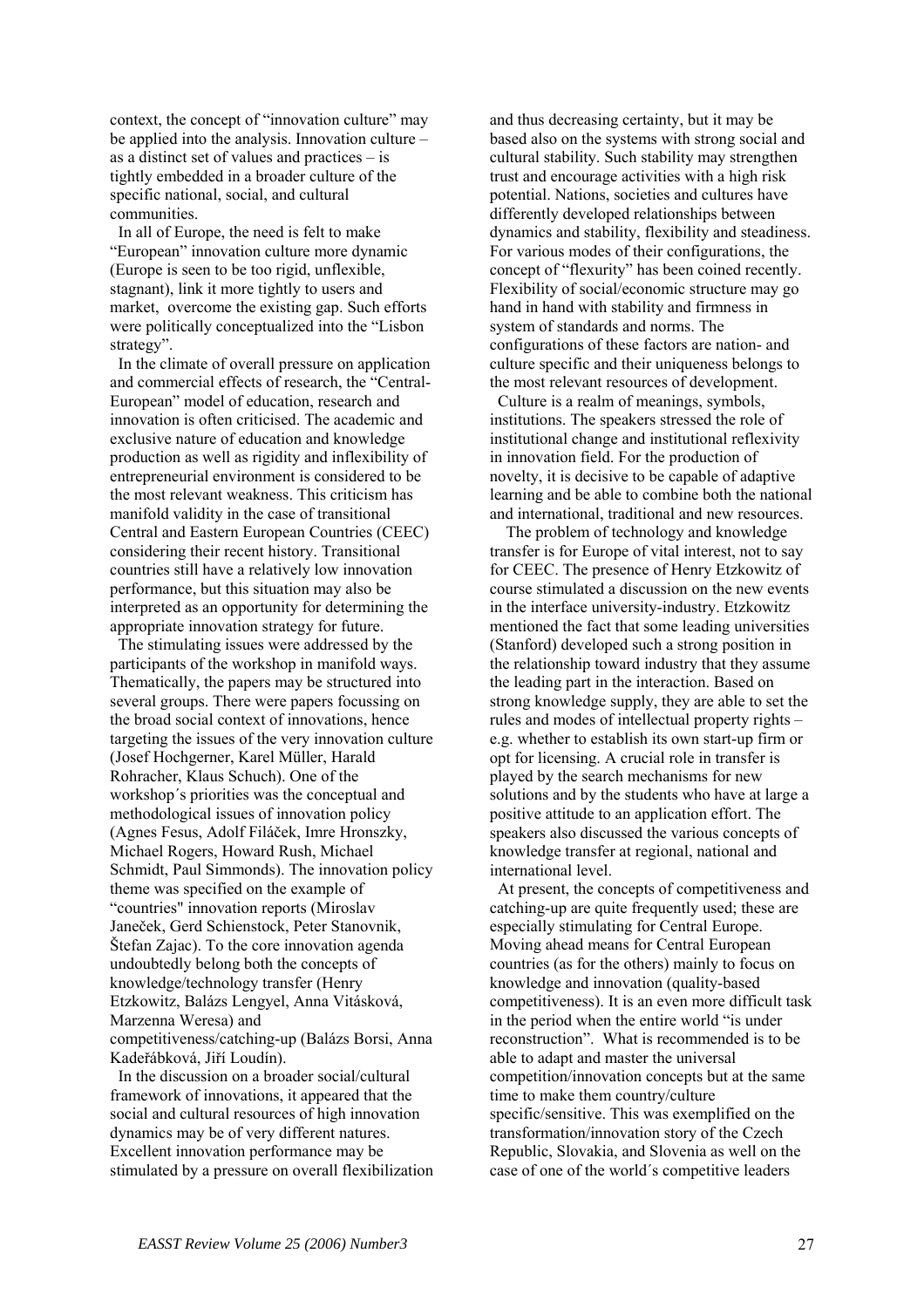Finland.

 For more detailed information on the workshop, see

http://www.flu.cas.cz/stss/vse2/en/inovatio n\_cultures.html. The book comprising the

papers presented on the workshop has appeared with the publishing house *Filosofia*, Prague.

Author's address: edist@lorien.site.cas.cz

## Research on Technological Innovation

### by Dominique Vinck

*Université Pierre-Mendès-France, Grenoble* 

**A report of the Second study days of the "sciences, technological innovation and society" Research Committee 29 of the Association Internationale des Sociologues de Langue Française (AISLF), May 3-5, 2006, Grenoble (France).** 

The "Sciences, technological innovation and society" Research Committee started at the end of the 1990 and experienced a significant development since the Quebec congress in 2000. This development was stressed by the first study days in Dijon (2003), organized by Pascal Ragouet and the sociology department of Dijon University), then the specific sessions during the AISLF congress in Tours (France, 2004), after which the "Thematic Group" became a "Research Committee", and finally the conference "Sociology of arts, sociology of sciences" in Toulouse (November 2004) (Coorganized with the AISLF CR18 "Sociology of Art" and the Research network "OPUS"). The second study days, organized in Grenoble by Dominique Vinck and the CRISTO (Research Center in Socio-Technic Innovation and Organisation (http://web.upmfgrenoble.fr/cristo**/**), thus came to install a regularity in meetings on this thematic.

 As during the first study days, the call for communication was broadly opened, not privileging any approach or "school", but encouraging contributions supported by empirical work and/or a good knowledge of the field. 52 communications were presented by 65 authors. The topics covered analyses of institutions (institution, profession and scientific

movement; scientific training), of laboratories (laboratory studies and scientific practices) and work on the techniques (techniques, social practices, body and use). Compared to the preceding meetings, one could observe a slight disciplinary centring (less participants not sociologists) and the renewal of work on laboratories and research practices. These works renew the approaches trying to integrate the results of traditional studies of laboratories on practices, instruments and statement construction and analyses taking more into account the organisational (financings, internal organisation and management), institutional (disciplines, specialities, professions, research system) and societal (relations to various external collective actors) dimensions. On their side, the works on scientific institutions encounter new questions echoing with recent social movements related to the French research system. The international dimension of the meeting made also possible to put in prospect some for these questions through international comparison (introductory conference of Yves Gingras on the universities). These study days gave place to proceedings edited by Dominique Vinck (under the title "*Sciences, Innovation technologique et société*"), which gathers summaries and texts of the communications of those authors who agreed to send in advance. The proceedings (in French) can be ordered through e-mail (Catherine.Urrea@upmf-grenoble.fr) for 35 euros. The group decided to pursue the same way into the further. At the end of the second study days, the organizers announced the next launch, (January 2007) of a new journal, the *Revue*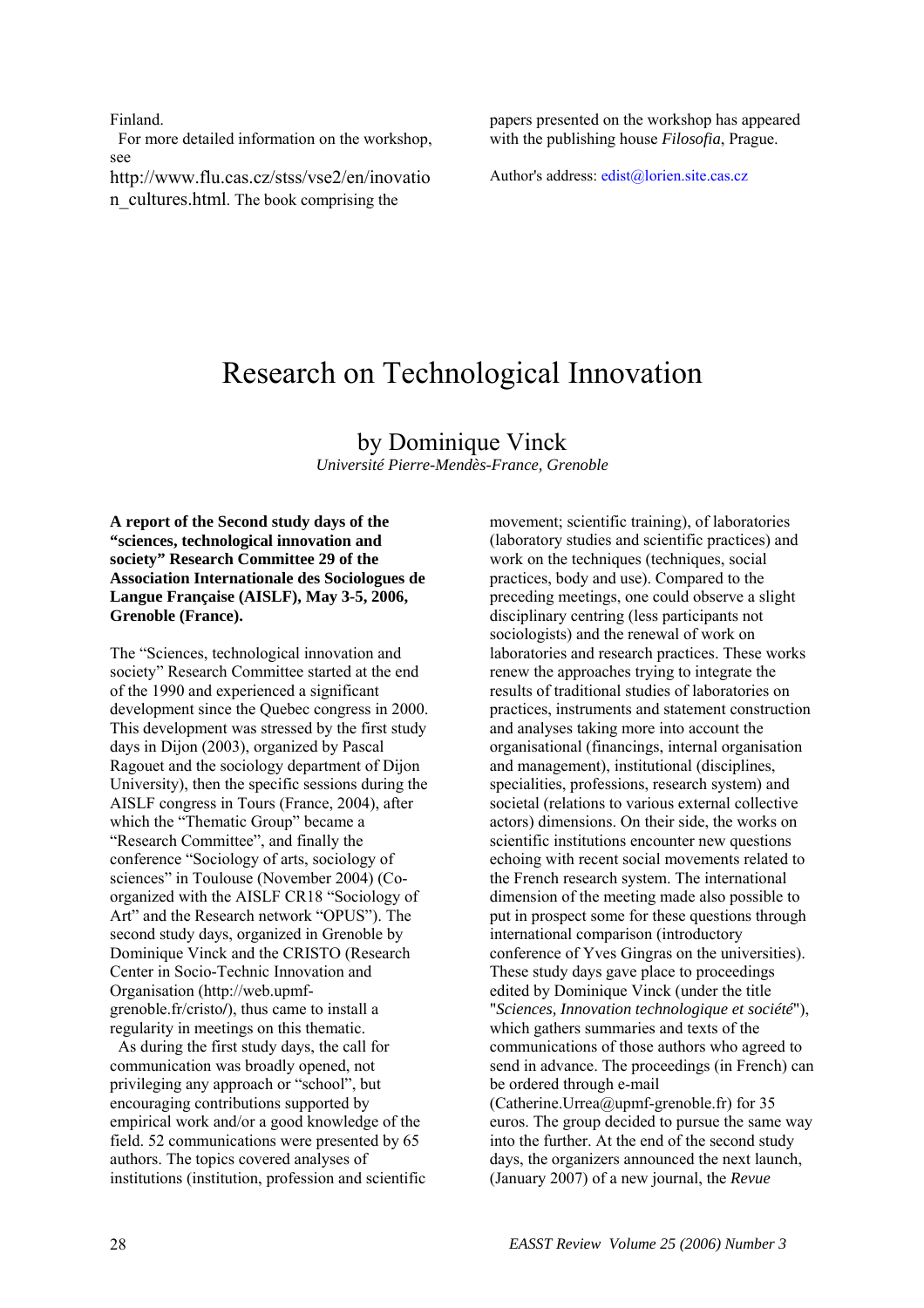*d'Anthropologie des Connaissances*, an electronic journal mainly in French (Chief editor, Riga Arvanitis. E-mail: rigas@option-service.fr).

The first issue will be dedicated to "techniques, practices, body and use » and the second one to « laboratory studies ».

### Conference Announcements and Calls for Papers

The 6th International Conference on the History of Chemistry, entitled *Neighbours and territories: The evolving identity of Chemistry*, in **Leuven, Belgium**, 28 August - 1 September 2007. See http://www.6ICHC.be. A major aim of the conferences organised by the WP is to facilitate communication between historically interested chemists and historians of chemistry from all over Europe. Previous conferences organised by the Working Party were held in Budapest in September 2003 (Communication in chemistry in Europe) and Lisbon in September 2005 (Chemistry, Technology and Society). Throughout its history, chemistry has been shifting ground between different territories. From its roots in artisan technology, pharmaceutical workshops and alchemical philosophy, it developed into the archetypical laboratory science of the eighteenth and nineteenth century, claiming full academic status. Chemists invaded many new fields, from agriculture and industry, to medicine, public hygiene and pharmacology. In the twentieth century, chemistry contributed to the major developments in molecular biology, quantum mechanics, environmental science and nanotechnology. But it also gained a key position in the oil industry, the fabrication of plastics and pharmaceutical research. This broad and continuous adaptation of the discipline to various fields of expertise, has brought chemistry in close contact with neighbouring disciplines and social pressures. Time and again, chemists have needed to carve out their territory, to negotiate with other specialists, and to claim particular expertise in widely diverging fields. The conference aims at a better understanding of the territories claimed by chemistry and its shifting boundaries with other disciplines. Scholars who want to present a 20 minutes paper at the conference are invited to submit a one-page abstract to the Programme Committee before 1 February 2007. To submit

your abstract, as well as for questions concerning the scientific programme, please contact José Ramón Bertomeu-Sánchez, the Chairman of the International Programme Committee, at Jose.R.Bertomeu@uv.es. The members of the International Programme Committee will referee all abstracts, and authors will be informed about acceptance or rejection before 15 April 2007.

The **Smithsonian Institution**, Washington, DC is holding a conference on Polar History, October 31-November 1, 2007. The program committee of *Making Science Global: Reconsidering the Social and Intellectual Implications of the International Polar and Geophysical Years* invites papers for a possible two-day conference at the Smithsonian Institution, examining the impetus for (and the impact upon) science, society, and culture of the International Polar Years (IPYs) of 1882-83 and 1932-33, and the International Geophysical Year of 1957-58, as well as how this perspective might be useful for planners of the current IPY in 2007-2008. We intend to explore the origins of these efforts, their political dimensions, and their consequences. Themes might include the place of the poles in human imagination, discipline formation, cultural nationalism, politics, and trans-nationality prior to and after 1882; the emergence of the modern geosciences in the first half of the twentieth century; the uses of new technologies to explore the poles; and changing assessments of the nature of human cultures in high latitudes. Papers addressing the International Geophysical Year might examine its role in the Cold War and the extent to which multi-disciplinarity and multi-national cooperation and competition shaped the geosciences and contributed to environmental awareness. Pending funding, the conference will be held in Washington, D.C., immediately prior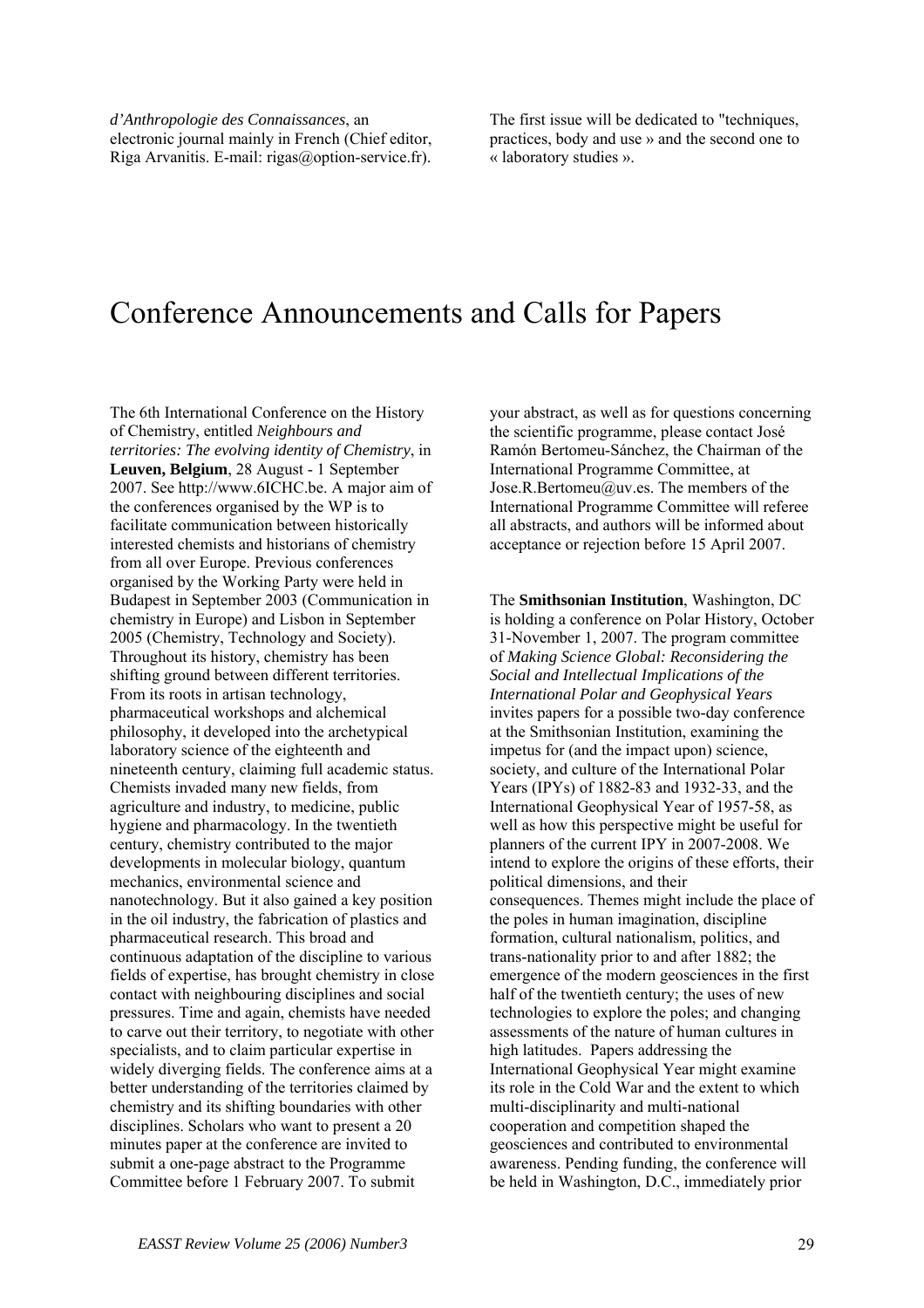to the History of Science Society meeting in 2007. International scholars and graduate students seeking exposure to the history of the geosciences are particularly welcome. We hope that the papers will merit publication. Proposals for papers should include a title and abstract, as well as curriculum vita. Deadline: December 31, 2006. Please send these electronically to David DeVorkin devorkind@si.edu, Roger Launius launiusR@si.edu, and James Fleming jfleming@colby.edu.

*19th Century Chemistry: Spaces and Collections* is the title of the international conference, to be held on 1-4 February 2007 at the Museum of Science, **University of Lisbon**, Portugal. See http://19chem2007.mc.ul.pt. Registration deadline: 30 November 2006 Abstract submission deadline: 20 October 2006. Further information: 19chem2007@mc.ul.pt. The inauguration of the magnificent 19th century Laboratorio Chimico of the University of Lisbon in 2006 provides an opportunity to explore and discuss challenges related to the role of scientific heritage in the history of science in general and the history of chemistry in particular. The event pertains to research, interpretation and promotion of 19th century chemical heritage (collections, archives and historic spaces), with particular emphasis on: bridging the gap between the history of ideas in chemistry and the material culture of chemistry; historians of chemistry and collection-based research; the material culture of chemistry and the training of historians and museum professionals; relations between chemical collections and archives; interpretation of historical spaces and collections; biographies of spaces and objects in the history of chemistry; chemical heritage and the public engagement with chemistry; political issues in the preservation and management of scientific heritage.

The Second Conference of the *British Society for Literature and Science* will be held at the Birmingham and Midlands Institute in central **Birmingham**, hosted by the University of Central England, from 29-31 March 2007. Plenary speakers include Sally Shuttleworth, Robert Crawford and Jenny Uglow. Papers may address topics in the interactions of literature and science in any period and any languages. Presenters need not be based in UK institutions. We also invite panel proposals for three papers of 20 minutes or four papers of 15 minutes;

members of the panel should be drawn from more than one institution. Please send an abstract of no more than 400 words and a 100-word biographical note (or in the case of a panel, abstracts and notes for each speaker) to bsls at englit.arts.gla.ac.uk, by 30 November 2006. Please send abstracts in the body of messages; do not use attachments. Alternatively, abstracts and proposals maybe posted to Dr Stuart Robertson, School of English, University of Central England, Perry Barr, Birmingham B42 2SU, UK. Please address any queries to Dr Stuart Robertson at the email or postal address above.

The Society for Risk Analysis Europe Meeting in 2007 will be held from 17 – 19 June, in **The Hague**, the Netherlands. The conference theme is *Building bridges: issues for future risk research*. The conference aims to facilitate interaction among all players in the risk field. The conference will take a comprehensive view of risk analysis. The progress made in two decades of SRA-Europe meetings will be evaluated and research focal points for the coming years will be identified. Contact the local organizers at sraeurope2007@gw.utwente.nl For more information, the Call for Papers and important dates, see www.sraeurope2007.eu.

*Nordic Workshop on Health Management and Organization* will be held in **Copenhagen**, 7-8 December, 2006. The Nordic healthcare sectors are currently experiencing a new wave of changes that challenge some of the basic boundaries within the healthcare field. Change initiatives are no longer just concerned with the modernization of existing entities and practices within the field but also with redefining and redrawing geographical, sectoral and professional boundaries. The heading "structural reform" captures only some of numerous initiatives in the field, namely attempts to effect large-scale change of healthcare practices through the redrawing of geographical boundaries and the redistribution of authority and responsibility among local, regional and national policy levels. Other movements originating in part within the healthcare sector itself also put professional, sectoral and organizational boundaries on the agenda, such as the movements of integrated care, clinical pathways, electronic patient records, etc. In addition there are now numerous attempts to redescribe the role of the patient in health care through "empowerment", free choice schemes, etc. The study of boundary definition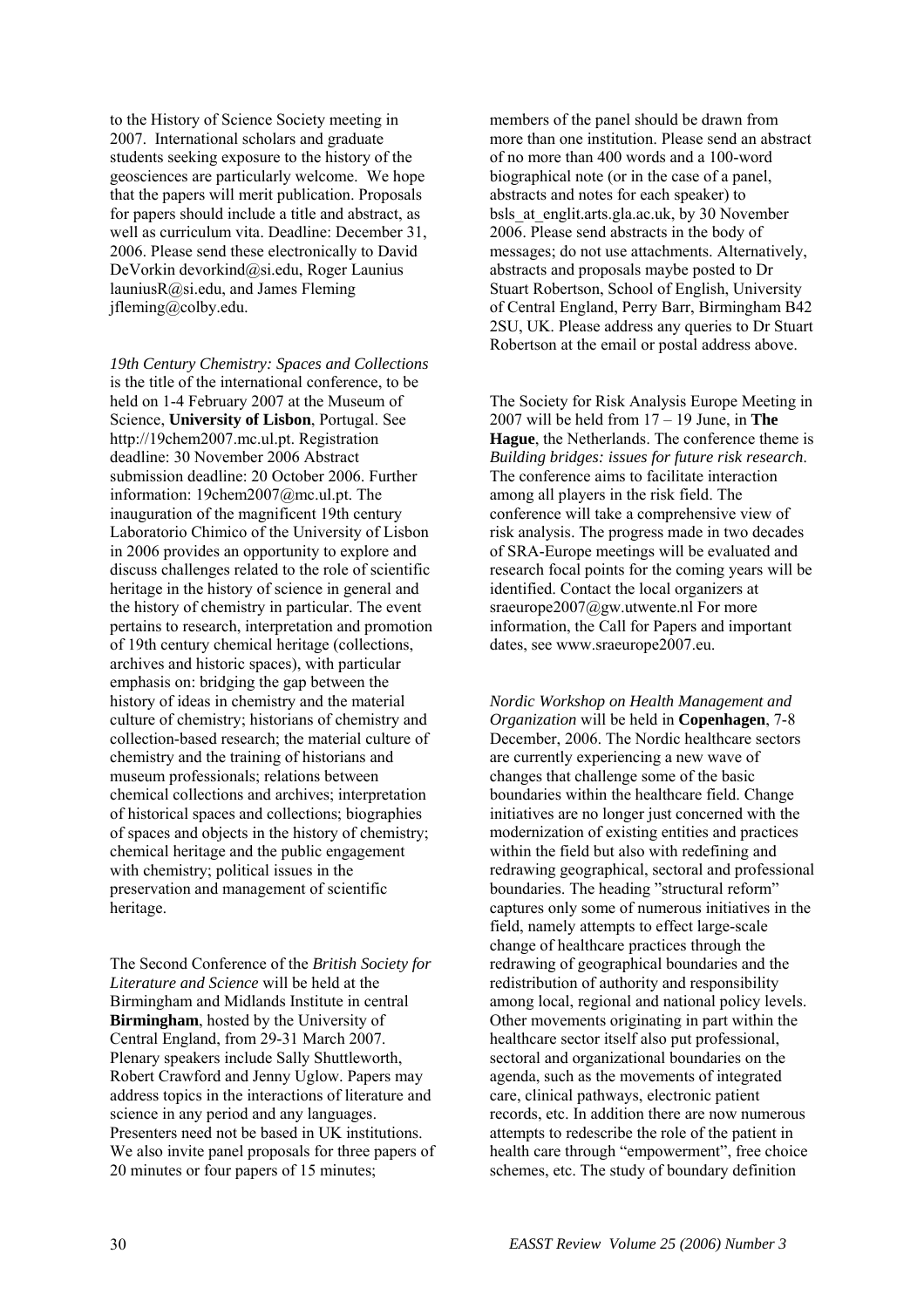and its implications raises a number of particular analytical challenges since it involves analyses of processes of transformation and emergence in which new institutions, organizational forms and systems of coordination and exchange evolve. The purpose of the Nordic Workshop on Health Management and Organization is to address processes of boundary redefinition and to examine their implications for management and organization within the healthcare field in the Nordic countries. See http://www.cbs.dk/chm.

Risk and Rationalities, the conference organised by the ESRC Social Contexts and Responses to Risk Network, will be held at the Queen's College Cambridge, 29-31 March 2007. Details at:

http://www.kent.ac.uk/scarr/events/rrcontext.htm . Speakers include: Professor Pat O'Malley, Carleton University: Risk and the Rationalities of Security Dr Jocelyn Pixley, New South Wales: Emotions and Economic Choice Professor Andrew Oswald, University of Warwick: Economics and Wellbeing Professor Nick Pidgeon, University of Cardiff: Rationalities and Risk: Psychological Approaches. How people identify and manage risks and uncertainties are central concerns in the policy and social sciences. These issues are becoming more pressing as a result of social, economic and political changes and of developments in theory. Different approaches draw on different rationalities, stressing the importance of rational action, of culture, of emotions and affect, of everyday cognitive heuristics, of intuition and of the role of trust. Conference streams include: The dynamics of risk: change and development in risk rationales; Approaches to risk in different disciplines: rational actors, psychometrics and cultural values; Government and responses to risk; Varying rationalities in the management and regulation of risk; The advantages and limitations of heuristics; Affect and emotion in explaining risk responses; Trust and risk; Rationales of power, conduct and resistance; and General stream. Send abstracts (max. 150 words) by Friday 20th October 2006 to Ms Mary Mustafa Email: M.Mustafa@kent.ac.uk Tel: 44 1227/827102.

The 2nd Annual Symposium of the *Postgraduate Life Sciences and Society Network*, hosted by the Medical Museion, Faculty of Health Sciences, **University of Copenhagen**, will be held on 14- 17 January 2007. The symposium, entitled

*Contested Categories*, will focus on how the recent biosciences challenge and reconfigure formerly stable categories: The social and the biological, the nature/culture dichotomy and the human/animal boundaries are increasingly blurred and become populated by hybrids, cyborgs and boundary objects. New material objects, visual and virtual representations produced and circulated in biomedicine and biotechnology challenge and disrupt the analytical categories of the historiographical and social studies of science. The new categories emerging in this empirical field of the biosciences raise a host of questions: What are the sites of contestation and which categories are at stake? What new kinds of contested/ambiguous relations become possible and acquire significance? How are they coproduced and mediated by material objects and visual and virtual representations? What are the theoretical and methodological implications and challenges we face when studying the life sciences? How can comparative and interdisciplinary studies contribute to exploring the formation and reconfiguration of categories such as race, gender, kinship, life, the body etc? In which ways can concepts such as biosociality. bioindividuality and hybridity address these changes - are they useful tools or phenomena of these transformations? The symposium will be held at the Medical Museion, Fredericiagade 18, 1310 Copenhagen K (http://www.museion.ku.dk/). Further information is available on the website of the Postgraduate Life Sciences and Society Network, http://www.lse.ac.uk/collections/plssg/ and on the Medical Museion weblog (http://www.corporeality.net/museion/).

In connection with the project "For Whom the Bell Curves," the workshop, entitled *Statistics as a boundary object between science and the state* will be held in **Trondheim, Norway**, 14-16 May 2007. The workshop will be open to a limited number (max 100) of senior and junior academics. PhD students who participate and present a paper will also be able to receive course credit. Plenary speakers confirmed so far: Alain Desrosières, author of The Politics of Large Numbers; Simon Cole, University of California - Irvine; Karen-Sue Taussig, University of Minnesota; Jonathan Kahn, University of Minnesota; and Ann Rudinow Saetnan, Norwegian University of Science and Technology. The parallel paper sessions on themes such as: Statistics in municipal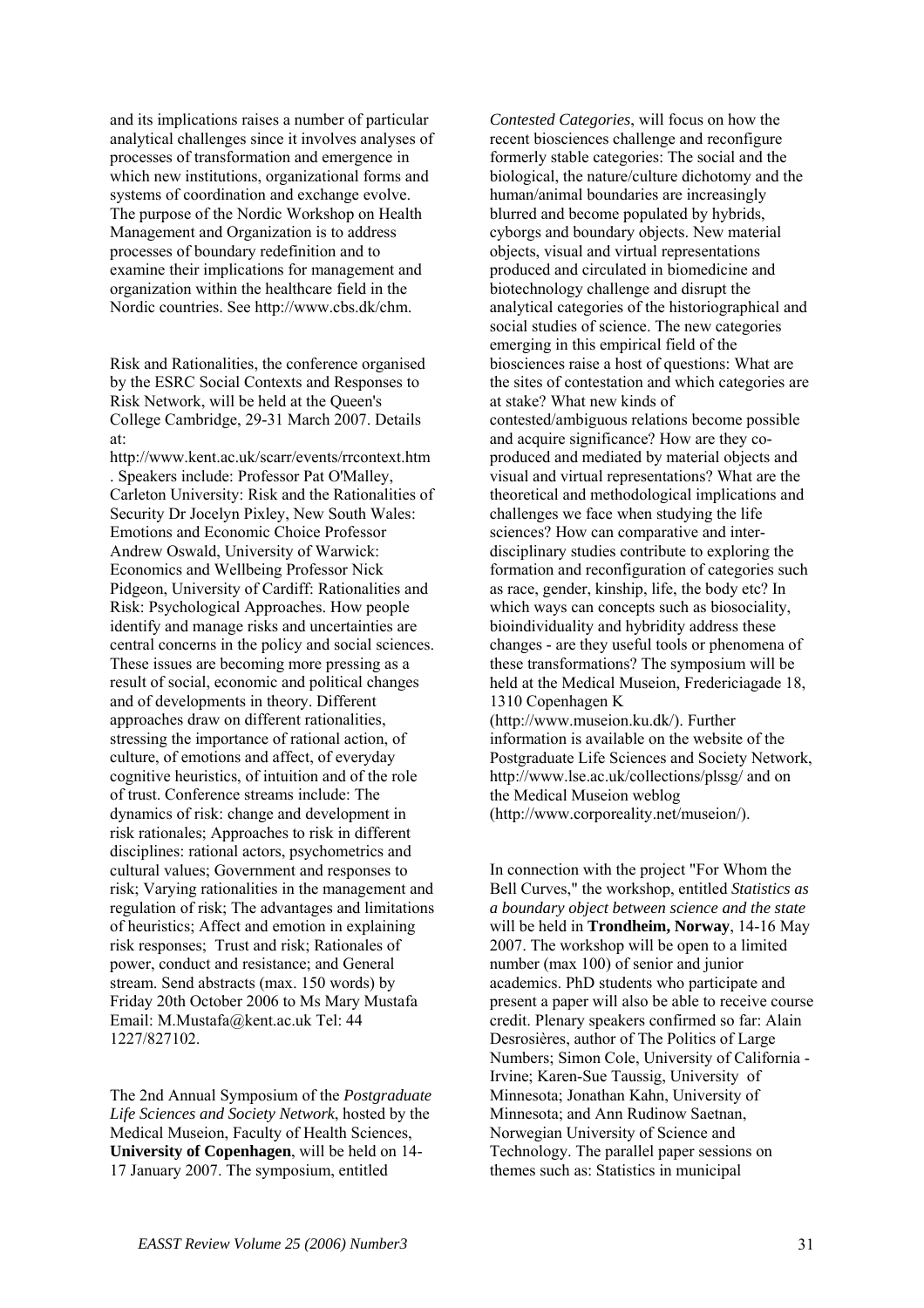governance; Population categories; Criminal justice statistics; Health statistics; and Mathematical practices. See http://www.svt.ntnu.no/iss/projects/bell/, or contact Ann Rudinow Sætnan, annrs@svt.ntnu.no, tel. +47 735 91786.

*Life in Motion: Shifting Spaces, Transcending Times, Crossing Borders* is the title of the 8th Postgraduate Conference, held by School of Social Studies, Masaryk University, **Brno, Czech Republic**, 28th - 30th June 2007. Seventeen years after the onset of revolutionary changes in 1989,Central and Eastern European societies are still confronted with their histories. Memories and recollections of the past are contested and the past is painstakingly constituted through the interplay of collective construction, political bargains, reversals, rationalizing of refusals to come to terms with it as well as attempts to recognize the past and cope with it. Central and Eastern Europe (CEE) have witnessed unprecedented spatial and population shifts and splits which marked the 20th century globally. Many minorities which were often local majorities or equal in number were left in the aftermath of warsas mere memories that quickly faded due to the rapid intrusion of communism. The process of building societies which are not just ethno-culturally heterogeneous but also open to all diverse groups has been contingent on coming to terms with the past. This process became the arena for opening ways to facing current challenges such as migration, borders dissolution and violation of local social and economic balances. Since 1989 CEE societies have undergone unparalleled social change,however, the expected reforms in the spheres of law, public policy, culture, media, economy and social policies have been substantially delayed and compromised. The simultaneous emergence of free-market economies and pluralist politics led to situations in which the statequickly withdrew or collapsed, and distinctions between state, collective, and private domains became unclear. It has been in the interest of those actors that emerged in this initial phase of change to prolong a specifically post-socialist culture between socialism and the free market. This may have decisively contributed to the Eurosceptic backlash in the ranks of particular mainstream political forces and in specific cultural segments and sections of societies in some CEE countries. What is in this light the meaning of "the big European switch" of 2004 and its upcoming enlargement followup? How 'Central and Eastern European' have the CEE countries stayed and Western Europe become? What are the reconstituted boundaries? The conference is organized in cooperation with the School of Slavonic and East European Studies, University College London, the conference presents a major opportunity for postgraduate students and young academics to discuss the events in Central and Eastern Europe also including but not limited to Russia, Eurasia, the Balkans, and the Baltic States. We invite submissions and participants from a wide range of disciplinary perspectives. Proposals should be sent, as email attachments, to: tomasekm@fss.muni.cz at the latest January 31, 2007. Further details: http://www.h-

net.msu.edu/announce/show.cgi?ID=152432, or Marcel Tomasek, tomasekm@fss.muni.cz.

#### *Science and Religion: Historical and*

*Contemporary Perspectives*, the international and interdisciplinary conference to mark the retirement of Professor John Hedley Brooke, will be held at the **University of Lancaster**, UK, 23- 26 July 2007. The conference will bring together leading historians, philosophers, and theologians to debate the latest research into science-religion relationships. Further information: http://www.lancs.ac.uk/depts/history/news/scienc e&religion.htm.

ECAP'07, the *European Computing and Philosophy Conference*, is to be held at the University of Twente, **Enschedé**, The Netherlands, June 21-23, 2007. The Program Chair is Philip Brey, and the local organisation is run by Katinka Waelbers, k.waelbers@utwente.nl. More information: http://www.utwente.nl/ecap07/. Submission of extended abstracts: January 29, 2007. The conference will deal with all aspects of the "computational turn" that is occurring through the interaction of the disciplines of philosophy and computing. E-CAP conferences are organizaed under the supervision of the International Association for Computing and Philosophy (IACAP).

*The Business of Race and Science* is the title of the conference to be held on March 30-31, 2007 at the Center for the Study of Diversity in Science, Technology, and Medicine, Massachusetts Institute of Technology,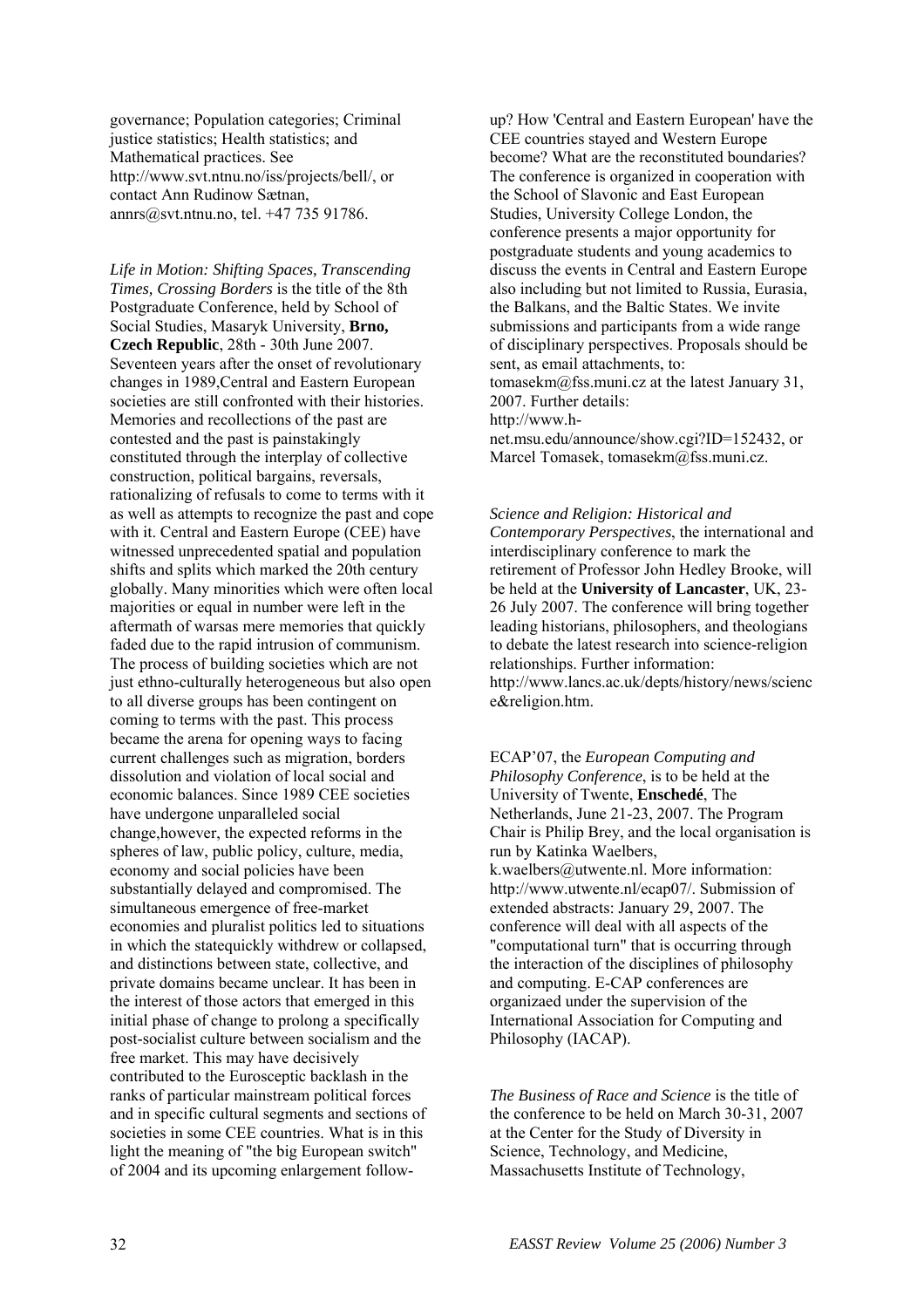**Cambridge, Massachusetts**, USA. Recent advances in genetics have renewed interest in sciences and technologies of race. Although humans may share 99.9% of their genes, there may be much that is interesting, even profitable, in the remaining 0.1%. This has fueled rapidly growing interest in a range of products that claim to take advantage of differences between human populations. Companies now market racespecific medications and vitamins, and other racial therapeutics are in development. Competing laboratories offer genetic analyses of race and ancestry. Racial science has infiltrated our discussions of topics as wide-ranging as cosmetics and forensics, while parallel developments commercialize differences between strains of plants and animals. Increasing funding for racial analyses from governments, corporations, and consumers will only accelerate this process. Are these ventures appropriate uses of new understandings of race? Will this commodification of racial science help or harm the targeted populations and society at large? Who speaks for populations in endorsing or sanctioning the commercialization of racial difference? How will the controversies play out in different countries and contexts? How will attending to the business of racial science help understand the science itself and clarify its role in our world? Write to Gregory Dorr, Ph.D., Program in Science, Technology, and Society, Massachusetts Institute of Technology 77 Massachusetts Avenue E51-185, Cambridge, MA 02139, USA, gdorr@mit.edu, http://web.mit.edu/csd/BRS/Welcome.html.

*Scientific research in World War II* is the title of the two-day conference to be held on 25-26 January 2007 at the Museum Boerhaave, **Leiden, the Netherlands**. The event will seek to explore how scientists managed to cope with the particular circumstances created by the war. We invite historians working on World War II, science, and scientific instruments to give their views and to elaborate on the theme. For a further description:

www.museumboerhaave.nl/conference. Sessions: 1. Warfaring countries. Papers in this session will deal with the circumstances under which scientists worked in War waging countries such as Germany, Japan, Great Britain, the Soviet Union, and the United States, and the results of their research. Topics to be discussed are e.g. the service of scientists in weapon programs and strategic industries, or the immigration or emigration of many researchers. 2. Occupied

countries. Papers in this session will deal with the circumstances under which scientists worked in occupied countries, such as The Netherlands and France, and the results of their research. Talks could focus on topics such as the way scientists coped with scarcity of resources, the limited means of communication, or the often remarkable continuity in research conducted under apparently difficult circumstances.

The **University College Dublin** Humanities Institute of Ireland in association with the Royal Irish Academy Committee for the History of Irish Science will hold the conference, *Communities of knowledge in nineteenth-century Ireland: science, culture and society*, on 22-23 February 2007. The primary objective of this conference is to elucidate aspects of the intellectual richness of scientific and antiquarian activity in Ireland during the course of the nineteenth century. It is not intended to focus on the history of Irish science per se. Rather, it will seek to cast light on the complex and varied interactions between scholars of science, antiquarians and science policy-makers in Victorian Ireland. It is intended to explore the seamless web of research and knowledge which constituted academic enquiry at this period. Particular attention will be paid to the educational, social and cultural implications or impact of such research. In this regard, contributions to the conference will be presented from a standpoint of intellectual inclusivity. It is intended that such a premise will inform a series of papers which will discuss aspects of intellectual and institutional interaction between scholars, scientists and policy makers. Accordingly, the conference will seek to eschew the distinctive disciplinary boundaries which determine and to some extent regulate contemporary research in the humanities and in the sciences. This conference will be hosted by UCD Humanities Institute of Ireland in association with the Royal Irish Academy Committee for the History of Irish Science and will take place over the afternoon of Thursday 22 and morning of Friday 23 February 2007. The conference will consist of a series of thematic sessions (with time for discussion after each session). It is intended that there will be a complimentary exhibition of UCD's archival holdings in the history of Irish science and science policy. Speakers will include - Michael Ryan (Chester Beatty Library), Prof. Mary Daly (UCD), Marc Caball (HII), Juliana Adelman (NUIG), Ruth Bayles (QUB), Michael John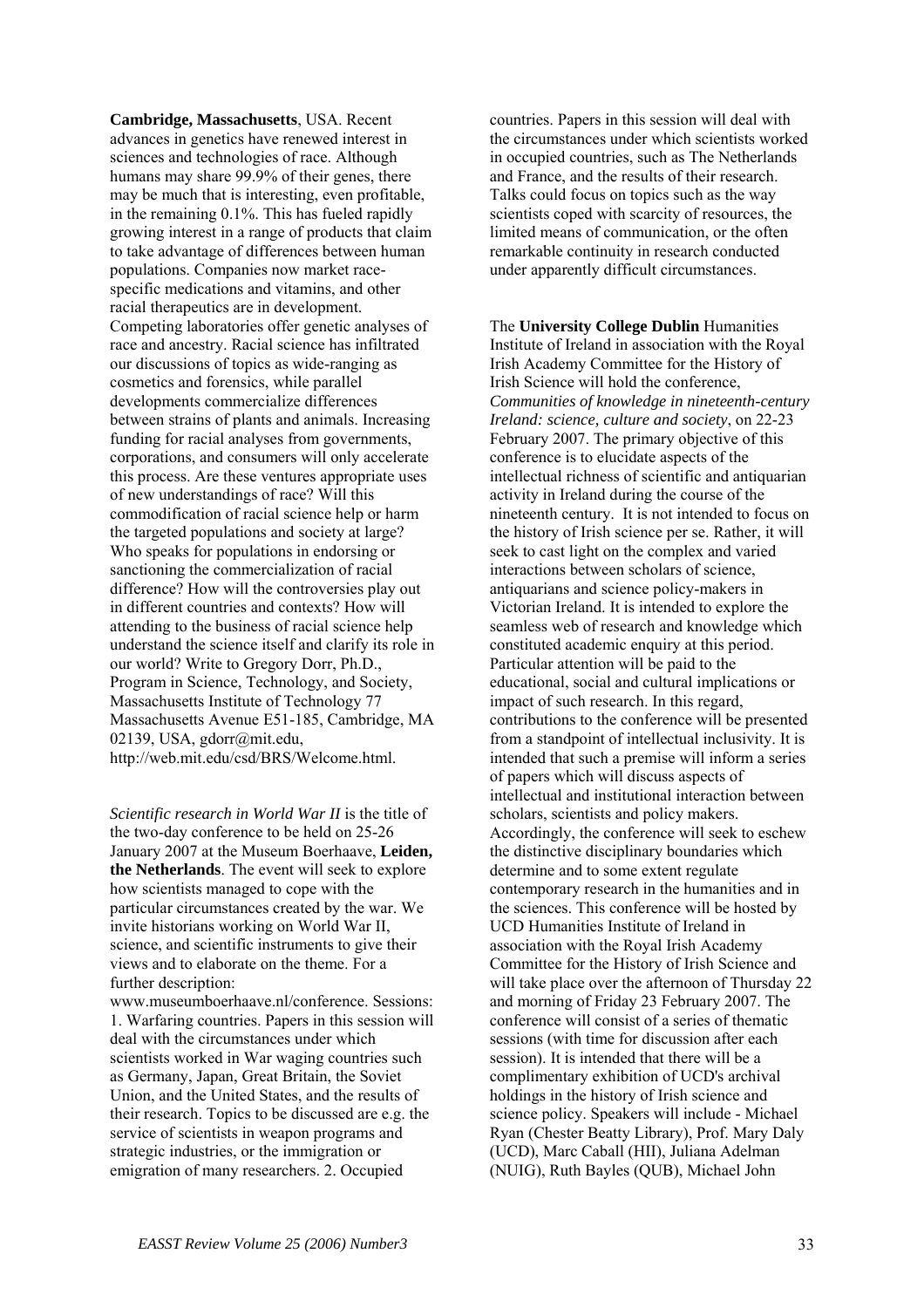Gorman, (Forfás), Greta Jones (UU), Patrick Wyse Jackson (TCD), Jim White (UCD), Catherine Cox (UCD), Ron Cox (TCD), Julia Sigwart (UCD), Jim Bennett (Director, Museum of the History of Science, Oxford), Clara Cullen (UCD). Organising committee: - Marc Caball, Clara Cullen and Mary Daly. Venue: - UCD Humanities Institute of Ireland, University College Dublin, Belfield, Dublin 4. Ph. 01- 7164690.

Email hii@ucd.ie, http://www.ucd.ie/hii.

The *Third International Congress of Qualitative Inquiry* will take place at the **University of Illinois**, Urbana-Champaign, from May 2-5, 2007. See http://www.qi2007.org.The theme of the Congress, building on Jan Morse, is "Qualitative Inquiry and the Politics of Evidence." Participants will explore the politics of evidence and truth and what these terms mean for qualitative inquiry in this new century. If we as qualitative researchers do not define these terms for ourselves, someone else will. Questions to be considered include: In qualitative inquiry, What is truth? What is evidence? How is evidence evaluated? Can evidence be manipulated? How can qualitative research inform the policy-making process? How is qualitative evidence represented, discounted, or judged to be unacceptable? What is a fact? What is true, or false, or evidence is determined by socially defined criteria. Different discourses- law, medicine, history, cultural, or performance studies -- define qualitative evidence differently. The Congress will consider the influence of scientifically based research (SBR) models on qualitative inquiry. These models are becoming quite influential in other nations (U.K., South Africa, Australia). The Congress will also consider what evidence and truth mean under the terms of postpositivism, poststructualism, indigenous, democratic, postcolonial, queer, feminist, performative, and participatory models of inquiry. Participants will explore new ways of evaluating and using qualitative evidence in social policy arenas. They will examine how new understandings of qualitative evidence can advance the goals of social justice and progressive politics. Session Themes will include, but not be confined to, rethinking such terms and topics as: mix-methods, voice, authenticity, lived experience, the politics of evidence, evidence-based research, research design, data, empirical material, epistemology, triangulation, validity, reliability, coding, sampling, induction, deduction, naturalism,

generalizability, science, analysis, interpretation, rules of inference, models of quality, case-based, collaborative, mixed and multi-method approaches, narrative and performative criteria of evaluation, criteriology, pragmatism, interpretive rigor, constructivist criteria, actionbased criteria, transformative-emancipatory criteria, warrantability, writing as interpretation, trustworthiness, collaborative action research, auto- and performance ethnography, arts-based inquiry, coloring epistemology, colonial and post-colonial epistemologies, critical performance narratives, critical pedagogy, democratic methodologies, discourse, ethnodrama, epistemology, social justice criteria, the ethics of evidence, ethics and IRBs, womanist inquiry, critical focus groups, funding qualitative health care research, new rules of evidence for grounded theory, advocacy as method, qualitative evaluation inquiry, new technologies of evidence and inference. We invite your submission of paper, poster and session proposals. Submissions will be accepted online only from October 1 until December 1 2006. Conference and workshop registration will begin December 1, 2006. To learn more about the Third International Congress and how to participate, please email  $info(\partial q)$  (2007.org.

*Varieties of Cultural History: Theory and Practice in the Cultural Histories of Medicine, Science, Literature and the Arts* is the title of the conference to be held at the **University of Aberdeen**, 5-8 July 2007. Keynote speakers will include Peter Burke (Cambridge), Peter Mandler (Cambridge), Crosbie Smith (Kent), Rebecca Spang (Indiana) and Evelyn Welch (Queen Mary, London). In the last twenty-five years, diverse anthropological, literary, and other perspectives adopted into Cultural History have transformed the theory and practice of historical disciplines more generally. As Cultural History comes of age, this conference provides the opportunity to reflect upon the particular achievements of the 'Cultural Turn' at work in histories of medicine, science, literature and the arts; to foster creative dialogue amongst advocates of such varieties of cultural history; and thus to look to possible futures of research in Cultural History. The conference seeks papers approaching any historical period, domain, or theme; but the organizers particularly favour papers which explore specified genres of Cultural History as applied in case studies from the subjects highlighted above. Please send title, abstract of no more than 300 words, and biographical note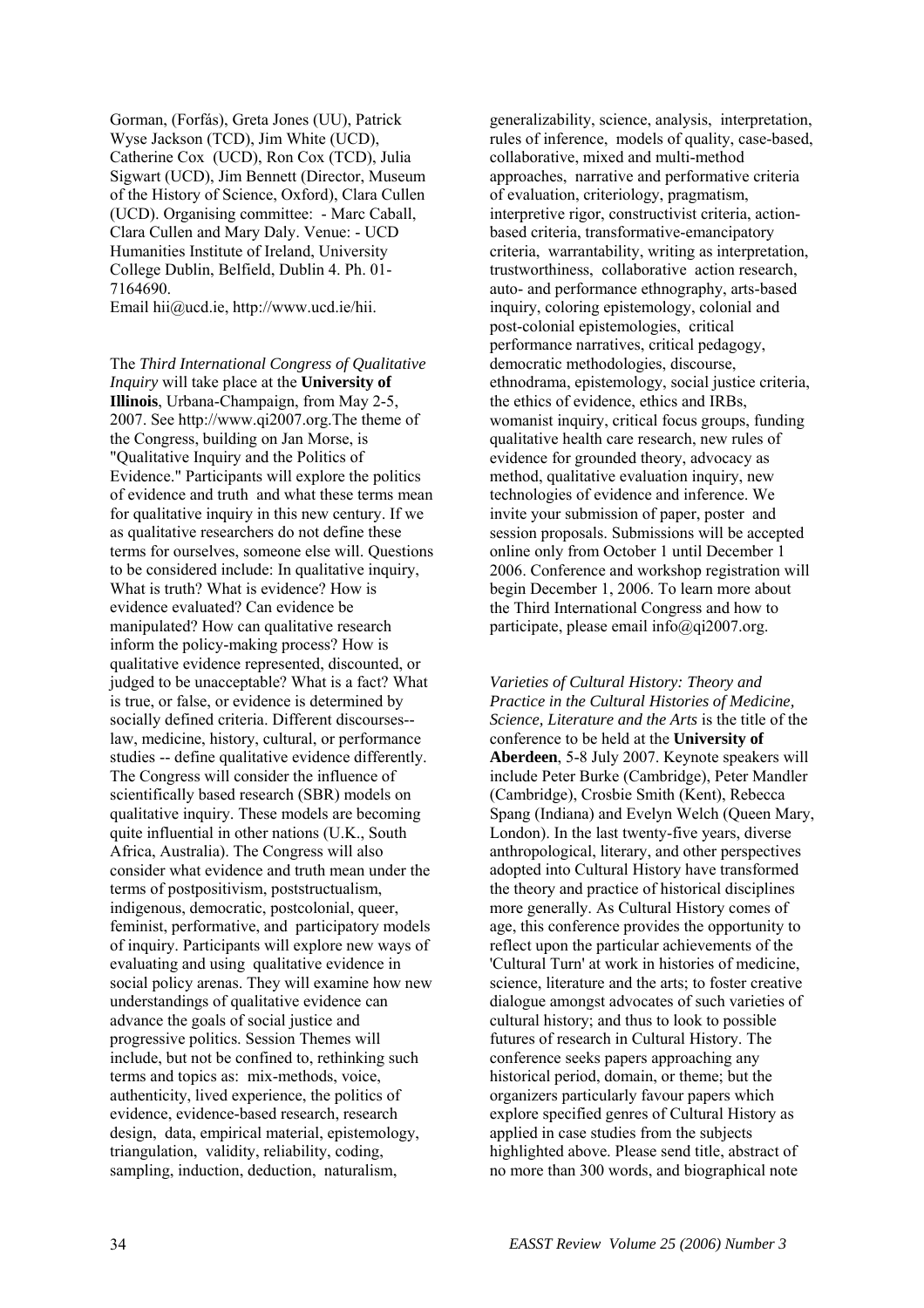of no more than 100 words, to Dr David Smith  $(d.f.smith@abdn.ac.uk)$  by 7 December 2006. Electronic submissions are encouraged; you may also write direct to the organizers at the Department of History, School of Divinity, History and Philosophy, Crombie Annexe, Meston Walk, Aberdeen AB24 3FX, United Kingdom. Additional queries may be directed to David Smith at the addresses above. See also www.abdn.ac.uk/ch and www.abnd.ac.uk/history.

ISHPSSB, the Biennial Meeting of the *International Society for the History, Philosophy and Social Sciences of Biology*, will be held in **Exeter, UK**, 252-9 July 2007. Since its inception, the International Society for the History, Philosophy, and Social Studies of Biology (ISHPSSB) has brought together scholars from diverse disciplinary backgrounds to discuss historical, conceptual, epistemological, political, institutional, and ethical issues of the life sciences in an open and informal setting. Over the past twenty-odd years, attendance has increased from about 60 participants to about 350 in Guelph, 2005. In 2007, we hope to continue our tradition of an inclusive and experimental approach, while meeting the challenge of increased attendance. Scholars wishing to attend the meeting are now invited to submit session and paper proposals on the ISHPSSB website (visit http://www.ishpssb.org/meeting.html). Deadline for submissions is February 15, 2007, and abstracts should not exceed 500 words. Please also note the guidelines for paper acceptance that have been adopted by the Society. To facilitate communication in advance of submission, the ISHPSSB website also offers the possibility to post ideas for sessions and discussion panels electronically (http://www.ishpssb.org/phorum/list.php?9). If you are interested in putting together a session or discussion panel by posting a call for contributions electronically, we urge you to specify a deadline for responses to you personally. While individual paper submissions are welcome, we strongly encourage submission of session and panel discussion proposals. The Society is open to proposals on any topic connected with the history, philosophy and social studies of the life sciences. For the 2007 meeting, we would especially welcome sessions in the following areas: Interdisciplinarity. Recent years have seen the foundation of interdisciplinary centres for the study of the life sciences and their social, legal, and ethical implications in a number

of national contexts. At the same time there is a trend towards disciplinary segregation that has also been felt during the ISHPSSB meetings in recent years. What explains these trends of disciplinary specialization? Are historians, philosophers, and social scientists heading in similar directions, or are they heading far afield from one another? Is the pressure on biology studies to become 'policy relevant' acting against or actually encouraging specialization? Why do history, philosophy, and sociology of science tend to drift apart, while disciplines become less and less important in the life sciences themselves? Anthropology of the Life Sciences. Recent years have seen a number of attempts to employ the empirical methods and the conceptual tools of social anthropology in the study of the life sciences, especially with respect to the effects of new reproductive technologies on conceptions of kinship and identity. Is there such a thing as an 'anthropological approach' to the life sciences, and if so, what could it look like? And is this indeed the field, as some of its protagonists claim, where historical, sociological, and philosophical studies of the life sciences could join hands to adequately reflect the complex, hybrid formations in which biological knowledge is produced today? Biology and Politics. From William Harvey's theory of blood circulation to Rudolf Virchow's cell theory, from Darwin's theory of evolution to present day conceptions of the genome as 'our common inheritance' -- biological themes have always resonated with political ones. What is the impact that novel biological theories and practices have had on conceptions of human identity and agency, especially in the contested areas of sex/gender and race/ethnicity? And how do political agendas and contexts shape research in the life sciences? Systems Biology. Recent years have seen an upsurge of systemic approaches in biology that try to make sense of the vast amounts of data that have been accumulated by the genome sequencing projects and other datagathering exercises. Systemic approaches have a long history in biology. But do their recent counterparts actually signal a return to a more holistic biology, or are we in fact witnessing the complete takeover of mechanism and reductionism in biology? And does systems biology raise new ethical, legal, and social challenges? Biology beyond the Evolutionary Synthesis. A lot of scholarly attention, especially in the philosophy of biology, has been invested into the interpretation and evaluation of evolutionary theory. Large areas in the biomedical sciences, however, are concerned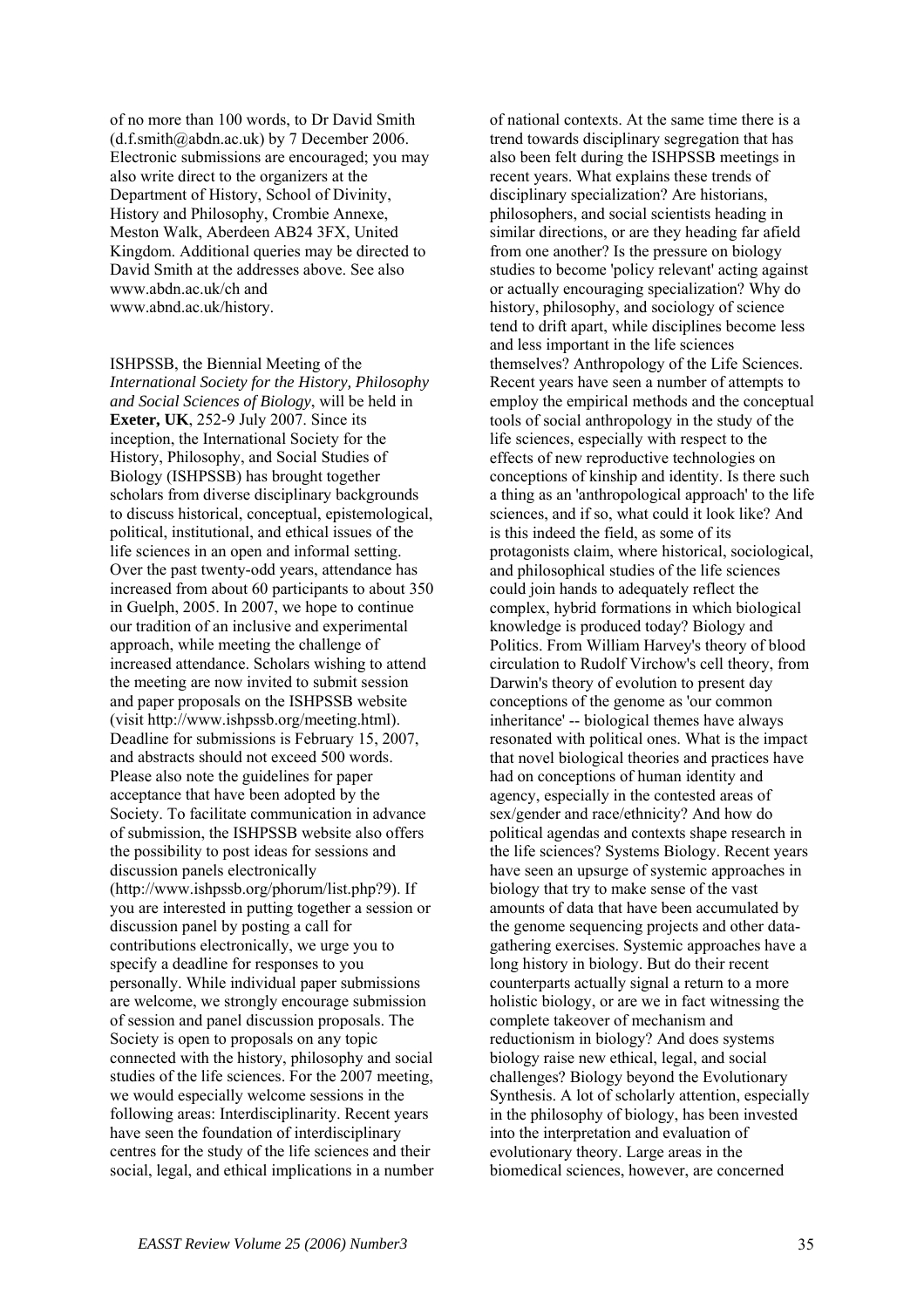with data collection or the elucidation of mechanisms and functions, activities that seem to gain little, if anything, from evolutionary speculations. Moreover, it becomes increasingly evident that the large majority of organisms, especially microorganisms, do not fit the standard model of speciation. How would a broader perspective on the life sciences affect our understanding of life? If you have any ideas, questions, or suggestions, please contact the program officers. Email contact is strongly preferred, but if you do not have access to it, you may also send letters via regular mail. If you write by e-mail, please make sure to include the term ISHPSSB in your subject line. Staffan Müller-Wille, S.E.W.Mueller-Wille@exeter.ac.uk, and Hans-Jörg Rheinberger, rheinbg@mpiwg-berlin.mpg.de.

*Environment Health & History*, the Conference of the European Association for the History of Medicine and Health will be held on 12-15th September 2007 at the Brunei Gallery, **Bloomsbury, London**. Keynotes by Chris Hamlin, Notre Dame University, Indiana; Dieter Schott, Darmstadt University of Technology, Germany; and Chris Sellers, State University of New York at Stony Brook. Increasingly historians of medicine and of science have begun to seek common ground with environmental historians and with geographers studying the material, cultural and social relations embedded in place. A lively dialogue between different methodologies and approaches is under way. This conference seeks papers on a wide range of topics across all time periods and disciplines, with national, cross national and international dimensions. It is hoped through such exchange to discuss and develop ways of approaching the interface between environment and health in ways which are sensitive to the past but also speak to present day concerns. Title and abstract to be received by the end of November 2006. Further

details: http://www.lshtm.ac.uk/history/EAHMca llforpapers.html. Contact details for further information: Ingrid James, Centre for History in Public Health, LSHTM, Keppel St. London, WC1E 7HT, Email: Ingrid.james@lshtm.ac.uk or telephone +44 207 927 2434. Conference hosted by the Centre for History in Public Health, LSHTM and sponsored by the Wellcome Trust, EAHMH, SSHM and LSHTM.

*Extending The Boundaries: New Research in* 

*Sociology* is the title of the Postgraduate Conference to be held on Friday 27th April 2007 at the School of Social Sciences, City University, Whiskin Street, **London** EC1V 0HB. In the contemporary world 'boundaries' have become an increasingly important and often contested issue. Migration and new media technologies challenge notions of territorially bounded social and cultural identities. New working practices such as working from home are increasingly blurring the boundaries between the 'public' location of the office and the 'private' location of the home. Additionally within sociology, social theorists such as Giddens are increasingly transcending disciplinary boundaries. But where, why and how are boundaries still enforced and maintained? And what is the resulting impact on the quality of our social existence and/or sociology as an academic discipline? The aim of the conference is to explore the concept of 'boundaries' in different substantive sociological areas, but also in terms of interdisciplinary and methodological divisions in order to create opportunities for developing new and diverse perspectives on dealing with issues relating to the concept of 'boundaries' in different contexts. Research students at any stage in their doctoral research are invited to submit papers exploring the issue of 'boundaries'. Papers can be methodological, theoretical and /or substantive and submissions from all sociology related disciplines are welcomed. The conference provides an opportunity for research students to present and discuss their work in a friendly and supportive environment and registration is free to all research students. Please submit abstracts of a maximum of 300 words to E.Karamanidou@city.ac.uk by Friday 8th

December 2006. For further information about the conference, please visit the conference website at

http://www.city.ac.uk/sociology/mediacomm/Bo undaries.html.

*Standardization, Protypes and Quality: A Means of Balkan Country Collaboration* is the conference to be held May 18-19, 2007, **Thessaloniki, Greece**. This Conference will be an excellent opportunity to continue contacts between scientists and specialists form all Balkan countries, in order to exchange their experience and knowledge relevant to the abilities of standardization, protypes as well as quality. International practice has proved standardization to be an ideal way to coordination and harmonization on production and distribution of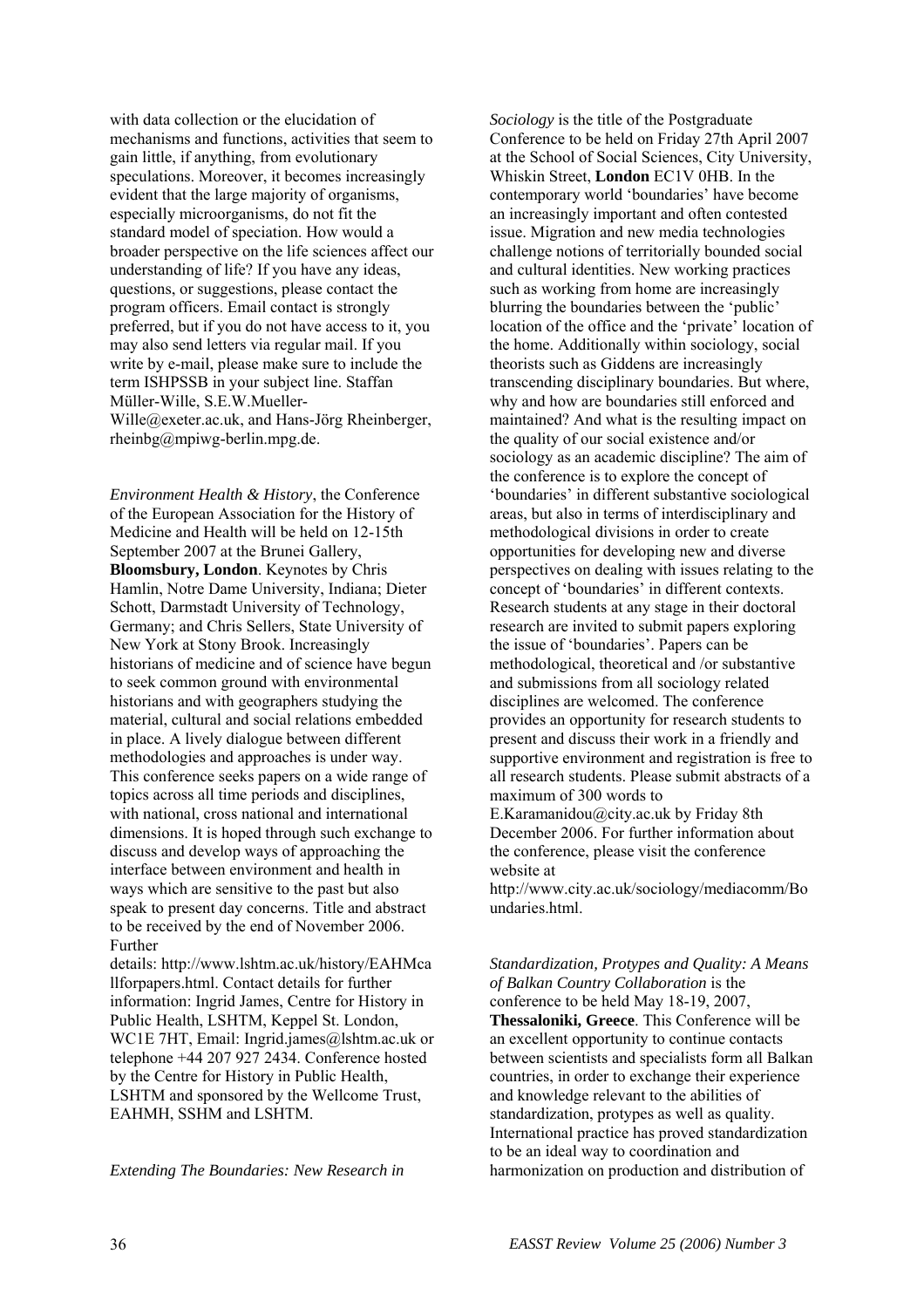goods and to the economy as a whole. Therefore, the purpose of this conference is to facilitate the promotion of collaboration between Balkan countries through standardization and to strengthen their economy. Participants, who wish to present a paper relative to the above topics, should send an abstract (200-300 words) to the conference secretariat until December 10, 2006 by e-mail (Word, Arial 10, full aligned). The submitted abstract should include the name(s) of the author (s), as well as his/her (their) affiliation (including e-mail address, postal address, telephone number, fax number etc). After the notification of acceptance authors are requested to send also full scale paper (up to 10 pages, Arial 10, full aligned, margins 30mm, single line spacing) until March 2, 2007. Abstracts will be published in a volume and full scale papers will be included in the Conference Proceedings after reviewing. Conference Secretariat, Mrs Katerina Christodoulopoulou, 19 Epimenidou str. Thessaloniki GR 54633 Greece, tel +30 2310 286680, +30 2310 286182; fax +30 2310 286680, protypation@auth.gr, www.eneprot.gr.

The 6th Biennial International *Triple Helix Conference on University-Industry-Government Links* will be held in **Singapore** from 16-18 May 2007 with the theme "Emerging Models for the Entrepreneurial University: Regional Diversities or Global Convergence". The conference will be organized by National University of Singapore (NUS) Enterprise in Singapore. Past Triple-Helix conferences have been held in Amsterdam, New York, Rio de Janeiro, Copenhagen/Lund, and Turin

(http://www.triplehelix5.com/triple\_helix.htm). Organized for the first time in Asia, Triple Helix VI 2007 will provide a global forum for academic scholars from different disciplinary perspectives as well as policy makers, university administrators and private sector leaders from different countries to exchange and share new learning about the diverse emerging models of the entrepreneurial university, the changing dynamics of University-Industry-Government interactions around the world and the complex roles of the university in local, regional and national economic development. We invite scholarly paper contributions that seek to advance our understanding of the dynamics of University-Industry-Government interactions in general and the emerging entrepreneurial university models in particular. We also welcome practitioner-oriented contributions that provide insights on new policy innovations and

share knowledge on practices, as well as proposals for workshops and poster presentations that contribute to promoting exchange and dialogues on how universities in the 21st century can better cope with the challenges of globalizations while serving local and regional goals. Authors are invited to submit papers on one or more of the following sub-themes: 1. Role of Triple Helix Linkages in National Innovation System; 2. Indicators/Measurement of Triple Helix Linkages and Dynamics; 3. Models of Entrepreneurial University; 4. University Technology Commercialization & Spin-offs; 5. Technology commercialization from Public Research Organizations; 6. Economic Impacts of Universities and Public Research Institutions; 7. Triple Helix Linkages & Dynamics in Emerging Economies; 8. Managing Triple Helix Relationships and Networks; 9. Policies for Promoting Triple Helix Linkages; 10. Organizational and Management Challenges in Triple Helix Nexus; and 11. Triple Helix Linkages in the context of Globalization. Queries related to abstract/paper submissions and the conference theme can be directed to the organizing chair (papertriplehelix6@nus.edu.sg). Deadline for abstract submissions 8 January 2007.

The *"Futures of Life" Workshop*, organized by the graduate students and faculty of the Department of Science and Technology Studies at **Cornell University**, will be held on April 27- 29, 2007 in Ithaca, New York, USA. The new life sciences pose many challenges for contemporary societies, not least the difficulties of acquiring and creating knowledge about potential social and technological "futures." Knowledge claims about the future have peculiar epistemic properties, stemming from multiple layers of uncertainty, ignorance, and reflexivity. Such claims, which are often aimed at intervening in the future not just representing it, blend the descriptive and the performative. Their forward-looking focus leaves them positioned in a speculative space informed by a precarious mixture of fact, conjecture, and fantasy. The speed of change in the biosciences, combined with the complexity of the social and natural worlds in which they are entangled, makes the process of creating knowledge about putative "biofutures" particularly difficult. Anticipatory knowledge is often considered less than reliable, and yet it is highly coveted and vitally important -- its tools of prediction and control are essential to the activities of states, firms and civil society.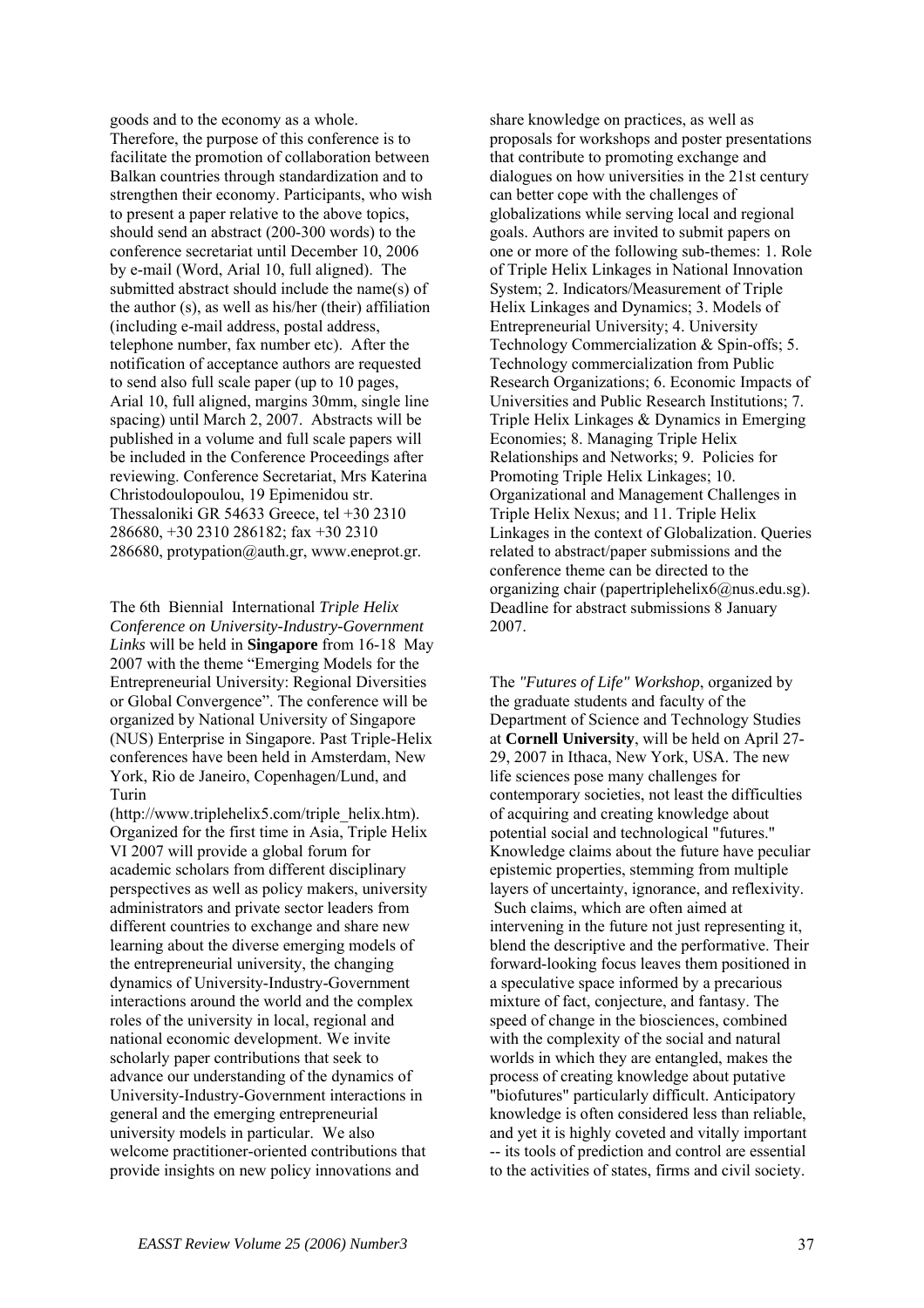This workshop will focus on the social dimensions of anticipatory knowledge. The majority of the papers will focus on the new life sciences, but other areas of sociotechnical change will be included for comparative purposes. In particular, we are interested in the creation of anticipatory knowledge; the institutional capacities and social machinery used to create it; its spread, uptake, translation, and use; and its role in reshaping regimes of governance. Potential questions for investigation include: How do producers of anticipatory knowledge negotiate tensions between the precision of a prediction and the likelihood it will turn out to be correct? In what ways do particular anticipatory techniques shape what becomes visible and invisible? What normative choices are embedded in different machineries of anticipation? How is the credibility of claims about the future of life assessed in different contexts? How is anticipatory expertise claimed and contested in different social worlds? How do desires, ideals, and utopian and dystopian visions inflect anticipatory knowledge? In light of secrecy and proprietary concerns, who gets access to what anticipatory knowledge, under what terms and conditions, and with what consequences? How does anticipatory knowledge articulate with various regulatory frames in diverse cultural and political contexts? How do decision makers manage disconnects between the available anticipatory knowledge and that which a policy regime requires? How is anticipatory knowledge implicated in identity politics and emerging social movements? If you are interested in participating, please submit 500 word abstracts by December 1st, 2006 to Nicole Nelson, ncn6@cornell.edu.

*Utopias, Human Rights, and Gender in Twentieth Century Europe* is the title of the workshop sponsored by the Institute for Contemporary History, University of Vienna in association with the Freud Museum (Vienna) and Cooper Union (New York). Conveners: Prof. Dr. Atina Grossmann (Cooper Union, New York) and Prof. Dr. Carola Sachse (University of Vienna). It will take place at the **Freud Museum, Vienna**, December 13-16, 2007. The deadline for proposals (1 page and brief CV) is January 31, 2007. Twentieth century European history has been marked by catastrophic violence and persecution unleashed by movements and regimes promising to create racial, political, and social-economic utopias. It has also brought an unprecedented recognition and articulation of

concepts of human rights, formulated in individual or collective (national, ethnic, or cultural) terms. Both utopian visions and conceptions of human rights have been inflected by, and shaped, definitions of gender. The workshop will focus on the tensions and contradictions between models for social utopias and concepts of individual human rights, between visions of utopia and gender equality, and between individual and collective rights and obligations. We welcome contributions dealing with the most prominent social movements, political regimes, and economic models in twentieth century Europe. These in part overlapping, in part competing, and in part uncompromisingly opposed movements, regimes, and models include Fascism, National Socialism, Communism, liberalism, Zionism, Americanism Social Democracy, and laissez faire capitalism. We want to ask very broadly and in reference to each case: How were notions of the self and individual self-determination linked to models of social organization? What roles were assigned to men and women; to what degree were these roles hierarchical or egalitarian? How were ideas and ideals of collective and individuals rights reconciled and negotiated? To what degree were they conceived in terms of gender equality or difference? How were these ideas and ideals institutionalized and anchored in norms, laws, and discourses? How did "biopower" (to use Foucault's term) register in the political, social, and cultural history of utopian movements and regimes? How did the discourses and practices of "social rationalization" -- explicit and pervasive across the political spectrum in the first half of the twentieth century -- continue to work after the Second World War? How were they interrupted or recoded? What influence can be ascribed to alternative discourses, particularly psychoanalysis, in conceptualizing and mediating the relationship of individual and collective, as well as of women and men, in these utopian regimes and visions? Moreover, what sort of utopian notions are embedded in psychoanalysis? How did individual women and men reflect on their personal engagement in utopian social movements and political regimes in memoirs, correspondence, diaries, and other literary or visual documents? What is the place of gender as an analytic category in the historiography of modern utopias as well as in the formulation and institutionalization of human rights? We invite proposals from historians and scholars in a variety of related disciplines, including the social sciences and cultural and legal studies. Proposals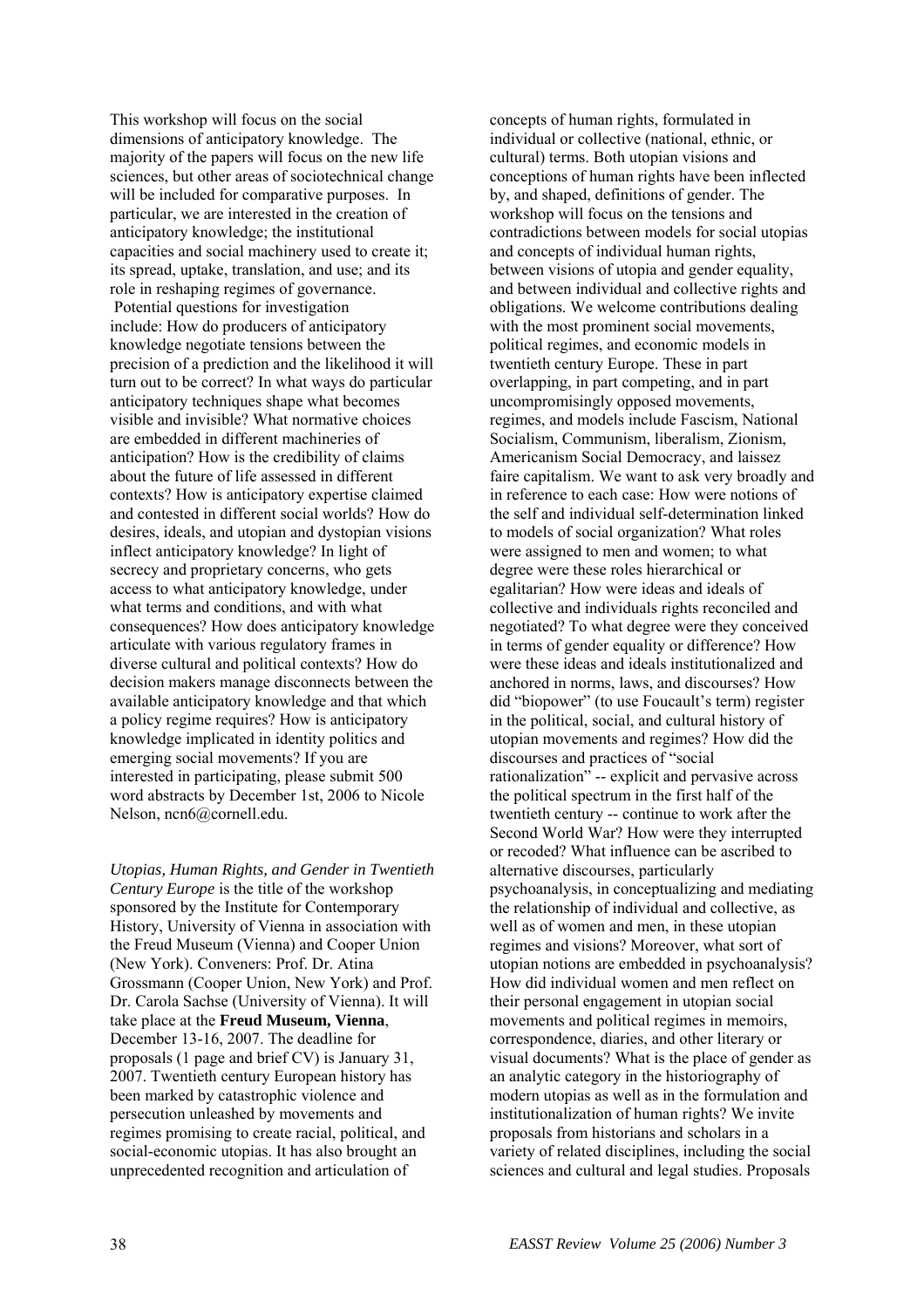related to ongoing graduate or post-doctoral projects are particularly welcome. Please submit a one page proposal and brief CV in either English or German to:

irene.maria.leitner@univie.ac.at by January 31, 2007. We will notify the 12-15 selected participants in February 2007. Papers of no more than 15 pages must be submitted, in either English or German, by October 31, 2007. The workshop in December 2007 will focus on

discussion of pre-circulated papers and prepared comments by the participants. A follow-up conference is planned for Fall 2008, for discussion of revised papers to be included in a German-language volume to be published in 2009. Contact: Prof. Atina Grossmann, Faculty of Humanities and Social Sciences, Cooper Union, 51 Astor Place, New York, NY 10003- 7120, ag93@nyu.edu.

# Opportunities Available

There is a vacancy for a Ph.D. Project at the Department of Philosophy & Science Studies, Institute for Science, Innovation & Society (ISIS), Faculty of Science, **Radboud University Nijmegen**, the Netherlands. The project is entitled, The role and representation of scientific expertise in policy development and public debate: a biographical approach. The Project Manager & Supervisor is Prof. Dr. Hub Zwart. We live in a knowledge society in which expert knowledge is both indispensable and contested. Professional practices and policy development are expected to be science-based but at the same time we recognize that the complexity of our world is beyond the grasp of any single form of expertise. Against this backdrop we are interested in the ways in which science-based expert knowledge is used and represented in our society. This involves a set of important questions. Are experts merely specialists, for example, generating data to be used by professional policy makers, or do they have the right or even obligation to enter broader disputes on the relationships between science and society? To what extent are experts seen as credible, trustworthy and independent? Is it possible to develop a typology of forms of expertise, each with its own objectives and standards? Various pitfalls as well as best practices will be distinguished. We will opt for an interactive, biographical approach. We want to study on a case-by-case basis the recruitment of experts and the genesis of their societal visibility. Eventually, the status of science & society research itself will be at stake. On the one hand we want to describe and analyze the ways in which expert knowledge is used and represented, but eventually it is our intention to develop a critical assessment. More information: Prof. Dr. H.A.E. Zwart, h.zwart@science.ru.nl, tel  $+31.24.3652038$ ,

www.filosofie.science.ru.nl. The deadline is 6 November 2006. Applications: letter of interest and CV, can be sent to: Human Resources (P&O), Faculty of Science, Radboud University Nijmegen. PO Box 9010, 6500 GL Nijmegen, the **Netherlands** 

The Department of Classics at **Brown University** has been authorized to announce an open-rank search for a historian of the exact sciences in antiquity. We seek candidates with a primary focus on one, and ideally on at least two, ancient civilization(s) and who possess scholarly and teaching interests in multiple aspects of those civilizations, such as (but not limited to) ancient astronomy, the physical and mathematical sciences, and the transmission of scientific texts. We anticipate that the successful candidate will establish connections with others at Brown interested in the history of science and in the ancient world. Though the Department of Classics is conducting this search, a focus on Greco-Roman antiquity is not a requirement, and a successful candidate who works primarily in another field or fields will be appointed to the Department most closely aligned with his/her interests. Prerequisites for consideration include evidence of scholarly distinction and excellence in teaching, commensurate with rank. Junior candidates must have the Ph.D. in hand by July 1, 2007 and should submit a letter of application, a curriculum vitae, three letters of recommendation, and a sample of scholarly writing. Candidates above the junior level should submit a letter of application and a curriculum vitae, including the names and contact information of at least four references. Applications should be sent, preferably by November 10, 2006, to: Chair of Exact Sciences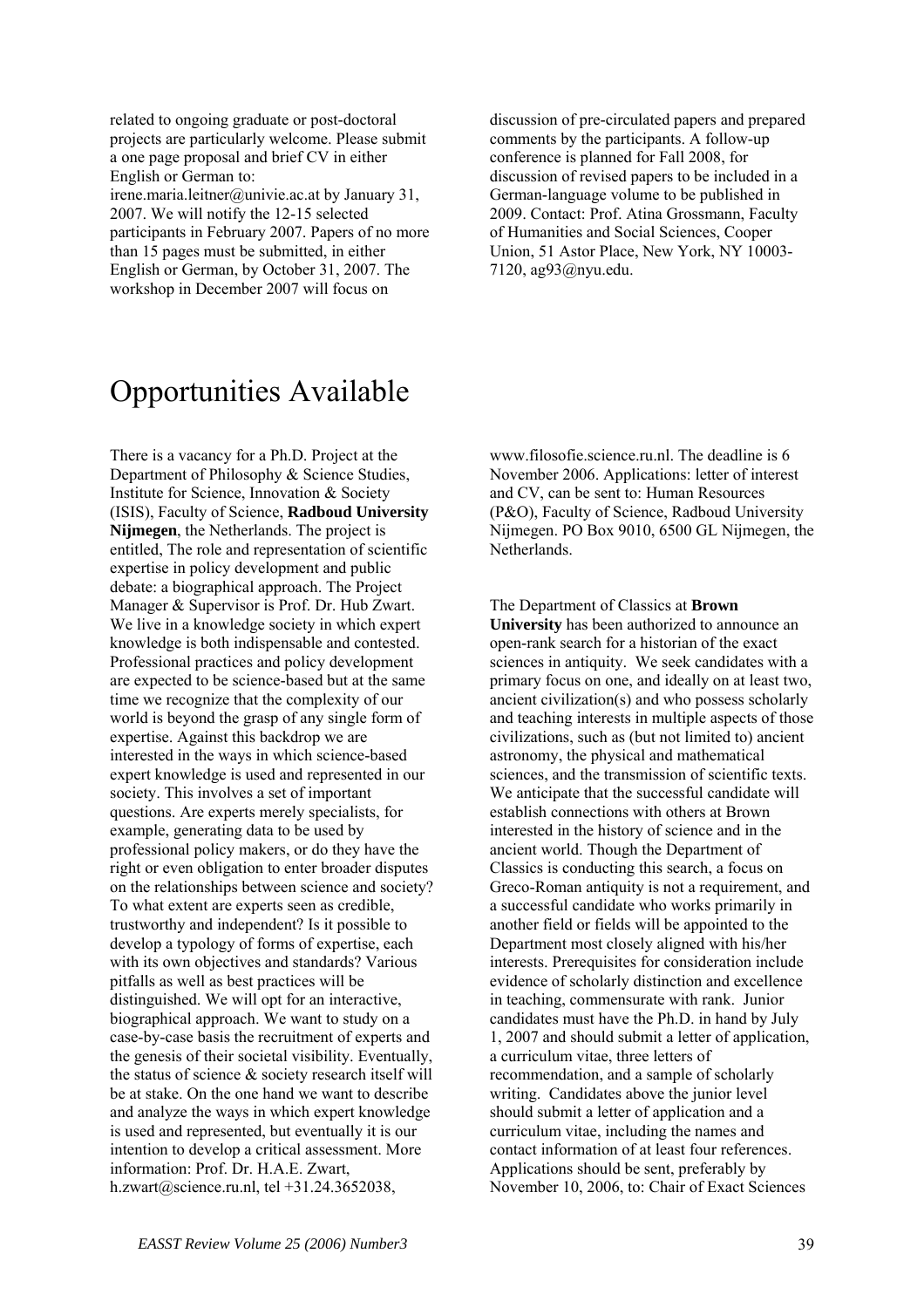Search Committee, Department of Classics, Brown University, Providence, RI 02912, USA. Review of applications will begin immediately and continue until the position is filled or closed. Preliminary interviews will be held, when feasible, at the American Philological Association annual meeting in San Diego (January 5-8, 2007) and/or the American Philosophical Association meeting in Washington, D.C. (December 27-30, 2006). Inquiries may be directed to Mary Louise Gill@brown.edu. Brown University is committed to diversity in its faculty and encourages applications from qualified women and under-represented minority candidates.

The Institute for Advanced Studies on Science, Technology and Society, **Graz, Austria** has announced its Fellowship Programme 2007- 2008. The IAS-STS in Graz, Austria, promotes the interdisciplinary investigation of the links and interactions between science, technology and society as well as technology assessment and research into the development and implementation of socially and environmentally sound technologies. The IAS-STS invites researchers to apply for a stay between 1 October 2007 and 30 June 2008 as Research Fellow (up to nine months) or as Visiting Scholar (shorter period, e.g. a month). The IAS-STS offers excellent research infrastructure. Close cooperation with researchers at the IFZ (Inter-University Research Centre for Technology, Work and Culture; see: www.ifz.tugraz.at), guest lectures, workshops and conferences provide an atmosphere of creativity and scholarly discussion. Furthermore we can offer five grants (up to EUR 1,000 per month) for long- term Research Fellows (up to nine months) at the IAS-STS. The Fellowship Programme 2007-2008 is dedicated to projects investigating the following issues: 1. Gender - Technology - Environment. Women with their various interests, competencies and potentials play an important part in the process of shaping socially sound and environmentally friendly sustainable technologies - as users and consumers or experts. Applications should focus on research in the field of women in traditionally male fields of engineering, on ways of creating cultures of success for women engineers (students, graduates), and on masculinity and the culture of engineering. 2. New Genetics and Modern Biotechnology. A main focus of the Fellowship Programme lies on research providing a critical

analysis either of human genetic research or of modern biotechnology. Researchers investigating either ethical, legal and social aspects of genetic testing or risk policy and wider governance issues related to agricultural biotechnology are especially encouraged to apply. 3. Technology Studies and Sustainability. Fellowships will be awarded for research projects contributing to the issue of sustainable development from the perspective of social studies or the history and philosophy of science and technology. Projects should aim at socio- economic aspects of environmental technologies or at strategies of environmental technology policy, such as user participation, strategic niche management or ecological product policy. We encourage both theoretical analysis as well as empirical case studies and implementation research. 4. Information and Communication Technologies. A focus of the fellowship programme will be put on novel developments based on information and communication technologies (ICT) from an STS point-of-view. Topics like embedded systems, ubiquitous computing or ICT applications in traffic systems shall be analysed with respect to their wider social and political implications. Further issues of interest are the social shaping of new ICT developments and participative approaches to the design of ICT systems and applications. Applications must be submitted to the IAS-STS by 31 December 2006. For application forms and further information, visit www.sts.tugraz.at, or write Institute for Advanced Studies on Science, Technology and Society (IAS- STS), Attn. Guenter Getzinger, Kopernikusgasse 9, 8010 Graz - Austria, E-mail: info@sts.tugraz.at.

The **Max Planck Institute for the History of Science, Berlin** (Department II; Director: Prof. Lorraine Daston) seeks an outstanding junior scholar (Ph.D. no earlier than 2001, postdoc desirable but not necessary) for a three-year position (Research fellowship) to begin 1 August 2007 in conjunction with the research project "History of Scientific Observation" (for more details concerning the project and the Institute, see here). Applications (which may be submitted in French, German, or English) from qualified candidates of all nationalities and disciplinary backgrounds are welcome; the colloquium language is English. It is expected that candidates will be able to present their own work and discuss that of others fluently in that language. Research projects may focus on either the natural or human sciences. The position is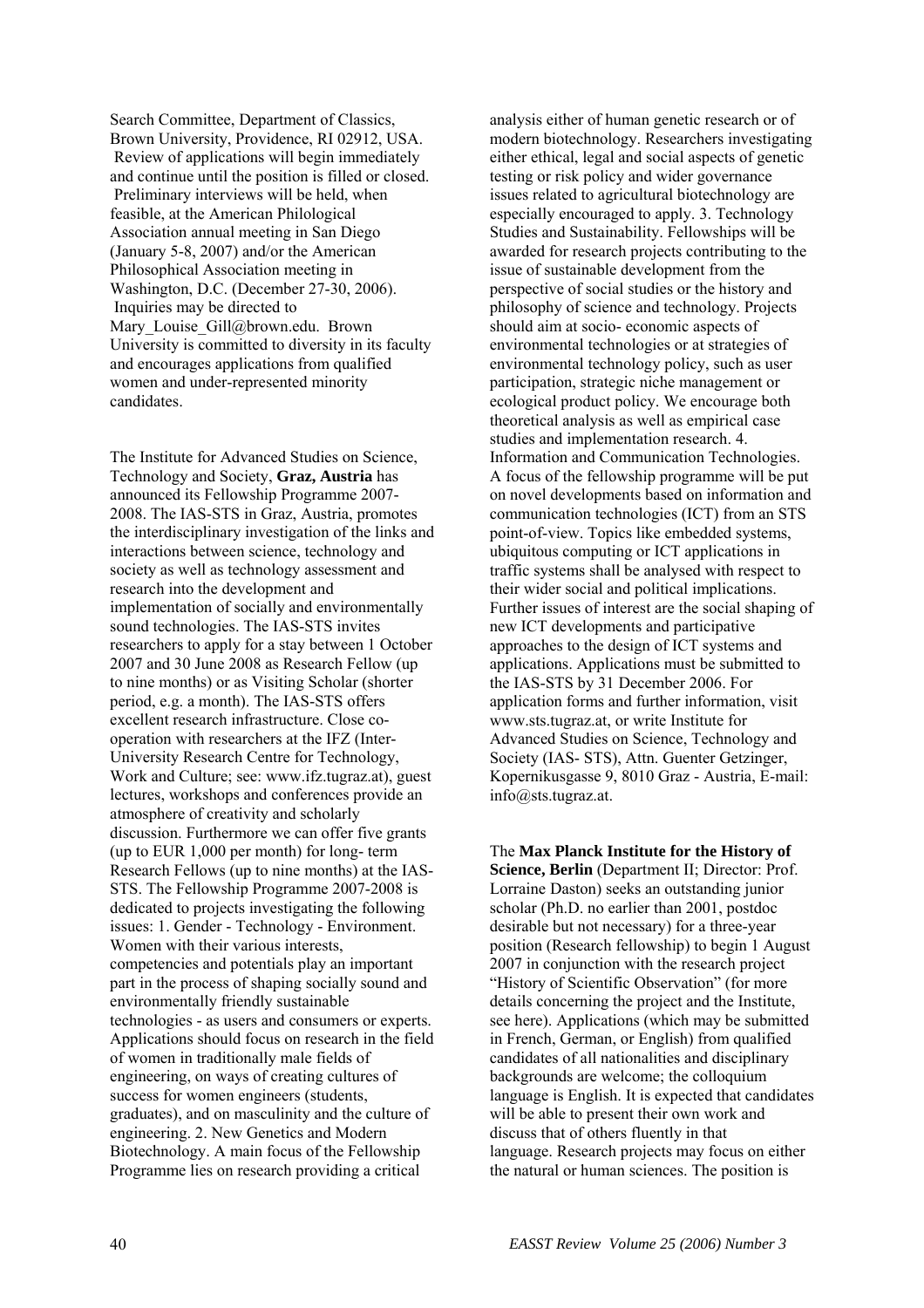primarily devoted to research, with no teaching duties. It is ranked at the BAT IIA level (TVÖD E13) in the German system, which roughly corresponds to that of Lecturer in Britain, Assistant Professor in North America, and Maître de conférences in France. Salary is set by both the position's rank and individual factors; please address specific questions to Ms. Claudia Paass (paass@mpiwgberlin.mpg.de). Applications consisting of a curriculum vitae (including list of publications), a research project (maximum 1000 words), and two letters of recommendation should be sent by 15 December 2006 to Max-Planck-Institut für Wissenschaftsgeschichte, Abt. Personal/WiMi Obs, Boltzmannstraße 22, 14195 Berlin, Germany. For questions concerning the research project and Department II, please contact Prof. Lorraine Daston (ldaston@mpiwgberlin.mpg.de) or Dr. Fernando Vidal (vidal@mpiwg-berlin.mpg.de); for administrative questions concerning the position and the Institute, please contact Mr. Jochen Schneider (jsr@mpiwg-berlin.mpg.de). Applications from women are especially welcomed. The Max Planck Society is committed to employing more handicapped individuals and especially encourages them to apply.

The **Max Planck Institute for the History of Science in Berlin** announces five postdoctoral fellowships for up to two years, beginning in fall 2007. 1. One fellowship, beginning 1 October 2007, in Department III (headed by Hans-Jörg Rheinberger). Projects related to the history and epistemology of the life sciences are particularly welcome. 2. Four fellowships, beginning 1 September 2007, in Department II (headed by Lorraine Daston). Projects should relate to the history and/or philosophy of scientific observation, in either the natural or human sciences. Outstanding junior scholars (Ph.D. awarded no earlier than 2002) are invited to apply. Fellowships are endowed with a monthly stipend between 1.900 and 2300  $\epsilon$  (fellows from abroad). Women are especially encouraged to apply. The Max Planck Society is committed to employing more handicapped individuals. Qualified candidates with relevant projects may submit applications to both departments. The fellowships are open to candidates of all nationalities. The colloquium language is English. Applications may be submitted in French, German, or English. Candidates are requested to send a curriculum vitae,

publication list, research prospectus (maximum 1000 words), a sample text, and two letters of recommendation no later than December 1, 2006 to Max Planck Institute for the History of Science, Administration, PD-II-III, Boltzmannstraße 22, D-14195 Berlin, Germany.

The Department of Nuclear and Particle Physics and the Department of History and Philosophy of Science at the **University of Geneva**, Switzerland, are opening a PhD student position related to a European project in the field of the history of Astroparticle physics. The candidate is expected to collect and analyse data and documents pertaining to a study of the emergence of Astroparticle physics as a discipline in European countries and worldwide. He (she) shall also participate in a study aiming at assessing how Astroparticle physics is presently reviewed and funded by the Swiss National Science Foundation and other agencies, and how one could improve the coordination of reviewing and funding of large European Astroparticle physics infrastructures. During his (her) research, he (she) will explore the archives of various European agencies and research institutes, participate to meetings, and interview key scientific and administrative actors. Funding period: Depending on the scientific training and curriculum of the candidate, this is a one or two years position with a planned extension for two more years. All travel expenses and other costs related to the project will be covered. Requirements: The successful candidate shall have a fairly good knowledge of particle physics, astrophysics, and cosmology and some acquaintance with the methods and issues of history and sociology of science. Good English speaking and writing skills are mandatory. Applications, including a detailed C.V. and a list of publications, should be sent to: Prof. Maurice Bourquin, Département de Physique Nucléaire et Corpusculaire, Université de Genève, 24 quai Ernest Ansermet, CH-1211 Genève 4, Switzerland. Deadline: 31 October 2006.

The Wellcome Centre for the History of Medicine at **UCL, London**, seeks applications for a three-year research fellowship on any field of the history of Central Asia and medicine. PhD or an equivalent research degree, and an active programme of research in Kazak and Uzbek, are required. Remuneration will be in the range from the low to mid-30,000 pounds sterling, depending on seniority. The fellowship may be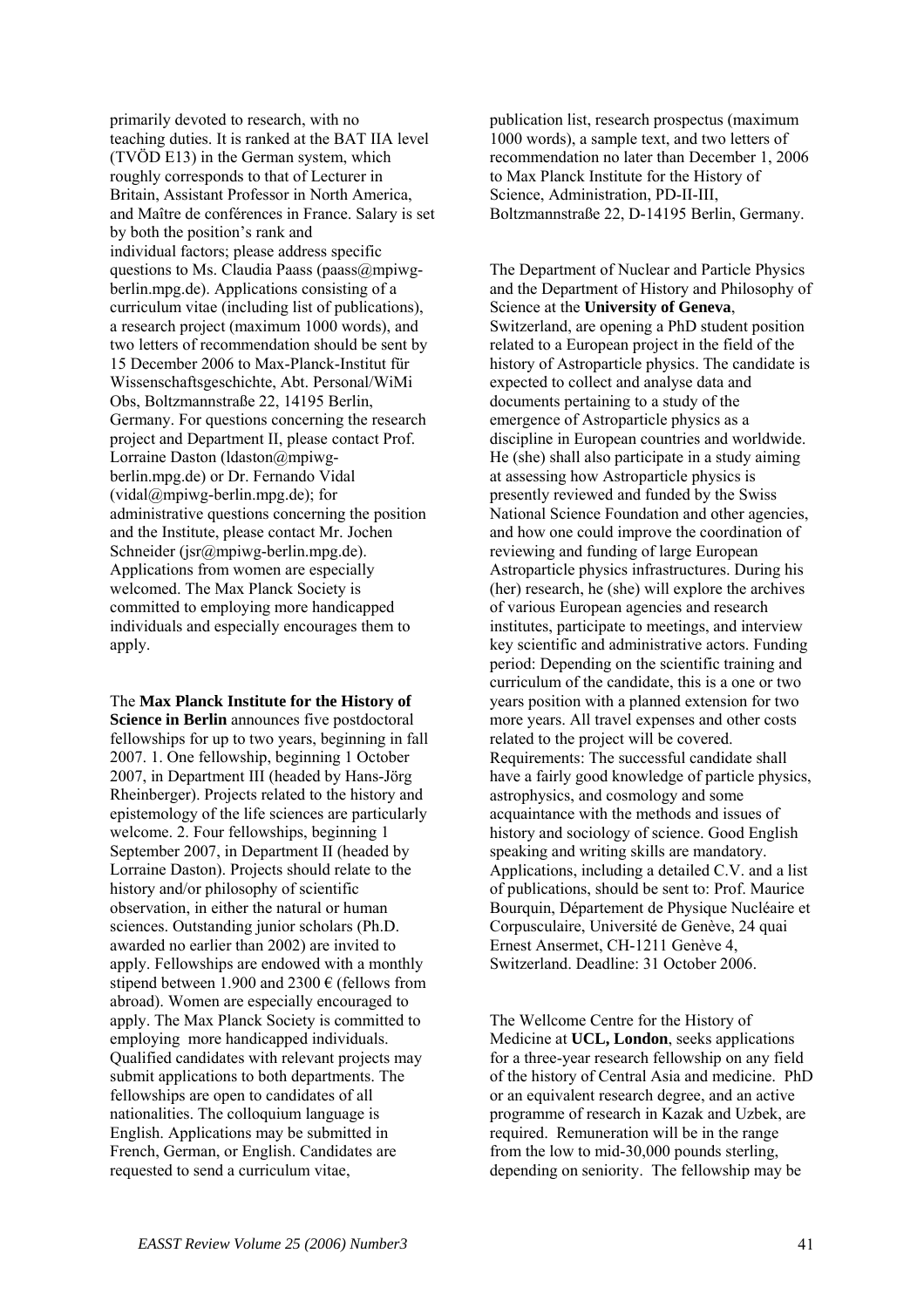taken up as early as January 2007. UCL will be offering language studies in Kazak and Uzbek, and hopes that it might be possible to raise funds for a longer term academic post. A letter of application, curriculum vita, and the names of three referees are due by post or email to Prof. Cook by 17 November 2006. For further information, please see www.ucl.ac.uk/histmed or contact the Director, Harold J. Cook, at h.cook@ucl.ac.uk or 210 Euston Rd., London NW1 2BE, UK.

Post-doctoral research fellows are invited to apply for participation in an interdisciplinary project at **Cornell University** on Contentious Politics: Science, Social Science, and Social Protest

(http://www.socialsciences.cornell.edu/theme\_pr ojects.html). Applications will be accepted for one or two-year positions, beginning approximately August 15, 2007. The project is led by an interdisciplinary team that is exploring the political construction and social diffusion of authoritative knowledge derived from either the natural or social sciences, ranging from transgenic organisms in agriculture to models of economic development. The team is interested in the diffusion of social movements that construct, promote or contest public policies grounded in such knowledge, especially where such movements explicitly challenge the credibility of knowledge claims or the authority of the institutions that produce them. The project, coordinated by the Institute for the Social Sciences, will sponsor a seminar series, visiting scholars, and opportunities for multi-disciplinary research collaboration. Fellows will have access to the full range of university resources and receive an annual stipend of \$50,000 plus health benefits. Applicants must have a Ph.D. by August 15, 2007; scholars who have completed their Ph.D.'s within the past five years will be considered. Screening of applications will begin November 15, 2006. Applicants should submit a curriculum vita, a brief statement of research

interests, a writing sample, and three reference letters by e-mail to socialsciences@cornell.edu. Cornell is an affirmative action/equal opportunity employer; minorities and women are encouraged to apply.

The BIOS Centre for the Study of Bioscience, Biomedicine, Biotechnology and Society, **London School of Economics** and Political Science seeks a Research Fellow in the BIONET Programme, Salary: £35,662 p.a., Fixed Term to 30 September 2009. BIONET is a 'Coordination Action' funded under the Sixth Framework Programme to research the ethical governance of biological and biomedical research in China and to run workshops and conferences. It includes 21 partners, including 6 Chinese institutions, and nine European countries. BIOS at LSE is the lead partner. You will undertake research, data analysis, writing and publication within the framework of BIONET, assist with project organization and management, and develop and undertake individual research relevant to the aims and objectives of BIONET. You should have a good first degree, a doctorate in a relevant field in the social sciences, and experience in undertaking and managing research projects, report writing and publication. An interest in the ethics of biomedical research and clinical practice is essential, as is an interest in China, although previous knowledge or experience of research in China is not essential. Chinese language skills are not essential. You will work in one of the UKs leading interdisciplinary research centres for the study of the life sciences and society, in one of the world's finest social science institutions, and will be expected to participate fully in the life of the Centre and of the School. We value diversity and wish to promote equality at all levels. Please visit http://www.lse.ac.uk/jobsatLSE for a full application pack. If you cannot download the pack, email HR.Recruit.Res@lse.ac.uk or call 020 7955 6737 quoting reference 07/06/RES.

### News from the Field

The Bulgarian Journal of Science and Education Policy (BJSEP) has been launched. A half of

year before launching the journal, the BulgJESP E-Mail List at Yahoo was established. The aim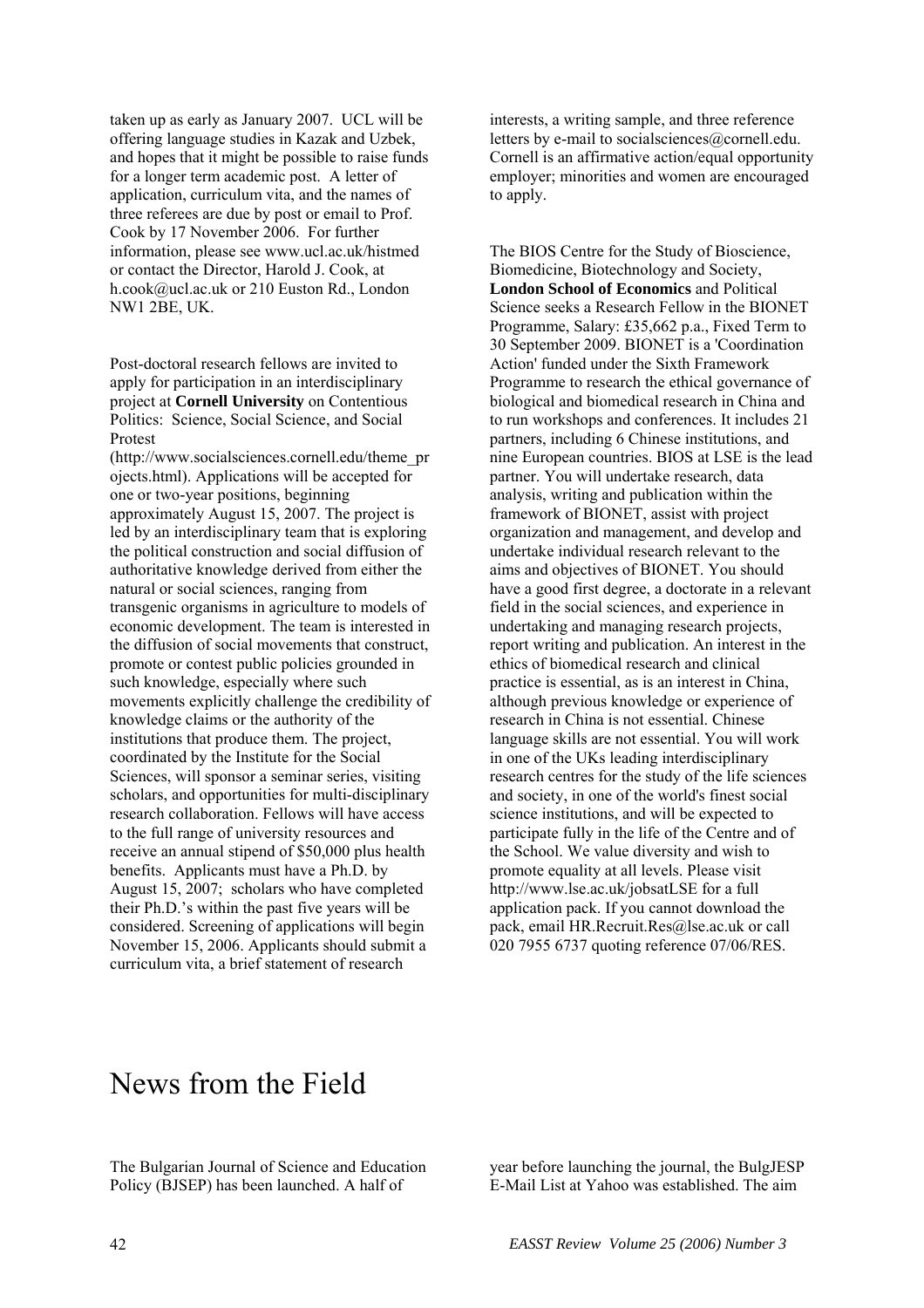of the List is to provide a forum for discussing of ideas, results and events in the field of Education/Science Policy, Management and Planning. The List seeks to link participants with shared interests in those areas. BulgJSEP has a two-fold purpose: (1) to foster communication and debate among the international community of professionals and scholars interested in the contemporary general problems of science and education, and (2) to serve as a clearinghouse for information relevant to the varied professional interests of this community, including research methods, scholarly conferences, and publications.

http://groups.yahoo.com/group/BulgJSEP.

Surveillance and Society, Issue 5 (2/3): Smart Borders and Mobilities: Spaces, Zones, Enclosures, edited by Louise Amoore, Stephen Marmura, and Mark Salter has issued a call for papers with the deadline for submissions set at 1 March 2007. The border has been called the fundamental political institution, delineating between inside/outside, us/them, safe/dangerous, known/unknown. With the increased ability of state and commercial agents to overcome and reinvent traditional sovereign lines, borders are instantiated throughout society not simply at border posts but also at airports, in databases, through international call centers, and with identity documents. Cross-border data-flows may complicate realities already identified as problematic within information-based societies. Surveillance practices in public spaces, border zones, and the workplace may become both more nuanced and more intrusive, as we see with antiglobalization protests, Schengen border zones, and in low-wage non-unionized labour shops. The tracking and identification of specific individuals or groups by government agencies may be intensified. Consumers may be increasingly subjected to 'foreign' marketing and advertising strategies not legally sanctioned within their own societies. Citizens may have data transmitted and analyzed far from the point of origin or of collection in the cases of passenger profiling or the more general war on

terror. Wider and wider risk groups are being surveilled in ways that circumvent or restructure borders. Surveillance and Society is seeking papers that examine how borders produce or reinforce spaces, zones, or enclosures and the processes, structures, and institutions of control that exceed the border. The editors are interested in how the mobility of data itself is transforming, what kinds of boundaries and exceptions this produces, how this rearticulates relationships between science, law and the political, and how the border is realized via data. We are seeking both theoretical and empirical articles which illuminate this set of issues. In addition to sociology, the subject of borders and surveillance holds relevance for a wide range of academic disciplines including geography, law, cultural anthropology, philosophy, and political science. We encourage contributions which draw attention to geo-demographic, legal, cultural, ethical, technological, political and/or socialeconomic aspects of data-flows. Possible topics of interest include: Implications for privacy in cross-border data-flows; Effect of RFID or biometric technologies on both identity documents and border policing; Dataveillance of financial transactions by both commercial enterprises and governments; Strategies of risk displacement and risk management through knowledge-industries; International surveillance of marginal or "dangerous" populations; International comparative studies of state approaches to the governance of cross-border data; Comparisons between corporate vs. state influence over data-flows; Divergences in relevant public attitudes towards privacy and personal data flows in different countries; and Parallels and anomalies concerning data-flows and international flows of goods, currency and persons. Submissions should be sent electronically to Emily Smith at smithea@post.queensu.ca. We welcome full academic papers, opinion pieces, review pieces, poetry, artistic, and audio-visual submissions. Please see www.surveillance-and-society.org for further submission guidelines.